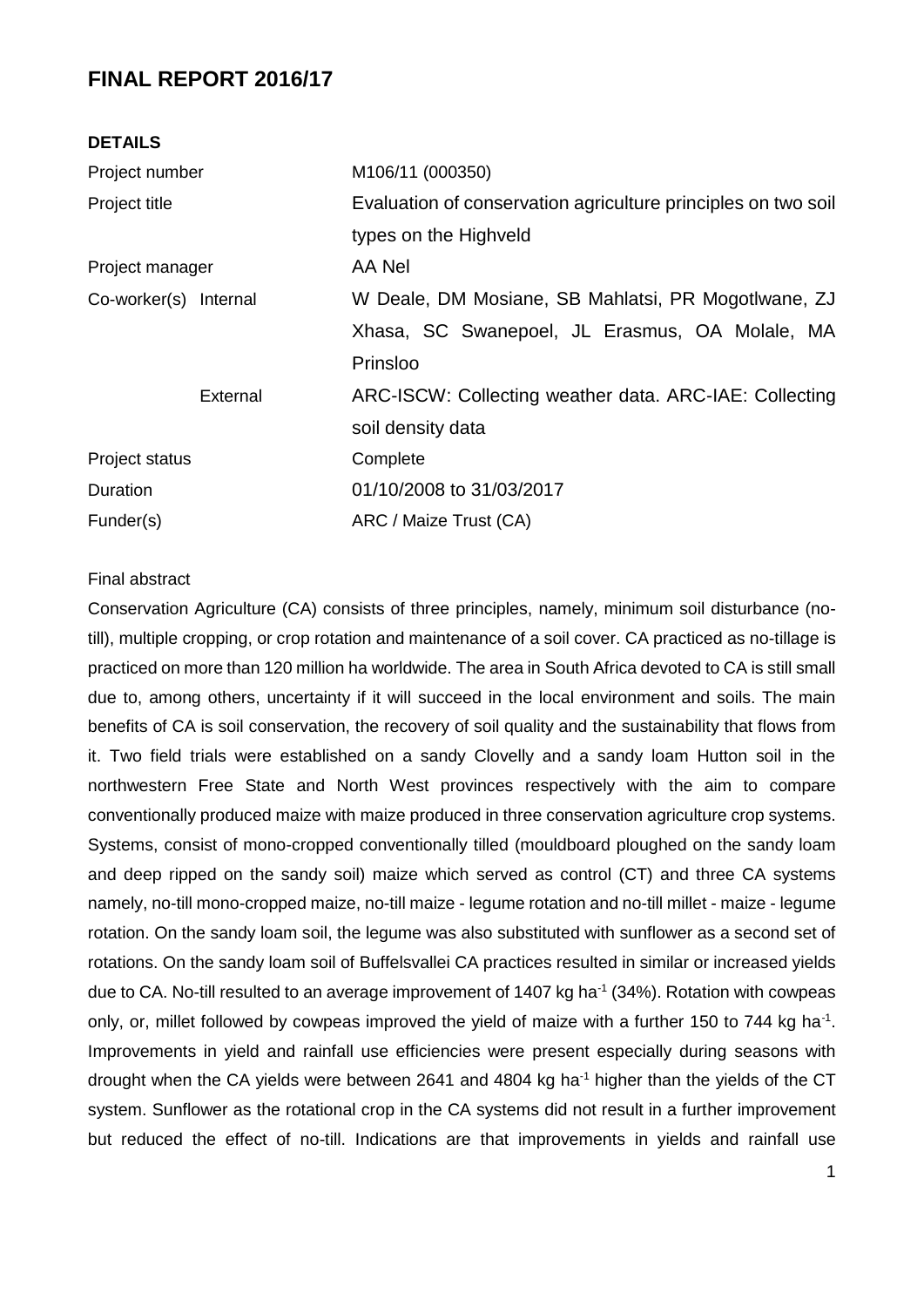efficiencies were due an improvement of the infiltration rate of rain water into the soil. No-till did not result in improved yields on the extreme sandy soil at Erfdeel. No-till yields were similar to CT yields only when maize was annually rotated with cowpeas. Some recommendations from these results are as follows: 1. The stark difference of the results between the two trial locations indicates that the extrapolation of results and propagation of CA principles across environments, should be done with caution. 2. Testing different no-till crop rotation systems, including aspects such as cover crops and the inclusion of animal production, for their profitability and production risk in the sandy loam and similar soils is needed. 3. As knowledge already exists that no-till usually succeeds on loamy and clayey soils, future CA research should concentrate on sandy and loamy sand soils (clay contents lower than 16%) as the effects of CA principles on the soil physical, chemical and other vital biological components are unclear and what the absolute minimum depth of soil disturbance in CA crop systems should be.

Keywords: Conservation agriculture, conventional tillage, maize, yield, sandy soil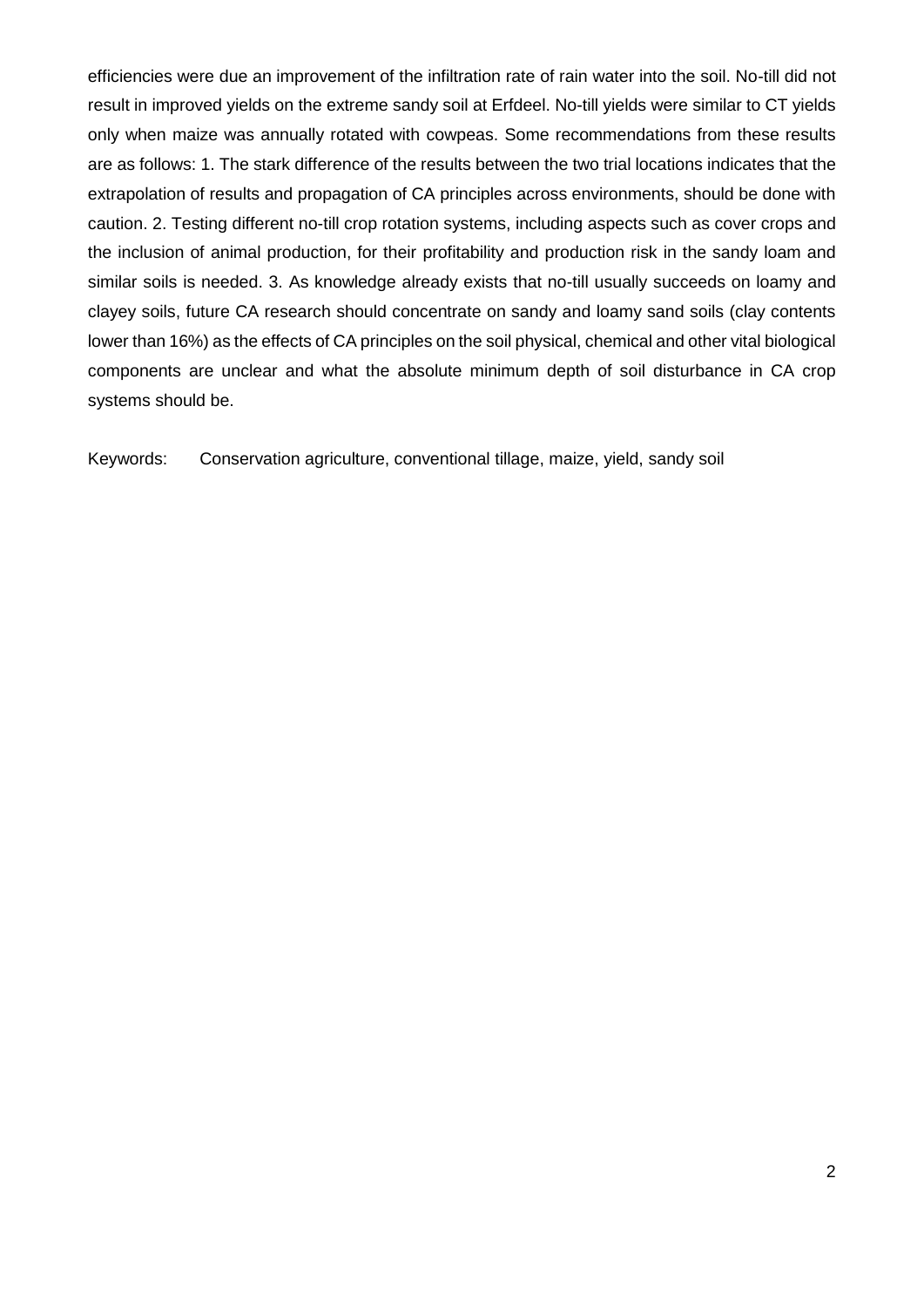# **INTRODUCTION**

It is a known fact that regular and rigorous disturbance of a soil such as mouldboard ploughing results in declining its fertility, beneficial soil organisms and declining soil water-holding capacity. Physical, chemical and biological characteristics of soils constitute a complex combination that ultimately determines a soil's quality. Doran and Parkin (1994) defined soil quality as "the capacity of a soil to function within ecosystem boundaries to sustain biological productivity, maintain environmental quality and promote plant and animal health".

Production systems are only sustainable when resource quality is maintained or improved. Conventional tillage, as it has been practised for probably more than 100 years on the Highveld, had a profound effect on the natural soil quality equilibrium, so much that all characteristics had been disrupted in one way or another. The decline in the soil carbon content, down to 30% of its original status, (du Toit *et al*., 1994) is one such disturbing consequence of conventional tillage.

Conservation Agriculture (CA), particularly no tillage is practised on more than 120 million ha worldwide, while the area in South Africa devoted to CA is minimal. The main benefit of CA is soil conservation and the sustainability that flows from it. A second benefit of CA is saving on fuel and machinery, an important aspect applicable to producers at all levels.

CA implies the adoption of three principles, namely, little or minimum disturbance of the soil (no-till if possible), multiple cropping practices (crop rotation) and permanent soil cover. CA advocates are of the opinion that the low adoption rate of CA might be due to a lack of awareness, resistance to change or lack of access to information among farmers. A number of studies have shown that some sandy soils on the Highveld are very susceptible to compaction and that maize yield increases with deep ripping or ploughing indicating that no-till might not succeed.

However, there are a number of unanswered questions e.g. when cover crops are a regular part of the cropping systems and sound crop rotation is introduced as defined in CA, will the need for regular, deep cultivation on the aeolian soils of the Highveld diminish? How effective will the most limiting resource, namely rainfall be utilised? What will the effect of CA be on weed-, insect-, nematode- and disease dynamics, soil fertility status, soil compaction and acidification, soil biological activity and ultimately, economic and production risks of maize production?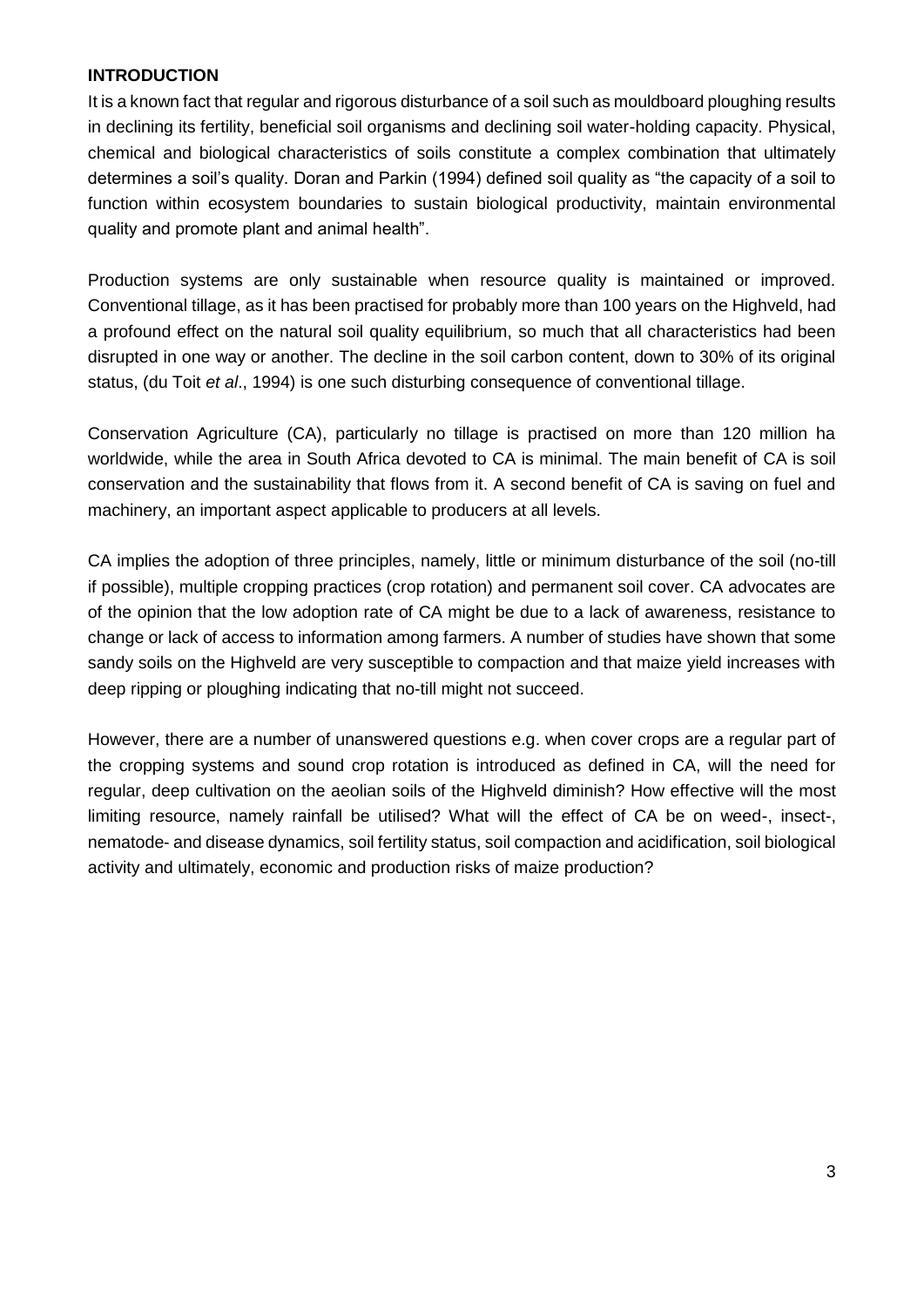# **AIM**

To compare conventionally mono-culture maize with maize grown in CA production systems over several seasons on two soils types in order to determine if CA will be successful, how it respond to climate variability, if the soil quality improves and find explanations for the responses.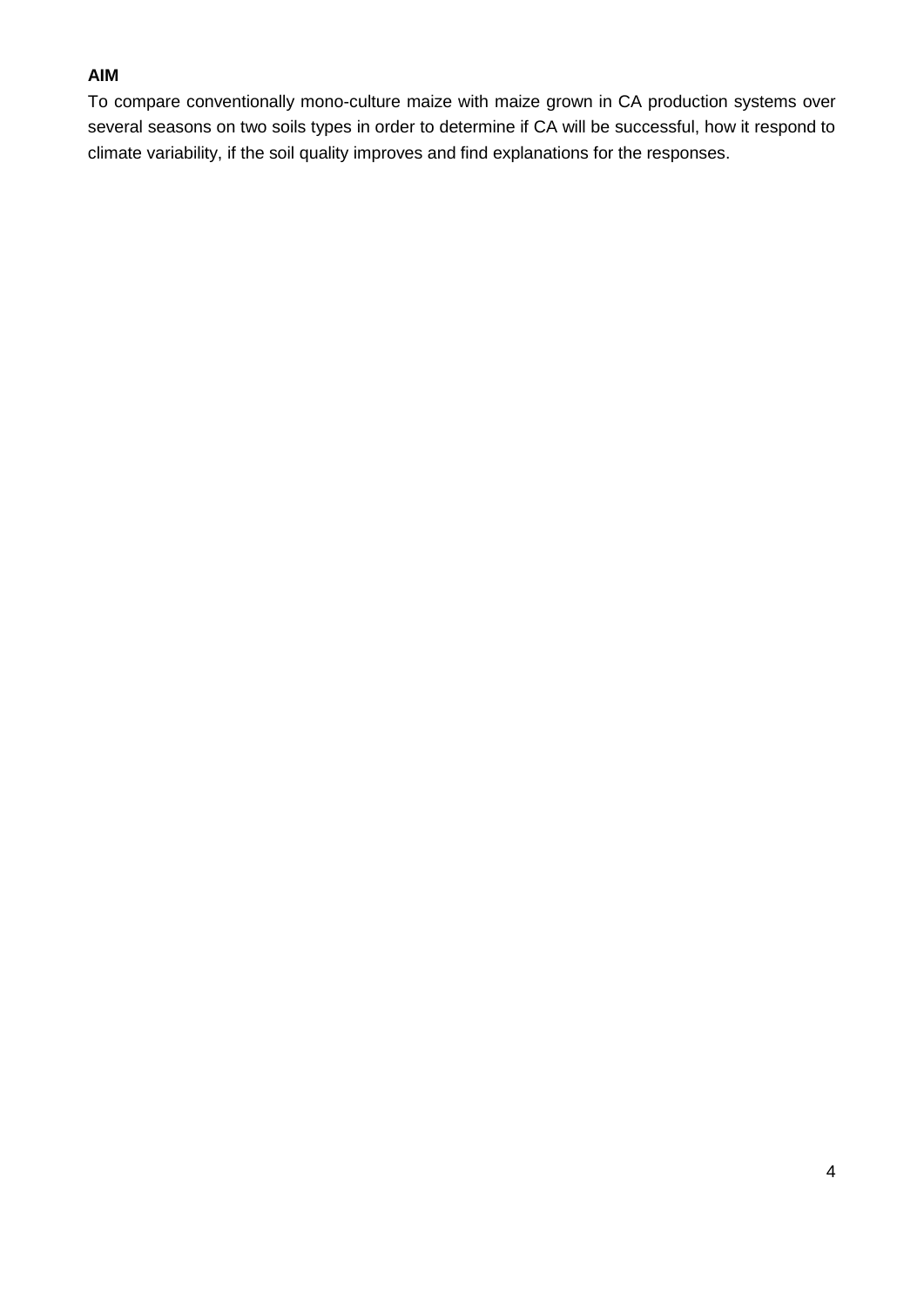# **MATERIALS AND METHODS**

Two sites were identified during October 2008 for field trials. The first site was on a loamy sand soil on the farm Buffelsvallei (26.602 -26.495) in the Ventersdorp district. The second site, on a sandy soil was on the farm Erfdeel (27.027 -26.982) in the Viljoenskroon district. The soil form, family and textures of the two soil profiles are shown in Table 1. The soil nutrient contents of both trial sites since the onset of the field work in 2008 are shown in Table 2.

**Table 1** Soil profile classification and texture to a depth of 60 cm at Buffelsvallei and Erfdeel

|                                                                                |                |        | <b>Buffelsvallei</b>                                               |      |             |             |                | <b>Erfdeel</b>                                                 |      |                |
|--------------------------------------------------------------------------------|----------------|--------|--------------------------------------------------------------------|------|-------------|-------------|----------------|----------------------------------------------------------------|------|----------------|
| Soil form                                                                      |                |        | Hutton                                                             |      |             |             |                | Clovelly                                                       |      |                |
| Soil family                                                                    |                |        | <b>Stella</b>                                                      |      |             |             |                | Twyfelaar                                                      |      |                |
| Slope (%)                                                                      |                |        | 1.2                                                                |      |             |             |                | 0                                                              |      |                |
| Clay content (%)<br>Depth: 0 - 5 cm<br>$5 - 15$ cm<br>15 - 30 cm<br>30 - 60 cm |                |        | 16<br>16<br>17<br>22                                               |      |             |             |                | $\ensuremath{\mathsf{3}}$<br>3<br>$\overline{\mathbf{4}}$<br>5 |      |                |
| Silt content (%)<br>Depth: 0 - 5 cm<br>$5 - 15$ cm<br>15 - 30 cm<br>30 - 60 cm |                |        | $\boldsymbol{2}$<br>$\overline{\mathbf{c}}$<br>$\overline{2}$<br>3 |      |             |             |                | $\boldsymbol{0}$<br>$\mathbf 0$<br>$\mathbf 0$<br>$\mathbf 0$  |      |                |
| Sand content (%)<br>Depth: 0 - 5 cm<br>$5 - 15$ cm<br>15 - 30 cm<br>30 - 60 cm |                |        | 82<br>82<br>82<br>75                                               |      |             |             |                | 97<br>97<br>96<br>95                                           |      |                |
| Sand particle size<br>distribution (%)                                         | Very coarse    | Coarse | Medium                                                             | Fine | Very fine   | Very coarse | Coarse         | Medium                                                         | Fine | Very fine      |
| $0 - 5$ cm                                                                     | $\sqrt{3}$     | 25     | 26                                                                 | 38   | $\mathbf 5$ | $\mathbf 0$ | $\mathbf{1}$   | 51                                                             | 45   | 3              |
| 5 - 15 cm                                                                      | 3              | 27     | 28                                                                 | 35   | 5           | $\pmb{0}$   | $\mathbf{1}$   | 36                                                             | 59   | 4              |
| 15 - 30 cm                                                                     | $\overline{2}$ | 25     | 27                                                                 | 38   | 6           | $\pmb{0}$   | 1              | 42                                                             | 55   | $\overline{2}$ |
| 30 - 60 cm                                                                     | 3              | 24     | 26                                                                 | 40   | 5           | $\pmb{0}$   | $\overline{2}$ | 49                                                             | 46   | $\overline{2}$ |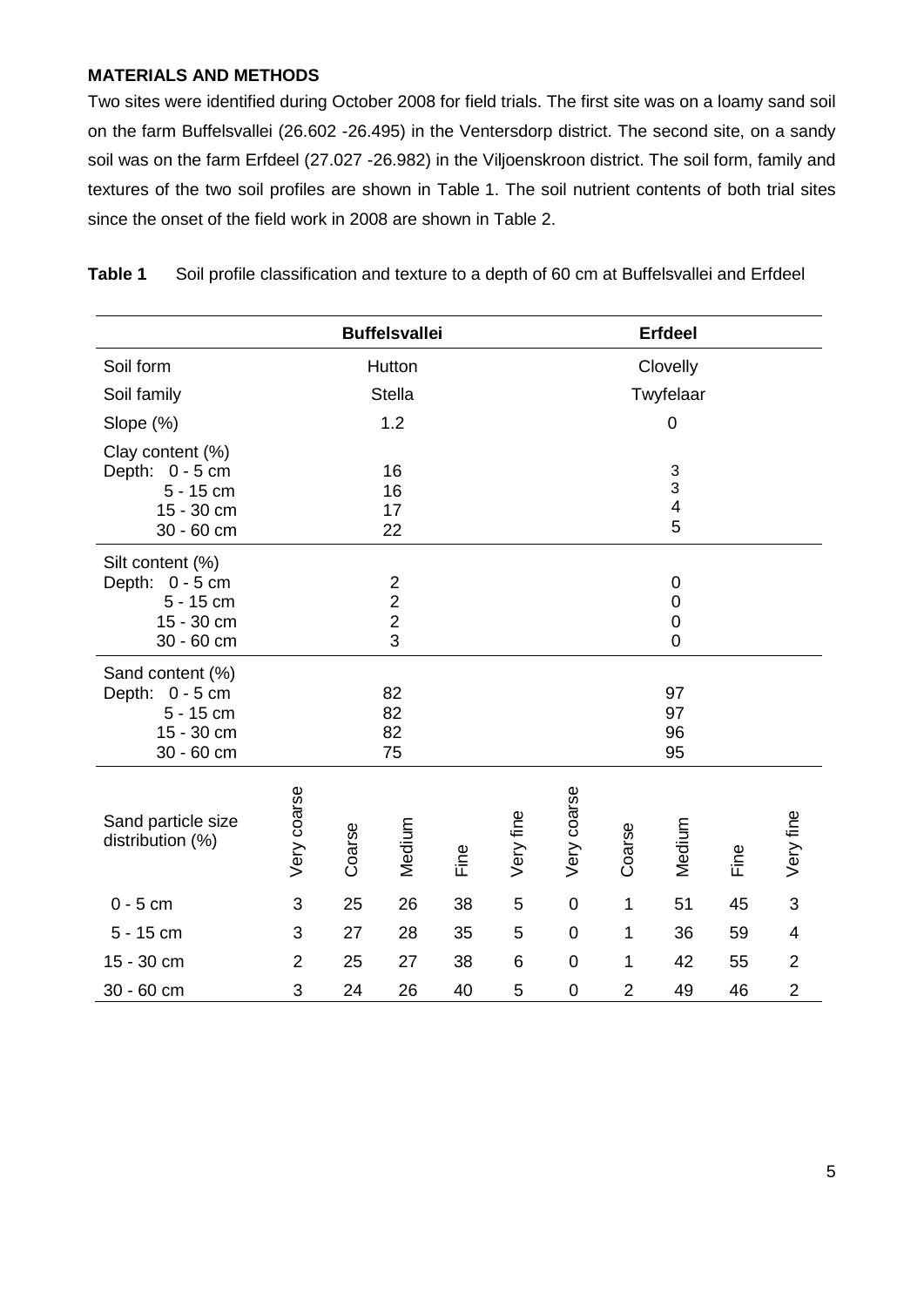| Sample date      | pH<br>(KCI) | P(Bray1)<br>(mg/kg) | K<br>(mg/kg) | Ca<br>(mg/kg)                          | Mg<br>(mg/kg) | Na<br>(mg/kg) | $\mathsf C$<br>$(\%)$ | Acid sa-<br>turation $(\%)$ |
|------------------|-------------|---------------------|--------------|----------------------------------------|---------------|---------------|-----------------------|-----------------------------|
|                  |             |                     |              |                                        |               |               |                       |                             |
|                  |             |                     |              | <b>Buffelsvallei</b><br>Depth 0 - 5 cm |               |               |                       |                             |
| Oct 2008         | 5.98        | 39.3                | 158.0        | 437                                    | 74.0          | 0.86          | 0.47                  | 0.65                        |
| Aug 2009         | 6.02        | 40.8                | 194.0        | 409                                    | 72.0          | 4.42          | 0.45                  | 0.32                        |
| Sept 2010        | 5.79        | 39.3                | 184.0        | 405                                    | 79.6          | 9.77          | 0.50                  | 0.66                        |
| <b>July 2011</b> | 5.49        | 55.5                | 250.0        | 338                                    | 76.1          | 11.40         | 0.61                  | 0.57                        |
| <b>July 2012</b> | 5.36        | 65.1                | 238.0        | 331                                    | 82.5          | 4.70          | 0.55                  | 0.93                        |
| <b>July 2013</b> | 5.40        | 44.5                | 191.0        | 342                                    | 87.2          | 1.63          | 0.47                  | 0.76                        |
| <b>July 2014</b> | 5.31        | 43.8                | 169.0        | 345                                    | 97.0          | 7.64          | 0.50                  | 1.16                        |
| <b>July 2015</b> | 5.66        | 45.4                | 232.9        | 333                                    | 112.9         | 1.19          | 0.60                  | 0.58                        |
| <b>July 2016</b> | 5.61        | 47.2                | 191.3        | 343                                    | 116.4         | 3.86          | 0.55                  | 0.34                        |
| <b>July 2017</b> | 5.44        | 50.8                | 212.9        | 340                                    | 109.2         | 3.67          | 0.62                  | 0.61                        |
|                  |             |                     |              | Depth 5 - 15 cm                        |               |               |                       |                             |
| Oct 2008         | 5.07        | 33.9                | 150.0        | 304                                    | 73.9          | 0.18          | 0.44                  | 2.35                        |
| Aug 2009         | 4.61        | 30.1                | 120.0        | 257                                    | 71.3          | 3.81          | 0.40                  | 3.16                        |
| Sept 2010        | 4.93        | 34.4                | 124.0        | 314                                    | 69.1          | 8.82          | 0.42                  | 1.68                        |
| <b>July 2011</b> | 4.47        | 41.7                | 117.0        | 258                                    | 54.5          | 9.54          | 0.51                  | 5.65                        |
| <b>July 2012</b> | 4.41        | 60.4                | 136.0        | 260                                    | 51.4          | 3.32          | 0.41                  | 7.74                        |
| <b>July 2013</b> | 4.92        | 34.5                | 153.0        | 301                                    | 58.7          | 7.18          | 0.31                  | 2.32                        |
| <b>July 2014</b> | 4.56        | 47.9                | 134.0        | 276                                    | 53.3          | 4.95          | 0.33                  | 5.54                        |
| <b>July 2015</b> | 4.65        | 52.6                | 153.6        | 242                                    | 59.1          | 1.14          | 0.35                  | 4.96                        |
| <b>July 2016</b> | 4.50        | 52.1                | 148.8        | 248                                    | 59.1          | 3.02          | 0.35                  | 4.98                        |
| <b>July 2017</b> | 4.46        | 42.1                | 131.6        | 262                                    | 56.2          | 2.33          | 0.42                  | 6.52                        |
|                  |             |                     |              | Depth 15 - 30 cm                       |               |               |                       |                             |
| Oct 2008         | 4.88        | 18.2                | 125.0        | 296                                    | 90.2          | 0.82          | 0.41                  | 1.08                        |
| Aug 2009         | 4.77        | 9.9                 | 116.0        | 317                                    | 99.1          | 3.75          | 0.38                  | 1.15                        |
| Sept 2010        | 4.83        | 18.6                | 112.0        | 322                                    | 92.7          | 9.95          | 0.39                  | 1.67                        |
| <b>July 2011</b> | 4.63        | 16.8                | 95.6         | 287                                    | 82.5          | 8.83          | 0.94                  | 2.09                        |
| <b>July 2012</b> | 4.68        | 16.6                | 96.4         | 299                                    | 85.5          | 2.55          | 0.39                  | 2.51                        |
| <b>July 2013</b> | 4.58        | 17.3                | 104.0        | 282                                    | 71.9          | 4.70          | 0.29                  | 3.67                        |
| <b>July 2014</b> | 4.51        | 20.7                | 104.0        | 284                                    | 66.6          | 3.50          | 0.30                  | 4.70                        |
| <b>July 2015</b> | 4.56        | 19.3                | 112.1        | 267                                    | 67.9          | 0.81          | 0.31                  | 3.91                        |
| <b>July 2016</b> | 4.70        | 13.5                | 110.2        | 324                                    | 77.3          | 1.48          | 0.31                  | 2.24                        |
| <b>July 2017</b> | 4.90        | 6.9                 | 92.6         | 363                                    | 96.2          | 2.54          | 0.38                  | 1.10                        |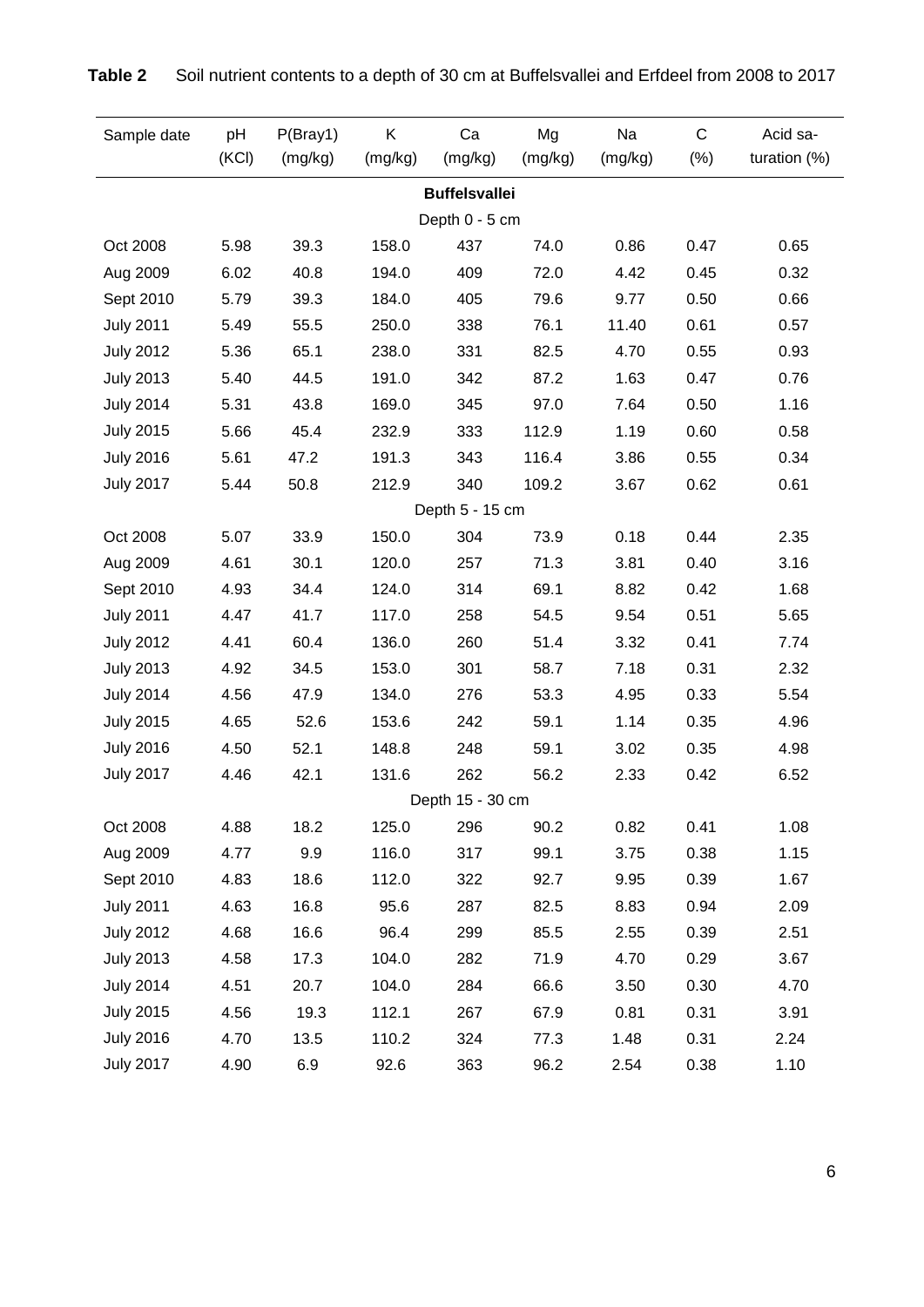|                  |      |      |      | <b>Erfdeel</b>   |      |      |      |       |
|------------------|------|------|------|------------------|------|------|------|-------|
|                  |      |      |      | Depth 0 - 5 cm   |      |      |      |       |
| Oct 2008         | 4.77 | 70.4 | 61.4 | 111.4            | 32.9 | 3.21 | 0.40 | 15.30 |
| Aug 2009         | 5.06 | 71.2 | 59.0 | 133.3            | 30.7 | 5.06 | 0.38 | 6.07  |
| Sept 2010*       | 5.09 | 77.1 | 27.5 | 149.8            | 37.2 | 8.29 | 0.32 | 5.91  |
| <b>July 2011</b> | 4.95 | 68.6 | 73.2 | 120.4            | 38.9 | 7.20 | 0.35 | 6.98  |
| <b>July 2012</b> | 5.32 | 81.7 | 97.0 | 160.0            | 39.3 | 1.50 | 0.34 | 3.84  |
| <b>July 2013</b> | 5.36 | 74.3 | 64.0 | 154.0            | 40.0 | 2.30 | 0.30 | 2.91  |
| <b>July 2014</b> | 6.08 | 71.5 | 79.0 | 257.0            | 39.4 | 3.30 | 0.31 | 1.51  |
| <b>July 2015</b> | 6.17 | 73.8 | 69.9 | 251.3            | 48.6 | 0.54 | 0.36 | 0.92  |
| <b>July 2016</b> | 6.11 | 70.3 | 69.0 | 257.5            | 53.5 | 2.07 | 0.37 | 0.56  |
|                  |      |      |      | Depth 5 - 15 cm  |      |      |      |       |
| Oct 2008         | 4.60 | 82.7 | 41.3 | 115.8            | 31.9 | 3.29 | 0.39 | 22.70 |
| Aug 2009         | 4.41 | 81.9 | 35.6 | 97.2             | 24.7 | 5.50 | 0.29 | 34.50 |
| Sept 2010*       | 5.29 | 80.8 | 40.8 | 202.8            | 46.1 | 8.86 | 0.35 | 4.45  |
| <b>July 2011</b> | 5.17 | 72.0 | 61.8 | 158.5            | 36.9 | 8.50 | 0.37 | 6.62  |
| <b>July 2012</b> | 5.29 | 88.1 | 41.3 | 189.0            | 36.1 | 0.32 | 0.35 | 6.33  |
| <b>July 2013</b> | 5.14 | 82.6 | 47.0 | 154.0            | 34.1 | 1.57 | 0.24 | 8.89  |
| <b>July 2014</b> | 5.26 | 81.3 | 28.2 | 181.0            | 30.7 | 3.04 | 0.21 | 5.33  |
| <b>July 2015</b> | 5.28 | 86.3 | 45.9 | 162.7            | 30.9 | 0.43 | 0.24 | 4.00  |
| <b>July 2016</b> | 5.28 | 85.4 | 46.4 | 159.5            | 30.9 | 1.89 | 0.20 | 3.53  |
|                  |      |      |      | Depth 15 - 30 cm |      |      |      |       |
| Oct 2008         | 4.34 | 84.9 | 33.0 | 84.7             | 26.6 | 1.61 | 0.23 | 38.50 |
| Aug 2009         | 4.18 | 67.4 | 32.6 | 78.1             | 24.5 | 5.08 | 0.25 | 50.10 |
| Sept 2010*       | 4.97 | 77.9 | 45.3 | 184.0            | 43.0 | 7.89 | 0.30 | 6.43  |
| <b>July 2011</b> | 5.19 | 72.3 | 39.3 | 174.8            | 36.8 | 6.44 | 0.33 | 4.99  |
| <b>July 2012</b> | 5.03 | 85.2 | 36.5 | 161.5            | 30.9 | 0.43 | 0.29 | 8.62  |
| <b>July 2013</b> | 5.33 | 82.6 | 38.5 | 175.0            | 32.7 | 1.64 | 0.20 | 5.61  |
| <b>July 2014</b> | 4.87 | 77.7 | 29.3 | 141.0            | 30.2 | 2.57 | 0.16 | 10.00 |
| <b>July 2015</b> | 5.28 | 86.3 | 45.9 | 162.9            | 30.9 | 0.43 | 0.24 | 3.98  |
| <b>July 2016</b> | 4.86 | 74.1 | 42.4 | 139.8            | 26.5 | 1.75 | 0.15 | 7.53  |

\* After liming and ploughing to correct acidity.

Plots consisted of 28 rows spaced 0.9 m wide and 20 m long at Buffelsvallei and 16 rows spaced 0.9 m wide and 30 m long at Erfdeel. A completely randomised block design with four replicates were used at both localities. Crop production systems consisted of one conventional tilled system as control and three CA systems with variation in their crop rotations:

1. Mono-cropped maize under conventional tillage as control system. Tillage consist of annual ripping 55 cm deep 0.9 m apart in August or September at Erfdeel and, chisel or mouldboard ploughing 25 - 30 cm deep at Buffelsvallei followed by disk harrowing 12 cm deep for seedbed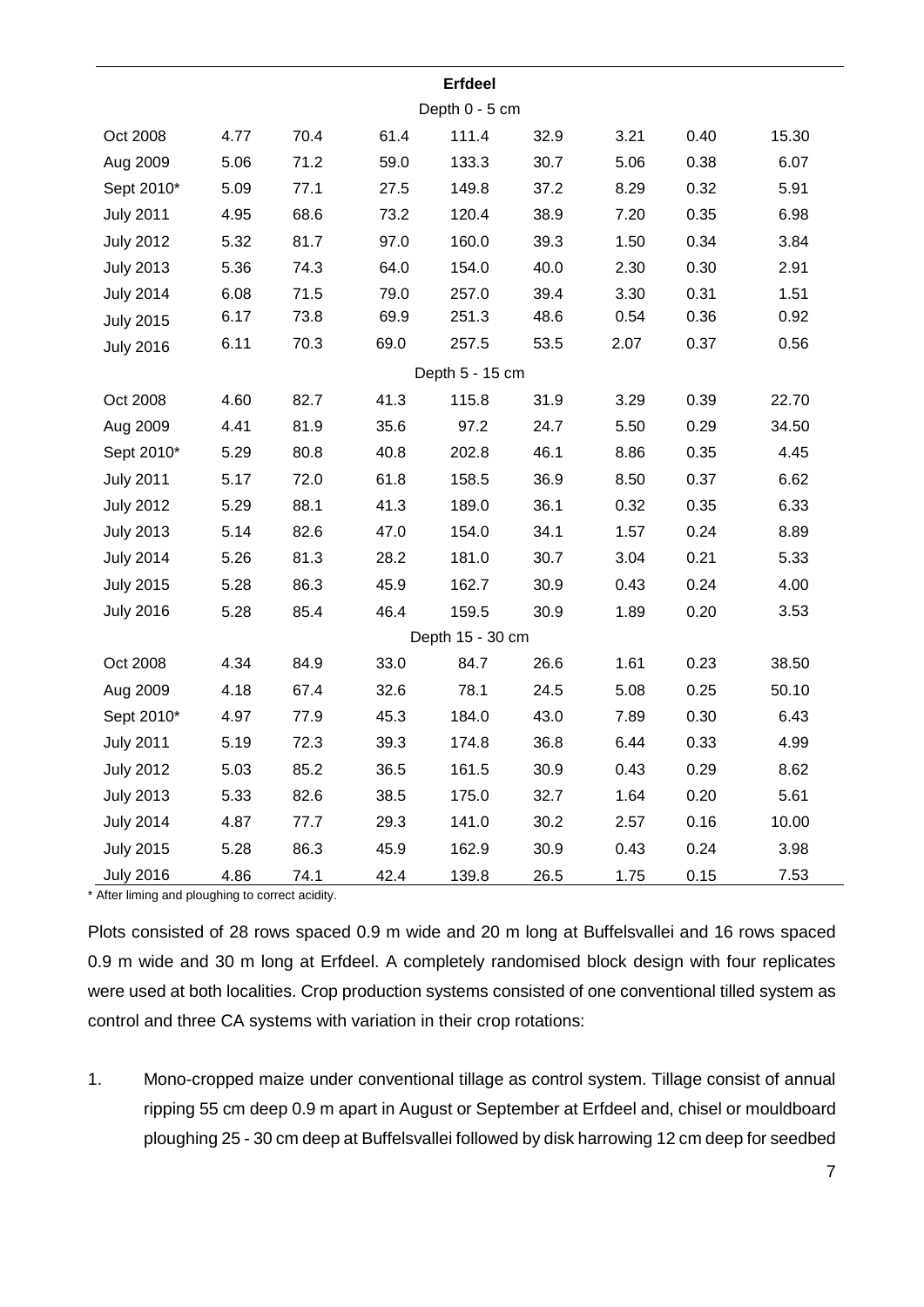preparation (CT system).

- 2. No-till mono-cropped maize. The soil was disturbed to a depth of 10 cm on the plant row for seed and fertiliser placement only.
- 3. No-till maize sunflower/legume rotation (legume only at Erfdeel).
- 4. No-till maize millet sunflower/legume rotation (legume only at Erfdeel).

Treatment 2, 3 and 4 represent crop systems with a step-wise addition of each principle of CA. Millet served as a cover crop and to adhere to the FAO guideline of three different crops for rotation. Legume (soyabean in 2008/09 and 2009/10, and cowpeas since 2010/11) and sunflower crops were arranged in split plots, that is 14 rows per plot assigned to each crop at Buffelsvallei. Each crop within a particular system were grown every season to be able to distinguish between seasonal and treatment effects.

Due to the results obtained from 2012/13 to 2015/16 at Erfdeel, the trial plan was altered in 2016/17 to determine the minimum required depth of soil disturbance to maximise the yield of maize in rotation with cowpea. Depths of disturbance by ripping consisted of 0, 20, 40 and 60 cm. The 2016/17 season served the purpose of establishing the cowpea rotational effect. The response of the 2016/17 maize to the depth of disturbance without a rotational effect is, however, reported in the results.

Daily weather variables were recorded for the duration of the trials by automatic stations at both localities. Rainfall, mean maximum temperatures and estimated potential evapotranspiration are shown in Table 3.

Soil strength was measured on three randomly selected points in maize plots at both trial localities during February or March of some selected seasons. A Geotron penetrometer was used with a conical probe with a diameter of 12 mm and the soil strength recorded to a depth of 600 mm.

The objective of the 2008/09 season was to establish the field trials and create a rotational effect, destroy any compaction by deep ripping of both trial areas for the last and create a mulch of crop residue on the CA allocated plots. The various annual agronomic inputs like cultivars used, fertilisation rate etc., were made according to recommendations for the localities. All inputs and actions taken at the two localities, are respectively shown in Tables 10 and 11 for Buffelsvallei and Erfdeel at the end of this report.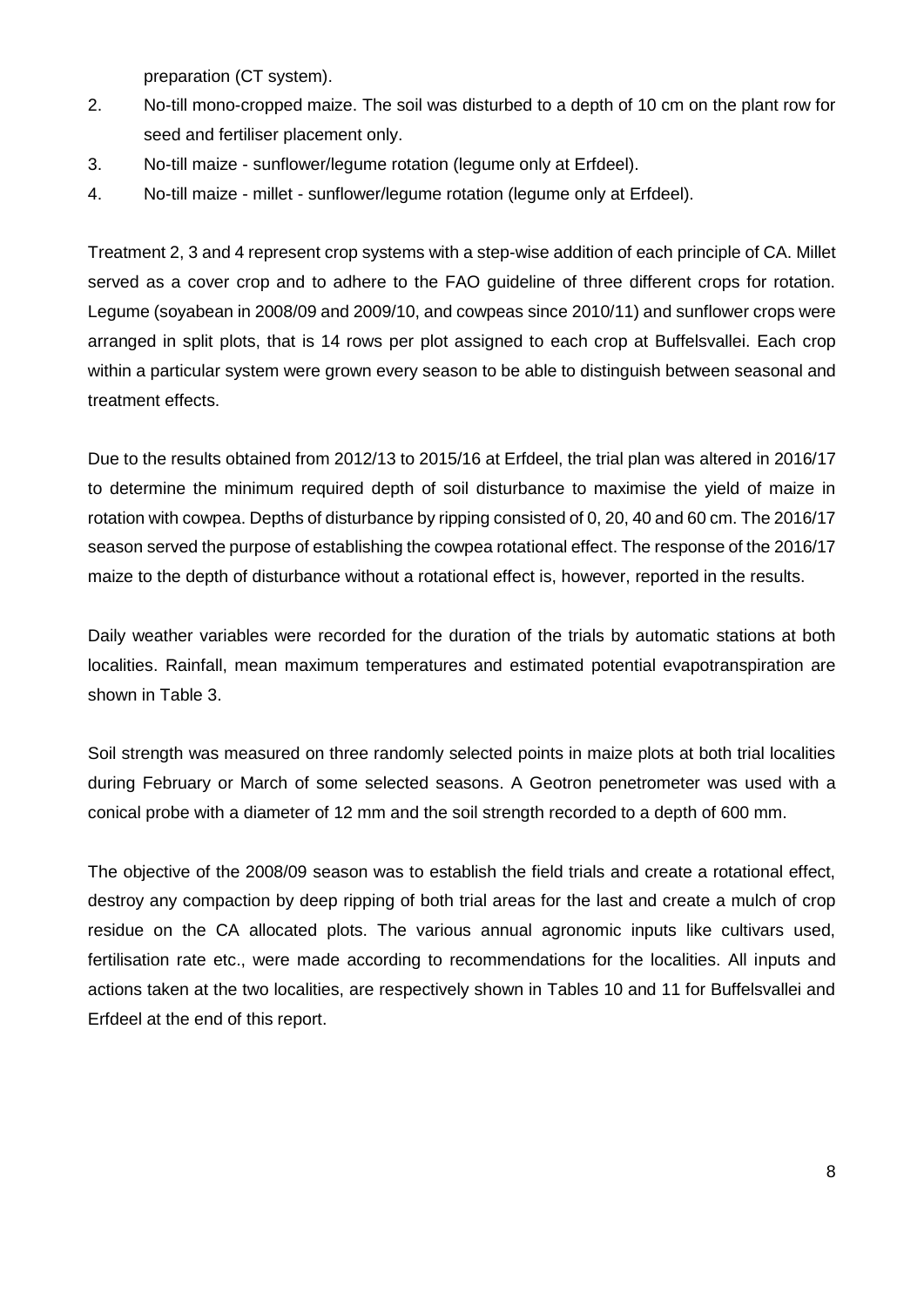| <b>Buffelsvallei</b><br>Jan<br>Feb<br>Jul<br>Sept<br>Nov<br>Mar<br>May<br>Total/<br>Month<br>Aug<br>Oct<br>Des<br>Apr<br>Jun<br>Rainfall (mm)<br>28<br>2008/09<br>70<br>$\blacksquare$<br>$\overline{a}$<br>$\overline{a}$<br>23<br>20<br>36<br>60<br>109<br>109<br>88<br>122<br>76<br>14<br>$\boldsymbol{0}$<br>2009/10<br>6<br>663<br>0<br>$\boldsymbol{0}$<br>10<br>73<br>126<br>98<br>90<br>81<br>11<br>34<br>600<br>2010/11<br>$\pmb{0}$<br>77<br>$\boldsymbol{0}$<br>$\mathbf 0$<br>46<br>37<br>141<br>47<br>26<br>87<br>$\overline{\mathbf{4}}$<br>$\boldsymbol{0}$<br>13<br>401<br>2011/12<br>0<br>25<br>39<br>46<br>32<br>88<br>1<br>2012/13<br>0<br>164<br>101<br>45<br>$\mathbf 0$<br>541<br>0<br>41<br>$\overline{c}$<br>$\mathbf 0$<br>209*<br>103<br>609<br>2013/14<br>0<br>$\mathbf 0$<br>27<br>120<br>101<br>4<br>3<br>3<br>115<br>1<br>693<br>2014/15<br>0<br>21<br>9<br>128<br>174<br>55<br>121<br>60<br>6<br>73<br>49<br>31<br>88<br>48<br>50<br>54<br>55<br>457<br>2015/16<br>4<br>$\mathbf 0$<br>4<br>1<br>$\overline{2}$<br>57<br>15<br>$\mathbf 1$<br>108<br>120<br>192<br>$\,6$<br>48<br>14<br>0<br>564<br>2016/17<br>1<br>Mean maximum temperature (C)<br>19.2<br>2008/09<br>26.9<br>27.1<br>26.7<br>22.5<br>26.9<br>29.6<br>28.3<br>19.2<br>2009/10<br>17.3<br>21.3<br>27.3<br>27.4<br>27.1<br>30.6<br>25.5<br>20.5<br>25.1<br>23.7<br>28.5<br>28.8<br>28.6<br>27.2<br>28.2<br>27.9<br>23.2<br>19.1<br>25.1<br>2010/11<br>13.8<br>29.8<br>21.9<br>17.8<br>22.2<br>27.5<br>28.9<br>30.0<br>29.0<br>31.0<br>29.7<br>28.8<br>25.0<br>24.9<br>20.0<br>26.2<br>2011/12<br>31.6<br>2012/13<br>20.8<br>22.7<br>24.7<br>29.4<br>30.3<br>27.2<br>30.2<br>28.9<br>25.6<br>23.7<br>21.8<br>26.4<br>21.4<br>22.1<br>27.6<br>29.0<br>31.3<br>30.8<br>28.7<br>25.9<br>24.7<br>24.7<br>21.0<br>26.2<br>2013/14<br>27.0<br>30.1<br>31.0<br>28.5<br>20.3<br>27.0<br>2014/15<br>20.0<br>23.1<br>28.4<br>30.8<br>27.6<br>29.4<br>26.9<br>27.8<br>31.2<br>29.4<br>20.9<br>2015/16<br>21.9<br>26.2<br>26.5<br>31.8<br>30.7<br>33.9<br>32.4<br>27.6<br>22.6<br>27.9<br>20.0<br>24.2<br>28.0<br>30.7<br>30.3<br>31.1<br>27.7<br>26.6<br>29.4<br>26.5<br>23.8<br>22.7<br>26.8<br>2016/17<br>Potential evapotranspiration (mm)<br>123<br>83<br>68<br>2008/09<br>113<br>108<br>112<br>161<br>121<br>118<br>82<br>68<br>72<br>1450<br>2009/10<br>78<br>159<br>150<br>195<br>134<br>78<br>39<br>163<br>169<br>171<br>132<br>113<br>78<br>71<br>1441<br>2010/11<br>108<br>200<br>119<br>162<br>176<br>194<br>163<br>138<br>114<br>108<br>2011/12<br>77<br>114<br>169<br>139<br>80<br>1634<br>93<br>2012/13<br>99<br>140<br>146<br>203<br>132<br>168<br>153<br>128<br>82<br>1634<br>190<br>100 |
|--------------------------------------------------------------------------------------------------------------------------------------------------------------------------------------------------------------------------------------------------------------------------------------------------------------------------------------------------------------------------------------------------------------------------------------------------------------------------------------------------------------------------------------------------------------------------------------------------------------------------------------------------------------------------------------------------------------------------------------------------------------------------------------------------------------------------------------------------------------------------------------------------------------------------------------------------------------------------------------------------------------------------------------------------------------------------------------------------------------------------------------------------------------------------------------------------------------------------------------------------------------------------------------------------------------------------------------------------------------------------------------------------------------------------------------------------------------------------------------------------------------------------------------------------------------------------------------------------------------------------------------------------------------------------------------------------------------------------------------------------------------------------------------------------------------------------------------------------------------------------------------------------------------------------------------------------------------------------------------------------------------------------------------------------------------------------------------------------------------------------------------------------------------------------------------------------------------------------------------------------------------------------------------------------------------------------------------------------------------------------------------------------------------------------------------------------------------------------------------------------------------------------------------------------------------------------------------------------------------------------------------------------------------------------------------------|
|                                                                                                                                                                                                                                                                                                                                                                                                                                                                                                                                                                                                                                                                                                                                                                                                                                                                                                                                                                                                                                                                                                                                                                                                                                                                                                                                                                                                                                                                                                                                                                                                                                                                                                                                                                                                                                                                                                                                                                                                                                                                                                                                                                                                                                                                                                                                                                                                                                                                                                                                                                                                                                                                                            |
|                                                                                                                                                                                                                                                                                                                                                                                                                                                                                                                                                                                                                                                                                                                                                                                                                                                                                                                                                                                                                                                                                                                                                                                                                                                                                                                                                                                                                                                                                                                                                                                                                                                                                                                                                                                                                                                                                                                                                                                                                                                                                                                                                                                                                                                                                                                                                                                                                                                                                                                                                                                                                                                                                            |
|                                                                                                                                                                                                                                                                                                                                                                                                                                                                                                                                                                                                                                                                                                                                                                                                                                                                                                                                                                                                                                                                                                                                                                                                                                                                                                                                                                                                                                                                                                                                                                                                                                                                                                                                                                                                                                                                                                                                                                                                                                                                                                                                                                                                                                                                                                                                                                                                                                                                                                                                                                                                                                                                                            |
|                                                                                                                                                                                                                                                                                                                                                                                                                                                                                                                                                                                                                                                                                                                                                                                                                                                                                                                                                                                                                                                                                                                                                                                                                                                                                                                                                                                                                                                                                                                                                                                                                                                                                                                                                                                                                                                                                                                                                                                                                                                                                                                                                                                                                                                                                                                                                                                                                                                                                                                                                                                                                                                                                            |
|                                                                                                                                                                                                                                                                                                                                                                                                                                                                                                                                                                                                                                                                                                                                                                                                                                                                                                                                                                                                                                                                                                                                                                                                                                                                                                                                                                                                                                                                                                                                                                                                                                                                                                                                                                                                                                                                                                                                                                                                                                                                                                                                                                                                                                                                                                                                                                                                                                                                                                                                                                                                                                                                                            |
|                                                                                                                                                                                                                                                                                                                                                                                                                                                                                                                                                                                                                                                                                                                                                                                                                                                                                                                                                                                                                                                                                                                                                                                                                                                                                                                                                                                                                                                                                                                                                                                                                                                                                                                                                                                                                                                                                                                                                                                                                                                                                                                                                                                                                                                                                                                                                                                                                                                                                                                                                                                                                                                                                            |
|                                                                                                                                                                                                                                                                                                                                                                                                                                                                                                                                                                                                                                                                                                                                                                                                                                                                                                                                                                                                                                                                                                                                                                                                                                                                                                                                                                                                                                                                                                                                                                                                                                                                                                                                                                                                                                                                                                                                                                                                                                                                                                                                                                                                                                                                                                                                                                                                                                                                                                                                                                                                                                                                                            |
|                                                                                                                                                                                                                                                                                                                                                                                                                                                                                                                                                                                                                                                                                                                                                                                                                                                                                                                                                                                                                                                                                                                                                                                                                                                                                                                                                                                                                                                                                                                                                                                                                                                                                                                                                                                                                                                                                                                                                                                                                                                                                                                                                                                                                                                                                                                                                                                                                                                                                                                                                                                                                                                                                            |
|                                                                                                                                                                                                                                                                                                                                                                                                                                                                                                                                                                                                                                                                                                                                                                                                                                                                                                                                                                                                                                                                                                                                                                                                                                                                                                                                                                                                                                                                                                                                                                                                                                                                                                                                                                                                                                                                                                                                                                                                                                                                                                                                                                                                                                                                                                                                                                                                                                                                                                                                                                                                                                                                                            |
|                                                                                                                                                                                                                                                                                                                                                                                                                                                                                                                                                                                                                                                                                                                                                                                                                                                                                                                                                                                                                                                                                                                                                                                                                                                                                                                                                                                                                                                                                                                                                                                                                                                                                                                                                                                                                                                                                                                                                                                                                                                                                                                                                                                                                                                                                                                                                                                                                                                                                                                                                                                                                                                                                            |
|                                                                                                                                                                                                                                                                                                                                                                                                                                                                                                                                                                                                                                                                                                                                                                                                                                                                                                                                                                                                                                                                                                                                                                                                                                                                                                                                                                                                                                                                                                                                                                                                                                                                                                                                                                                                                                                                                                                                                                                                                                                                                                                                                                                                                                                                                                                                                                                                                                                                                                                                                                                                                                                                                            |
|                                                                                                                                                                                                                                                                                                                                                                                                                                                                                                                                                                                                                                                                                                                                                                                                                                                                                                                                                                                                                                                                                                                                                                                                                                                                                                                                                                                                                                                                                                                                                                                                                                                                                                                                                                                                                                                                                                                                                                                                                                                                                                                                                                                                                                                                                                                                                                                                                                                                                                                                                                                                                                                                                            |
|                                                                                                                                                                                                                                                                                                                                                                                                                                                                                                                                                                                                                                                                                                                                                                                                                                                                                                                                                                                                                                                                                                                                                                                                                                                                                                                                                                                                                                                                                                                                                                                                                                                                                                                                                                                                                                                                                                                                                                                                                                                                                                                                                                                                                                                                                                                                                                                                                                                                                                                                                                                                                                                                                            |
|                                                                                                                                                                                                                                                                                                                                                                                                                                                                                                                                                                                                                                                                                                                                                                                                                                                                                                                                                                                                                                                                                                                                                                                                                                                                                                                                                                                                                                                                                                                                                                                                                                                                                                                                                                                                                                                                                                                                                                                                                                                                                                                                                                                                                                                                                                                                                                                                                                                                                                                                                                                                                                                                                            |
|                                                                                                                                                                                                                                                                                                                                                                                                                                                                                                                                                                                                                                                                                                                                                                                                                                                                                                                                                                                                                                                                                                                                                                                                                                                                                                                                                                                                                                                                                                                                                                                                                                                                                                                                                                                                                                                                                                                                                                                                                                                                                                                                                                                                                                                                                                                                                                                                                                                                                                                                                                                                                                                                                            |
|                                                                                                                                                                                                                                                                                                                                                                                                                                                                                                                                                                                                                                                                                                                                                                                                                                                                                                                                                                                                                                                                                                                                                                                                                                                                                                                                                                                                                                                                                                                                                                                                                                                                                                                                                                                                                                                                                                                                                                                                                                                                                                                                                                                                                                                                                                                                                                                                                                                                                                                                                                                                                                                                                            |
|                                                                                                                                                                                                                                                                                                                                                                                                                                                                                                                                                                                                                                                                                                                                                                                                                                                                                                                                                                                                                                                                                                                                                                                                                                                                                                                                                                                                                                                                                                                                                                                                                                                                                                                                                                                                                                                                                                                                                                                                                                                                                                                                                                                                                                                                                                                                                                                                                                                                                                                                                                                                                                                                                            |
|                                                                                                                                                                                                                                                                                                                                                                                                                                                                                                                                                                                                                                                                                                                                                                                                                                                                                                                                                                                                                                                                                                                                                                                                                                                                                                                                                                                                                                                                                                                                                                                                                                                                                                                                                                                                                                                                                                                                                                                                                                                                                                                                                                                                                                                                                                                                                                                                                                                                                                                                                                                                                                                                                            |
|                                                                                                                                                                                                                                                                                                                                                                                                                                                                                                                                                                                                                                                                                                                                                                                                                                                                                                                                                                                                                                                                                                                                                                                                                                                                                                                                                                                                                                                                                                                                                                                                                                                                                                                                                                                                                                                                                                                                                                                                                                                                                                                                                                                                                                                                                                                                                                                                                                                                                                                                                                                                                                                                                            |
|                                                                                                                                                                                                                                                                                                                                                                                                                                                                                                                                                                                                                                                                                                                                                                                                                                                                                                                                                                                                                                                                                                                                                                                                                                                                                                                                                                                                                                                                                                                                                                                                                                                                                                                                                                                                                                                                                                                                                                                                                                                                                                                                                                                                                                                                                                                                                                                                                                                                                                                                                                                                                                                                                            |
|                                                                                                                                                                                                                                                                                                                                                                                                                                                                                                                                                                                                                                                                                                                                                                                                                                                                                                                                                                                                                                                                                                                                                                                                                                                                                                                                                                                                                                                                                                                                                                                                                                                                                                                                                                                                                                                                                                                                                                                                                                                                                                                                                                                                                                                                                                                                                                                                                                                                                                                                                                                                                                                                                            |
|                                                                                                                                                                                                                                                                                                                                                                                                                                                                                                                                                                                                                                                                                                                                                                                                                                                                                                                                                                                                                                                                                                                                                                                                                                                                                                                                                                                                                                                                                                                                                                                                                                                                                                                                                                                                                                                                                                                                                                                                                                                                                                                                                                                                                                                                                                                                                                                                                                                                                                                                                                                                                                                                                            |
|                                                                                                                                                                                                                                                                                                                                                                                                                                                                                                                                                                                                                                                                                                                                                                                                                                                                                                                                                                                                                                                                                                                                                                                                                                                                                                                                                                                                                                                                                                                                                                                                                                                                                                                                                                                                                                                                                                                                                                                                                                                                                                                                                                                                                                                                                                                                                                                                                                                                                                                                                                                                                                                                                            |
|                                                                                                                                                                                                                                                                                                                                                                                                                                                                                                                                                                                                                                                                                                                                                                                                                                                                                                                                                                                                                                                                                                                                                                                                                                                                                                                                                                                                                                                                                                                                                                                                                                                                                                                                                                                                                                                                                                                                                                                                                                                                                                                                                                                                                                                                                                                                                                                                                                                                                                                                                                                                                                                                                            |
|                                                                                                                                                                                                                                                                                                                                                                                                                                                                                                                                                                                                                                                                                                                                                                                                                                                                                                                                                                                                                                                                                                                                                                                                                                                                                                                                                                                                                                                                                                                                                                                                                                                                                                                                                                                                                                                                                                                                                                                                                                                                                                                                                                                                                                                                                                                                                                                                                                                                                                                                                                                                                                                                                            |
|                                                                                                                                                                                                                                                                                                                                                                                                                                                                                                                                                                                                                                                                                                                                                                                                                                                                                                                                                                                                                                                                                                                                                                                                                                                                                                                                                                                                                                                                                                                                                                                                                                                                                                                                                                                                                                                                                                                                                                                                                                                                                                                                                                                                                                                                                                                                                                                                                                                                                                                                                                                                                                                                                            |
|                                                                                                                                                                                                                                                                                                                                                                                                                                                                                                                                                                                                                                                                                                                                                                                                                                                                                                                                                                                                                                                                                                                                                                                                                                                                                                                                                                                                                                                                                                                                                                                                                                                                                                                                                                                                                                                                                                                                                                                                                                                                                                                                                                                                                                                                                                                                                                                                                                                                                                                                                                                                                                                                                            |
| $87*$<br>$72*$<br>2013/14<br>89<br>112<br>146<br>194<br>151<br>165<br>103<br>104<br>98<br>1491<br>170                                                                                                                                                                                                                                                                                                                                                                                                                                                                                                                                                                                                                                                                                                                                                                                                                                                                                                                                                                                                                                                                                                                                                                                                                                                                                                                                                                                                                                                                                                                                                                                                                                                                                                                                                                                                                                                                                                                                                                                                                                                                                                                                                                                                                                                                                                                                                                                                                                                                                                                                                                                      |
| 81<br>103<br>147<br>149<br>153<br>118<br>101<br>97<br>69<br>2014/15<br>176<br>159<br>143<br>1496                                                                                                                                                                                                                                                                                                                                                                                                                                                                                                                                                                                                                                                                                                                                                                                                                                                                                                                                                                                                                                                                                                                                                                                                                                                                                                                                                                                                                                                                                                                                                                                                                                                                                                                                                                                                                                                                                                                                                                                                                                                                                                                                                                                                                                                                                                                                                                                                                                                                                                                                                                                           |
| 80<br>123<br>129<br>190<br>212<br>166<br>137<br>86<br>2015/16<br>179<br>158<br>106<br>74<br>1560                                                                                                                                                                                                                                                                                                                                                                                                                                                                                                                                                                                                                                                                                                                                                                                                                                                                                                                                                                                                                                                                                                                                                                                                                                                                                                                                                                                                                                                                                                                                                                                                                                                                                                                                                                                                                                                                                                                                                                                                                                                                                                                                                                                                                                                                                                                                                                                                                                                                                                                                                                                           |
| 82<br>154<br>175<br>177<br>133<br>128<br>91<br>80<br>2016/17<br>114<br>182<br>100<br>76<br>1492                                                                                                                                                                                                                                                                                                                                                                                                                                                                                                                                                                                                                                                                                                                                                                                                                                                                                                                                                                                                                                                                                                                                                                                                                                                                                                                                                                                                                                                                                                                                                                                                                                                                                                                                                                                                                                                                                                                                                                                                                                                                                                                                                                                                                                                                                                                                                                                                                                                                                                                                                                                            |
| <b>Erfdeel</b>                                                                                                                                                                                                                                                                                                                                                                                                                                                                                                                                                                                                                                                                                                                                                                                                                                                                                                                                                                                                                                                                                                                                                                                                                                                                                                                                                                                                                                                                                                                                                                                                                                                                                                                                                                                                                                                                                                                                                                                                                                                                                                                                                                                                                                                                                                                                                                                                                                                                                                                                                                                                                                                                             |
| Jul<br>Mar<br>Sept<br>Oct<br>Des<br>Jan<br>Feb<br>Jun<br>Total/<br>Month<br>Aug<br>Nov<br>May<br>Apr                                                                                                                                                                                                                                                                                                                                                                                                                                                                                                                                                                                                                                                                                                                                                                                                                                                                                                                                                                                                                                                                                                                                                                                                                                                                                                                                                                                                                                                                                                                                                                                                                                                                                                                                                                                                                                                                                                                                                                                                                                                                                                                                                                                                                                                                                                                                                                                                                                                                                                                                                                                       |
| Rainfall (mm)                                                                                                                                                                                                                                                                                                                                                                                                                                                                                                                                                                                                                                                                                                                                                                                                                                                                                                                                                                                                                                                                                                                                                                                                                                                                                                                                                                                                                                                                                                                                                                                                                                                                                                                                                                                                                                                                                                                                                                                                                                                                                                                                                                                                                                                                                                                                                                                                                                                                                                                                                                                                                                                                              |
| 31<br>53<br>3<br>2008/09<br>65<br>4                                                                                                                                                                                                                                                                                                                                                                                                                                                                                                                                                                                                                                                                                                                                                                                                                                                                                                                                                                                                                                                                                                                                                                                                                                                                                                                                                                                                                                                                                                                                                                                                                                                                                                                                                                                                                                                                                                                                                                                                                                                                                                                                                                                                                                                                                                                                                                                                                                                                                                                                                                                                                                                        |
| 2009/10<br>$\overline{c}$<br>28<br>161<br>74<br>87<br>33<br>$\pmb{0}$<br>690<br>$\pmb{0}$<br>49<br>74<br>156<br>26                                                                                                                                                                                                                                                                                                                                                                                                                                                                                                                                                                                                                                                                                                                                                                                                                                                                                                                                                                                                                                                                                                                                                                                                                                                                                                                                                                                                                                                                                                                                                                                                                                                                                                                                                                                                                                                                                                                                                                                                                                                                                                                                                                                                                                                                                                                                                                                                                                                                                                                                                                         |
| 2010/11<br>$50*$<br>53<br>51<br>551<br>0<br>$\mathbf 0$<br>$\mathbf 0$<br>13<br>74<br>155<br>$55*$<br>60<br>40                                                                                                                                                                                                                                                                                                                                                                                                                                                                                                                                                                                                                                                                                                                                                                                                                                                                                                                                                                                                                                                                                                                                                                                                                                                                                                                                                                                                                                                                                                                                                                                                                                                                                                                                                                                                                                                                                                                                                                                                                                                                                                                                                                                                                                                                                                                                                                                                                                                                                                                                                                             |
| 2011/12<br>9<br>403<br>8<br>0<br>4<br>24<br>24<br>135<br>71<br>84<br>30<br>13<br>1                                                                                                                                                                                                                                                                                                                                                                                                                                                                                                                                                                                                                                                                                                                                                                                                                                                                                                                                                                                                                                                                                                                                                                                                                                                                                                                                                                                                                                                                                                                                                                                                                                                                                                                                                                                                                                                                                                                                                                                                                                                                                                                                                                                                                                                                                                                                                                                                                                                                                                                                                                                                         |
| 2012/13<br>$\overline{2}$<br>$\overline{c}$<br>56<br>61<br>136<br>94<br>41<br>14<br>542<br>58<br>55<br>$\mathbf 0$<br>1                                                                                                                                                                                                                                                                                                                                                                                                                                                                                                                                                                                                                                                                                                                                                                                                                                                                                                                                                                                                                                                                                                                                                                                                                                                                                                                                                                                                                                                                                                                                                                                                                                                                                                                                                                                                                                                                                                                                                                                                                                                                                                                                                                                                                                                                                                                                                                                                                                                                                                                                                                    |
| 2013/14<br>$\boldsymbol{0}$<br>42<br>63<br>62<br>139<br>8<br>13<br>594<br>0<br>$\mathbf 0$<br>150<br>111<br>4                                                                                                                                                                                                                                                                                                                                                                                                                                                                                                                                                                                                                                                                                                                                                                                                                                                                                                                                                                                                                                                                                                                                                                                                                                                                                                                                                                                                                                                                                                                                                                                                                                                                                                                                                                                                                                                                                                                                                                                                                                                                                                                                                                                                                                                                                                                                                                                                                                                                                                                                                                              |
| 85<br>$\,6$<br>2014/15<br>$\pmb{0}$<br>24<br>$\mathbf 0$<br>20<br>87<br>85<br>45<br>69<br>53<br>1<br>475                                                                                                                                                                                                                                                                                                                                                                                                                                                                                                                                                                                                                                                                                                                                                                                                                                                                                                                                                                                                                                                                                                                                                                                                                                                                                                                                                                                                                                                                                                                                                                                                                                                                                                                                                                                                                                                                                                                                                                                                                                                                                                                                                                                                                                                                                                                                                                                                                                                                                                                                                                                   |
| 2015/16<br>54<br>22<br>37<br>49<br>60<br>31<br>35<br>66<br>15<br>419<br>1<br>$\pmb{0}$<br>49                                                                                                                                                                                                                                                                                                                                                                                                                                                                                                                                                                                                                                                                                                                                                                                                                                                                                                                                                                                                                                                                                                                                                                                                                                                                                                                                                                                                                                                                                                                                                                                                                                                                                                                                                                                                                                                                                                                                                                                                                                                                                                                                                                                                                                                                                                                                                                                                                                                                                                                                                                                               |
| $\overline{7}$<br>3<br>2016/17<br>35<br>$\mathbf 0$<br>47<br>220<br>67<br>96<br>237<br>14<br>23<br>749<br>$\pmb{0}$                                                                                                                                                                                                                                                                                                                                                                                                                                                                                                                                                                                                                                                                                                                                                                                                                                                                                                                                                                                                                                                                                                                                                                                                                                                                                                                                                                                                                                                                                                                                                                                                                                                                                                                                                                                                                                                                                                                                                                                                                                                                                                                                                                                                                                                                                                                                                                                                                                                                                                                                                                        |

**Table 3** Monthly accumulated rainfall, mean maximum temperatures and accumulated reference potential evapotranspiration at Buffelsvallei and Erfdeel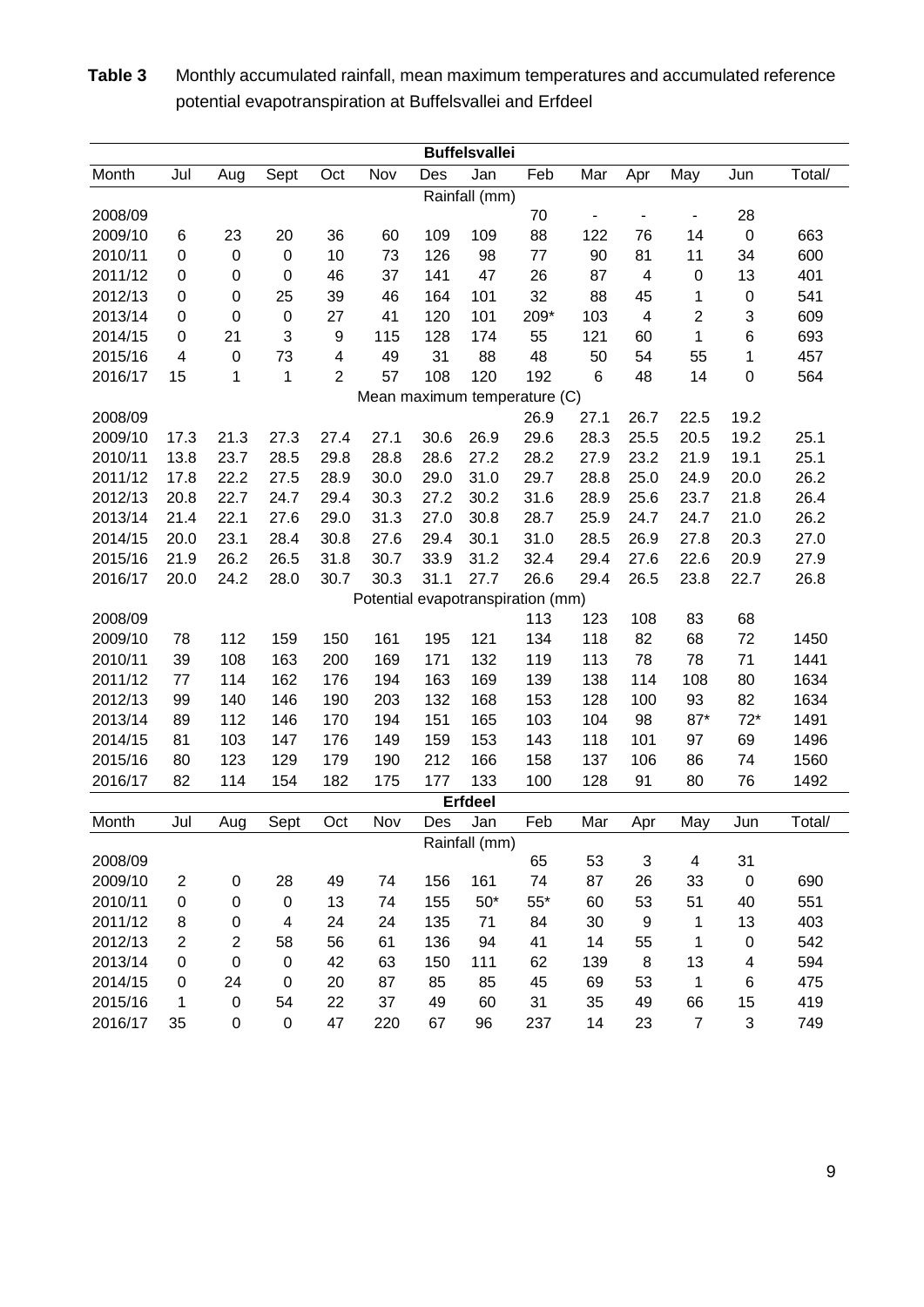|         |      |      |      |      |      |      |      | Mean maximum temperature (C)      |      |      |      |      |      |
|---------|------|------|------|------|------|------|------|-----------------------------------|------|------|------|------|------|
| 2008/09 |      |      |      |      |      |      |      | 27.7                              | 27.6 | 27.0 | 22.7 | 19.6 |      |
| 2009/10 | 18.2 | 22.5 | 28.2 | 28.0 | 27.4 | 31.1 | 27.7 | 30.4                              | 29.2 | 25.7 | 24.2 | 20.9 | 26.1 |
| 2010/11 | 21.0 | 24.5 | 29.6 | 30.3 | 29.8 | 29.3 | 28.4 | 29.2                              | 29.8 | 24.4 | 22.5 | 19.8 | 26.6 |
| 2011/12 | 18.6 | 22.8 | 27.7 | 29.0 | 30.2 | 29.1 | 31.6 | 29.8                              | 29.8 | 26.2 | 26.2 | 20.0 | 26.8 |
| 2012/13 | 21.4 | 23.7 | 24.9 | 29.4 | 30.5 | 28.6 | 30.8 | 32.0                              | 29.5 | 25.7 | 24.2 | 21.7 | 26.9 |
| 2013/14 | 21.8 | 22.4 | 27.6 | 29.5 | 30.8 | 27.9 | 31.2 | 29.6                              | 26.6 | 25.5 | 24.9 | 21.2 | 26.6 |
| 2014/15 | 20.1 | 23.3 | 28.7 | 30.8 | 27.2 | 30.2 | 31.3 | 31.4                              | 28.6 | 26.8 | 27.0 | 19.9 | 27.1 |
| 2015/16 | 21.2 | 26.8 | 26.7 | 32.0 | 30.8 | 34.0 | 31.8 | 33.1                              | 30.1 | 27.6 | 23.3 | 21.4 | 28.2 |
| 2016/17 | 20.5 | 24.5 | 28.1 | 30.9 | 30.5 | 31.6 | 28.9 | 28.1                              | 30.3 | 27.0 | 24.5 | 23.5 | 27.4 |
|         |      |      |      |      |      |      |      | Potential evapotranspiration (mm) |      |      |      |      |      |
| 2008/09 |      |      |      |      |      |      |      | 117                               | 129  | 117  | 87   | 71   |      |
| 2009/10 | 80   | 110  | 153  | 151  | 158  | 189  | 131  | 145                               | 128  | 88   | 88   | 75   | 1496 |
| 2010/11 | 79   | 160  | 188  | 174  | 141  | 128  | 123  | 85                                | 79   | 73   | 79   | 73   | 1524 |
| 2011/12 | 74   | 108  | 150  | 159  | 184  | 154  | 158  | 105                               | 113  | 90   | 81   | 59   | 1435 |
| 2012/13 | 75   | 110  | 117  | 145  | 157  | 131  | 141  | 131                               | 112  | 89   | 78   | 69   | 1420 |
| 2013/14 | 76   | 96   | 129  | 145  | 157  | 132  | 142  | 108                               | 86   | 89   | 78   | 65   | 1303 |
| 2014/15 | 72   | 88   | 125  | 151  | 126  | 145  | 144  | 132                               | 105  | 92   | 192  | 56   | 1428 |
| 2015/16 |      |      |      |      |      |      |      |                                   |      |      |      |      |      |
|         | 69   | 109  | 134  | 180  | 197  | 206  | 175  | 163                               | 142  | 109  | 106  | 74   | 1664 |

\* Suspect values due to malfunctioning of instruments.

Commercial farm equipment was used for all tillage and other actions with the exception of herbicides application during the growing seasons and grain harvesting. Herbicides were applied with knapsack sprayers during the active growing season. From 2008 to 2013 a no-till converted Gaspardo planter and from 2014 a Jumil no-till planter was used for seeding of all crops.

Crops were manually harvested and threshed with a small plot thresher and the yields calculated and adjusted for a moisture content of 12.5%. Nett plot sizes at Buffelsvallei were 396  $m^2$  for maize, 28.8  $m^2$  for sunflower, 14.4  $m^2$  for cowpea and 28.8  $m^2$  for millet. At Erfdeel, nett plot sizes were 180  $\mathrm{m}^2$  for maize, 8.1 $\mathrm{m}^2$  for cowpea and 36  $\mathrm{m}^2$  for millet. Rainfall use efficiencies were calculated for crop systems by dividing the grain yield by the accumulated rainfall from 1 July to 30 June of each year.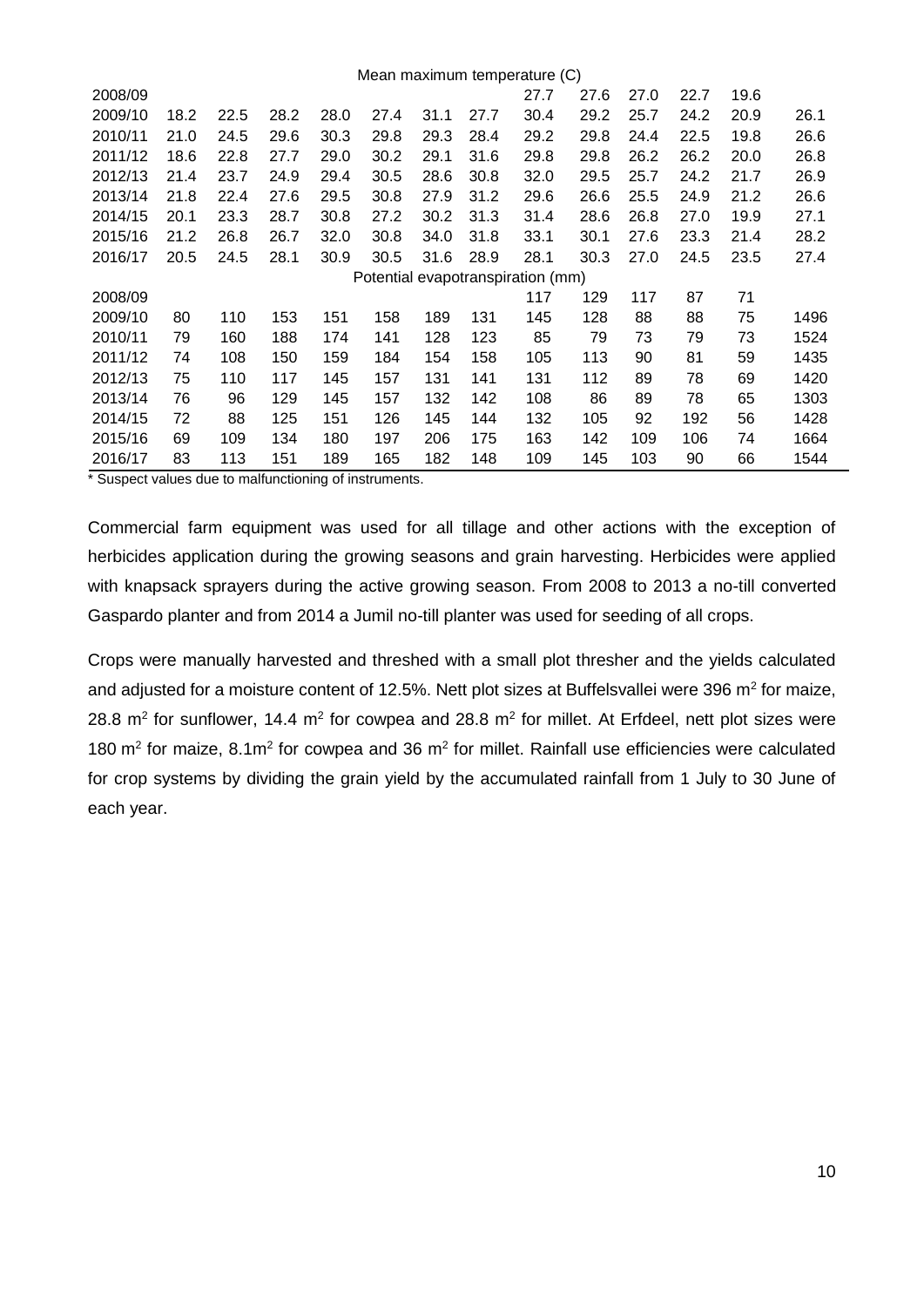# **RESULTS AND DISCUSSION**

# **Buffelsvallei**

### **2008/09**

The purpose of the 2008/2009 season was to create the crop rotational and no-till effects and results are thus presented separately from other seasons. The plant population density at harvest for the maize was 20 359 ha<sup>-1</sup>, with a biomass yield of 10 749 kg ha<sup>-1</sup>, a grain yield of 5 052 kg ha<sup>-1</sup> and had a 57% soil cover in July after harvesting and flattening of the stubble.

Sunflower had a population density of 43 056 plants ha<sup>-1</sup>, a biomass yield of 3 303 kg ha<sup>-1</sup>, a grain yield of 1 389 kg ha<sup>-1</sup> which left a 34% soil cover. The soyabean plant population was 301 250 ha<sup>-1</sup> with a biomass yield of 1 778 kg ha<sup>-1</sup>, and a grain yield of 1 043 kg ha<sup>-1</sup> with a soil cover of 29% in July. The mean millet biomass yield was 12 407 kg ha<sup>-1</sup> and resulted in a 62% cover of the soil during July.

#### **2009/10 to 2016/17**

Rainfall recorded in 2009/10, 2010/11, 2013/2014 and 2014/15 were similar to, or above the annual mean of about 600 mm (Table 3). In 2011/12, 2012/13 and 2016/17 less than the mean rainfall was recorded. Periods of no or low rainfall caused drought in all the growing seasons, with the exception of 2013/2014 and 2016/17, when little, if any drought occurred. Severe drought occurred especially in 2013/14, 2014/15 and 2015/16.

Results of the soil cover, plant population density, and yield of maize are shown in Table 4A where a legume, and in Table 4B where sunflower was included as rotational crops in the two of the three CA systems. Soil cover were similar for all crop systems in 2009/10 and were high, considering the minimum requirement of 30%. From 2010/11 to 2016/17 the soil cover of the three CA systems were several times higher than the cover of the CT mono-cropped maize. In nine out of a possible 16 cases, residue cover left by sunflower were below the 30% threshold set by the FAO to qualify for conservation agriculture.

From 2009/10 to 2015/16, maize plant population densities for the CA systems were lower than densities of the CT system in 5 out of a possible 35 instances. The mean decline in population in these cases was 13%. Lack of rain shortly after planting (7 days) caused failure to emerge and death of some seedlings in the CA systems in at least three instances.

The yield of maize was affected by crop system in six and five of the eight years where legume and sunflower crops were respectively included in the rotation systems. With a legume included in the rotation system, maize grain yields were not affected by crop production systems in 2009/10, 2011/12 and 2013/14. In 2012/13, 2014/15 and 2015/16 with its periods of severe mid-summer drought, the differences in yield between the conventional system and the three CA systems were remarkable. The yield of the CA systems, including maize monoculture and a legume and sunflower as rotational crops, were between 1518 and 2781 kg ha<sup>-1</sup> higher than the yield of the CT system.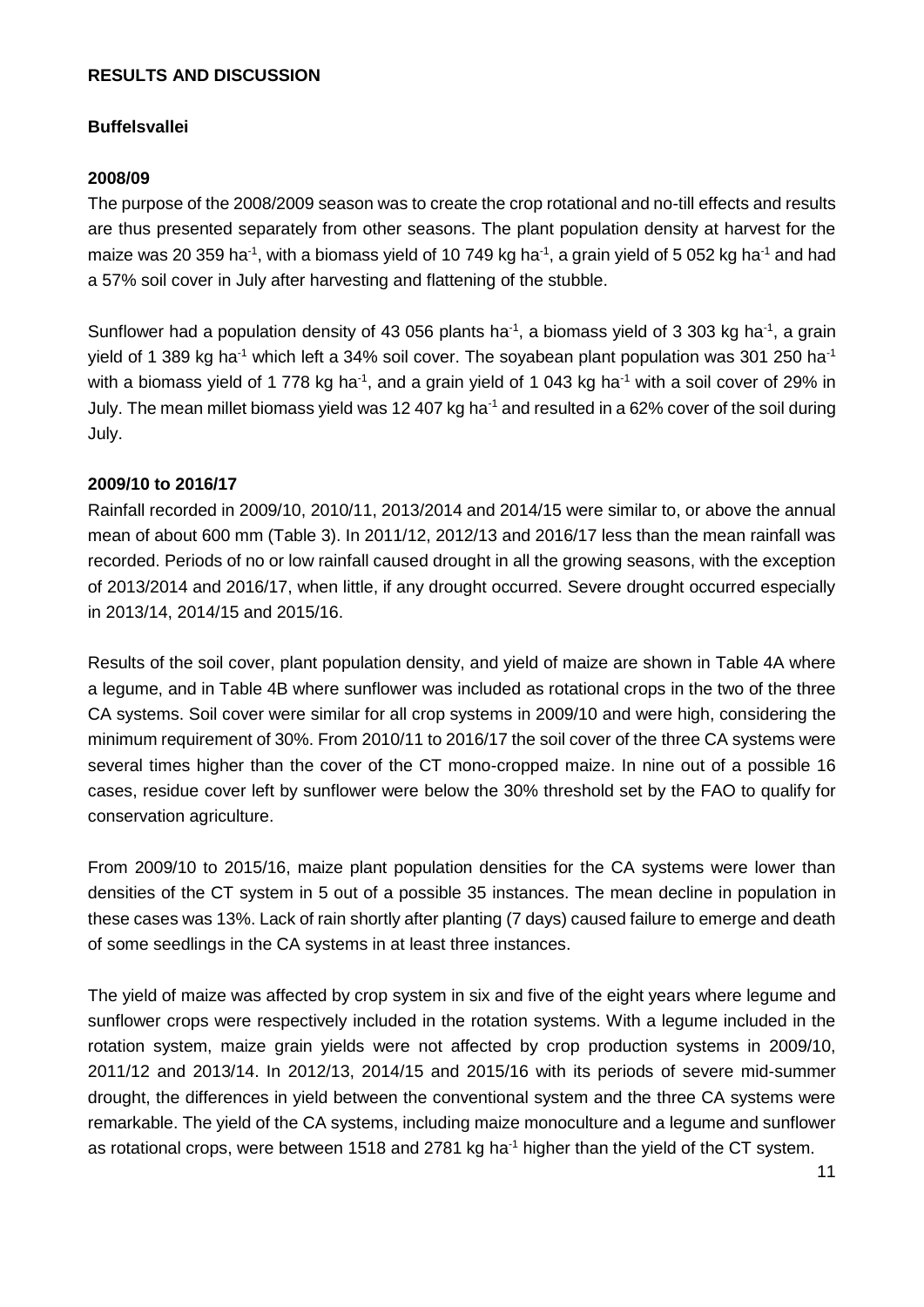Yield differences also occurred among the CA systems. In five out of a possible 14 instances, the yield of maize in the millet-legume-maize no-till system was between 879 and 1479 kg ha<sup>-1</sup> higher than the yield of the maize in the monocultured no-till and legume-maize no-till systems.

With sunflower as part of the rotation system instead of a legume, maize grain yields were not affected by any of the crop production systems in 2009/10, 2010/11 and 2013/14. In 2011/12 however, the yield of the maize in the sunflower-maize rotation under no-till was 1334 kg ha<sup>-1</sup> lower than the yield of the CT system. As the sunflower crop failed in 2011/12, the rotation was fallowmaize for 2012/13 which resulted in similar yields as the monoculture maize system. In 2012/13, 2014/15, 2015/16 and 2016/17 the yield of maize in the no-till sunflower-maize and no-till milletsunflower-maize systems were between 933 and 3503 kg ha<sup>-1</sup> higher than the yield of the CT system.

Rainfall use efficiencies are shown in Tables 4A & 4B for the various systems. Calculated over seasons, the rainfall use efficiencies for maize in the CA systems were between 15 and 51% higher than the rainfall use efficiency of the CT monocultured maize. With the exception of one instance, the rainfall use efficiency of the CA systems never dropped below 5.51 kg ha<sup>-1</sup> mm<sup>-1</sup> while it was below this level in three out of eight seasons for the CT monocultured maize.

|          | Crop production system                 |                              |                                |                                |  |  |  |  |  |
|----------|----------------------------------------|------------------------------|--------------------------------|--------------------------------|--|--|--|--|--|
| Season   | Monocultured<br>maize, CT <sup>¢</sup> | Monocultured<br>maize, NT ¢¢ | Legume -maize,<br>NΤ           | Millet - legume -<br>maize, NT |  |  |  |  |  |
|          |                                        |                              | Soil cover after planting (%)  |                                |  |  |  |  |  |
| 2009/10* | $75^{A**}$                             | 73 <sup>A</sup>              | 83 <sup>A</sup>                | $82^A$                         |  |  |  |  |  |
| 2010/11  | 20 <sup>B</sup>                        | $47^A$                       | 48 <sup>A</sup>                | $55^A$                         |  |  |  |  |  |
| 2011/12  | $24^B$                                 | 61 <sup>A</sup>              | 57 <sup>A</sup>                | 64 <sup>A</sup>                |  |  |  |  |  |
| 2012/13  | $2^B$                                  | 69 <sup>A</sup>              | $52^A$                         | $55^A$                         |  |  |  |  |  |
| 2013/14  | 7 <sup>B</sup>                         | $54^A$                       | 19 <sup>B</sup>                | 38 <sup>A</sup>                |  |  |  |  |  |
| 2014/15  | 3 <sup>c</sup>                         | $55^A$                       | $55^A$                         | 63 <sup>A</sup>                |  |  |  |  |  |
| 2015/16  | 13 <sup>C</sup>                        | 66 <sup>A</sup>              | 37 <sup>B</sup>                | 66 <sup>A</sup>                |  |  |  |  |  |
| 2016/17  | $2^B$                                  | 27 <sup>A</sup>              | 28 <sup>A</sup>                | 36 <sup>A</sup>                |  |  |  |  |  |
| Mean     | 18                                     | 57                           | 47                             | 57                             |  |  |  |  |  |
|          |                                        |                              | Plant population density (m-2) |                                |  |  |  |  |  |
| 2009/10  | 1.81 <sup>A</sup>                      | 1.87 <sup>A</sup>            | 1.94 <sup>A</sup>              | 1.86 <sup>A</sup>              |  |  |  |  |  |
| 2010/11  | 2.31 <sup>A</sup>                      | 2.42 <sup>A</sup>            | 2.33 <sup>A</sup>              | $2.45^{A}$                     |  |  |  |  |  |
| 2011/12  | 2.18 <sup>A</sup>                      | 2.01 <sup>B</sup>            | 2.04AB                         | 1.97 <sup>B</sup>              |  |  |  |  |  |
| 2012/13  | 2.29 <sup>A</sup>                      | 2.34 <sup>A</sup>            | 2.27 <sup>A</sup>              | 2.16 <sup>A</sup>              |  |  |  |  |  |
| 2013/14  | 2.72 <sup>A</sup>                      | 2.77 <sup>A</sup>            | 2.69 <sup>A</sup>              | 2.78 <sup>A</sup>              |  |  |  |  |  |
| 2014/15  | 2.51 <sup>A</sup>                      | 2.40 <sup>A</sup>            | $2.50^{A}$                     | 2.41 <sup>A</sup>              |  |  |  |  |  |

**Table 4A** The soil cover, plant population density, yield and rainfall use efficiency of maize as affected by a crop production system at Buffelsvallei with millet and a legume as rotational crops from 2009/10 to 2016/17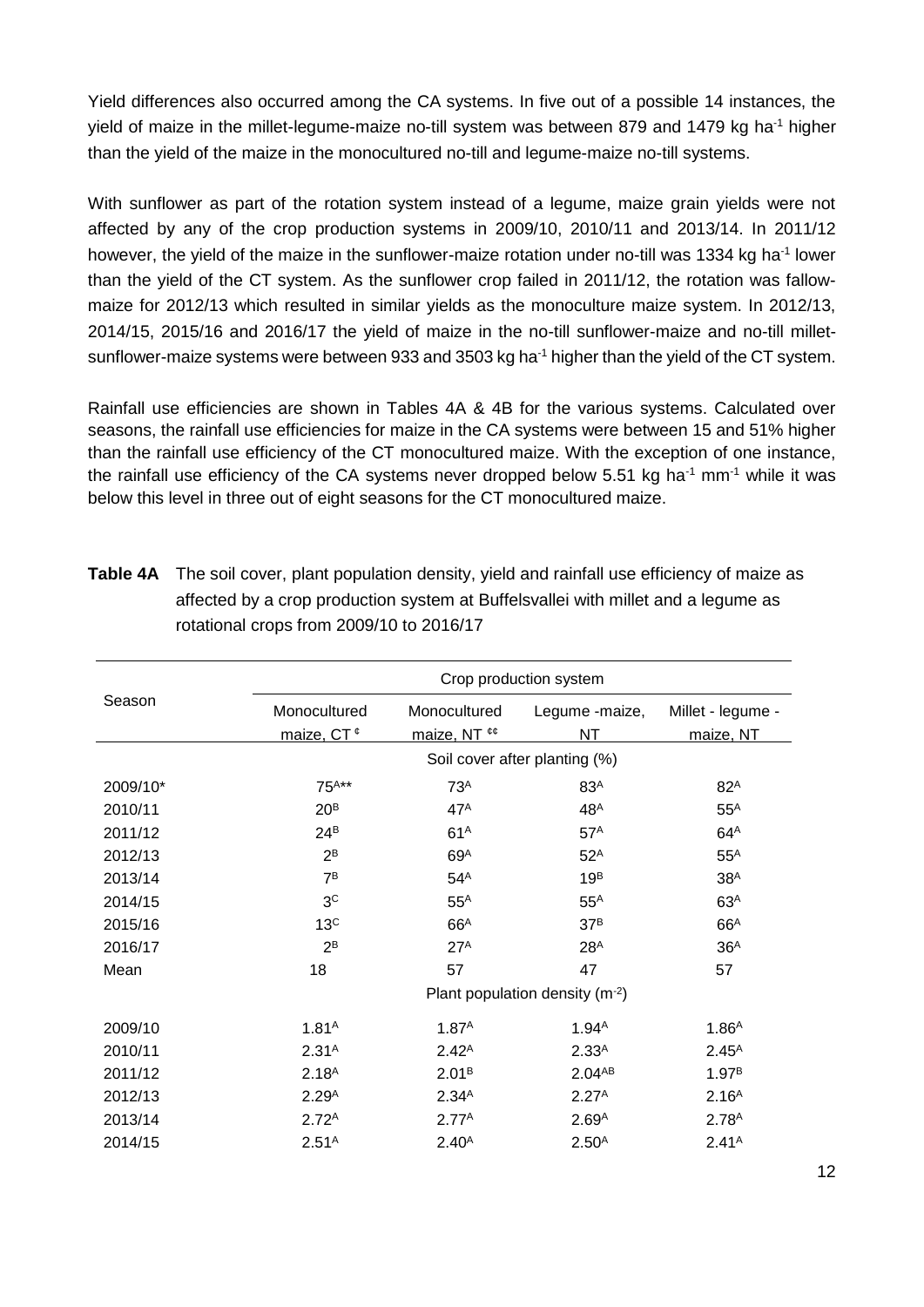|                         | Crop production system |                   |                                                                 |                   |  |  |  |  |
|-------------------------|------------------------|-------------------|-----------------------------------------------------------------|-------------------|--|--|--|--|
| Season                  | Monocultured           | Monocultured      | Legume -maize,                                                  | Millet - legume - |  |  |  |  |
|                         | maize, CT <sup>¢</sup> | maize, NT ¢¢      | <b>NT</b>                                                       | maize, NT         |  |  |  |  |
| 2015/16                 | 2.14 <sup>A</sup>      | 2.14 <sup>A</sup> | $2.22^{A}$                                                      | $2.25^{A}$        |  |  |  |  |
| Mean                    | 2.28                   | 2.28              | 2.28                                                            | 2.27              |  |  |  |  |
|                         |                        |                   | Yield (kg ha-1)                                                 |                   |  |  |  |  |
| 2009/10                 | 4050 <sup>A</sup>      | 4417 <sup>A</sup> | 4939A                                                           |                   |  |  |  |  |
| 2010/11                 | 5791 <sup>B</sup>      | 5800 <sup>B</sup> | 6380 <sup>B</sup>                                               | 7279 <sup>A</sup> |  |  |  |  |
| 2011/12                 | 2399A                  | 3068A             | 2211 <sup>A</sup>                                               | 3037 <sup>A</sup> |  |  |  |  |
| 2012/13                 | 1640 <sup>B</sup>      | 3814 <sup>A</sup> | 4281 <sup>A</sup>                                               | 4379A             |  |  |  |  |
| 2013/14                 | 8686AB                 | 8536 <sup>B</sup> | 9032AB                                                          | 9780 <sup>A</sup> |  |  |  |  |
| 2014/15                 | 2820 <sup>B</sup>      | 6278 <sup>A</sup> | 6934A                                                           | 7624 <sup>A</sup> |  |  |  |  |
| 2015/16                 | 1086 <sup>B</sup>      | 3867 <sup>A</sup> | 3701 <sup>A</sup>                                               | 3595 <sup>A</sup> |  |  |  |  |
| 2016/17                 | 6964 <sup>c</sup>      | 7872 <sup>B</sup> | 7743 <sup>B</sup>                                               | 8751 <sup>A</sup> |  |  |  |  |
| Mean 2010/11 - 2016/17  | 4198                   | 5605              | 5755                                                            | 6349              |  |  |  |  |
|                         |                        |                   | Rainfall use efficiency (kg ha <sup>-1</sup> mm <sup>-1</sup> ) |                   |  |  |  |  |
| 2009/10                 | 6.11                   | 6.66              | 7.45                                                            |                   |  |  |  |  |
| 2010/11                 | 9.65                   | 9.67              | 10.63                                                           | 12.13             |  |  |  |  |
| 2011/12                 | 5.98                   | 7.65              | 5.51                                                            | 7.57              |  |  |  |  |
| 2012/13                 | 3.03                   | 7.05              | 7.91                                                            | 8.09              |  |  |  |  |
| 2013/14                 | 14.26                  | 14.02             | 14.83                                                           | 16.06             |  |  |  |  |
| 2014/15                 | 4.07                   | 9.06              | 10.00                                                           | 11.00             |  |  |  |  |
| 2015/16                 | 2.38                   | 8.46              | 8.10                                                            | 7.87              |  |  |  |  |
| 2016/17                 | 12.35                  | 13.96             | 13.73                                                           | 15.52             |  |  |  |  |
| Mean 2010/11 - 20116/17 | 7.39                   | 9.98              | 10.10                                                           | 11.18             |  |  |  |  |

¢ Conventional tillage \* Soil cover in 2009/10 was measured before planting.

¢¢ No-till \*\* Values in a row followed by different letters are significantly different.

**Table 4B** The soil cover, plant population density, yield and rainfall use efficiency of maize as affected by a crop production system at Buffelsvallei with millet and sunflower as rotational crops from 2009/10 to 2016/17

|          | Crop production system |                                   |                               |                    |  |  |  |  |
|----------|------------------------|-----------------------------------|-------------------------------|--------------------|--|--|--|--|
| Season   | Monocultured           | Monocultured                      | Sunflower -maize,             | Millet - sunflower |  |  |  |  |
|          | maize, CT $\ell$       | maize, NT $\epsilon$ <sup>¢</sup> | NT                            | - maize, NT        |  |  |  |  |
|          |                        |                                   | Soil cover after planting (%) |                    |  |  |  |  |
| 2009/10* | $75^{A**}$             | 73 <sup>A</sup>                   | 83 <sup>A</sup>               | 82 <sup>A</sup>    |  |  |  |  |
| 2010/11  | 20 <sup>B</sup>        | $47^A$                            | $22^B$                        | 38 <sup>A</sup>    |  |  |  |  |
| 2011/12  | $24^B$                 | 61 <sup>A</sup>                   | 20 <sup>B</sup>               | 28 <sup>B</sup>    |  |  |  |  |
| 2012/13  | $2^D$                  | 69 <sup>A</sup>                   | 22 <sup>c</sup>               | 34 <sup>B</sup>    |  |  |  |  |
| 2013/14  | $7^{\circ}$            | $54^A$                            | 28 <sup>B</sup>               | 33 <sup>AB</sup>   |  |  |  |  |
| 2014/15  | 3 <sup>c</sup>         | $55^A$                            | 20 <sup>B</sup>               | 30 <sup>B</sup>    |  |  |  |  |
| 2015/16  | 13 <sup>B</sup>        | 66 <sup>A</sup>                   | 29 <sup>B</sup>               | 59 <sup>A</sup>    |  |  |  |  |
| 2016/17  | $2^B$                  | 27 <sup>A</sup>                   | $15^{AB}$                     | 23AB               |  |  |  |  |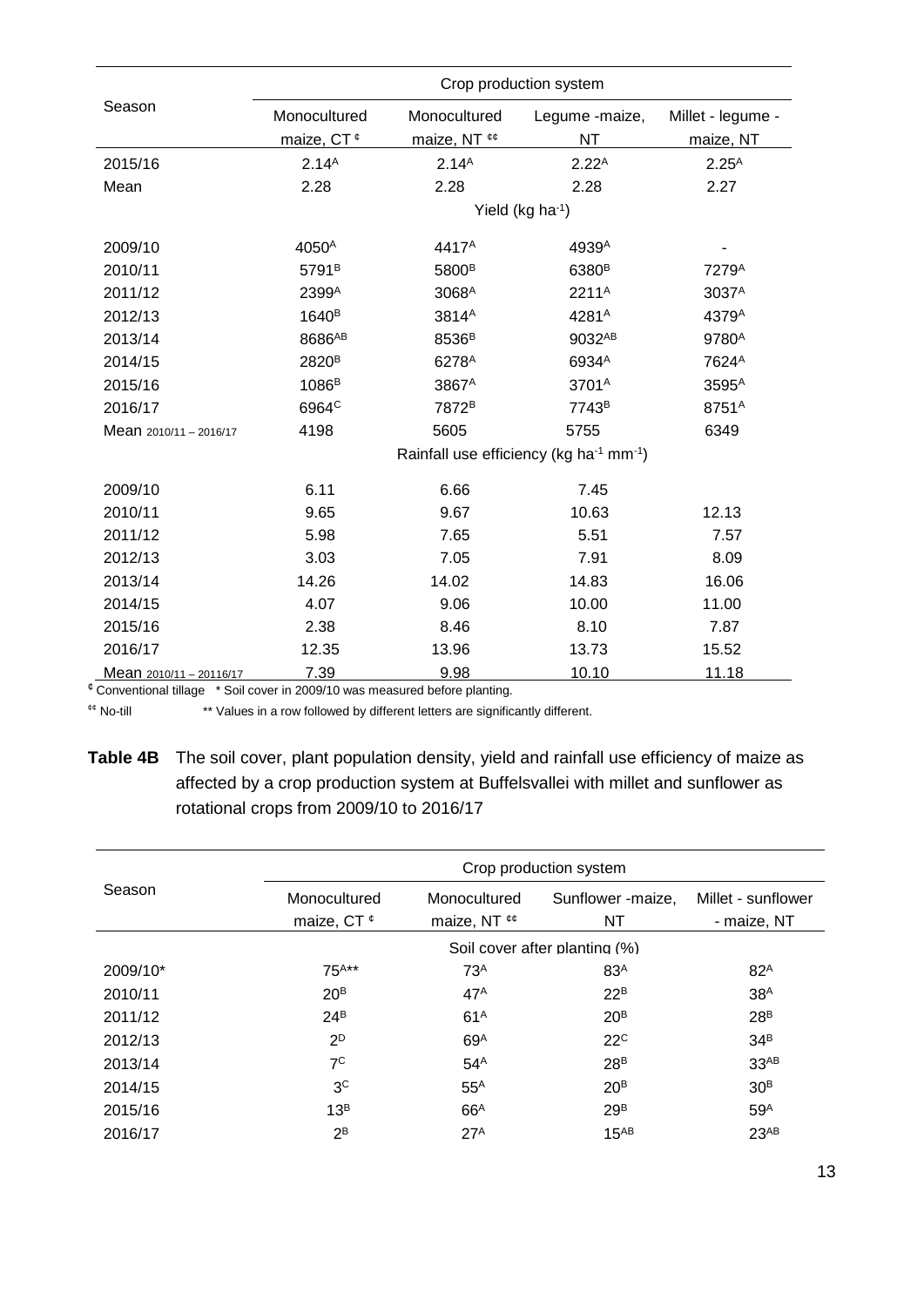|                                                                       | Crop production system |                                                              |                                                                 |                                                           |  |  |  |
|-----------------------------------------------------------------------|------------------------|--------------------------------------------------------------|-----------------------------------------------------------------|-----------------------------------------------------------|--|--|--|
| Season                                                                | Monocultured           | Monocultured                                                 | Sunflower -maize,                                               | Millet - sunflower                                        |  |  |  |
|                                                                       | maize, CT <sup>¢</sup> | maize, NT ¢¢                                                 | <b>NT</b>                                                       | - maize, NT                                               |  |  |  |
| Mean                                                                  | 18                     | 57                                                           | 30                                                              | 41                                                        |  |  |  |
|                                                                       |                        |                                                              | Plant population density (m-2)                                  |                                                           |  |  |  |
| 2009/10                                                               | 1.81 <sup>A</sup>      | 1.87 <sup>A</sup>                                            | 1.94 <sup>A</sup>                                               | 1.86 <sup>A</sup>                                         |  |  |  |
| 2010/11                                                               | 2.31 <sup>B</sup>      | 2.42 <sub>AB</sub>                                           | 2.33 <sup>AB</sup>                                              | $2.45^{A}$                                                |  |  |  |
| 2011/12                                                               | 2.18 <sup>A</sup>      | 2.01 <sub>AB</sub>                                           | $2.04^{AB}$                                                     | 1.85 <sup>B</sup>                                         |  |  |  |
| 2012/13                                                               | 2.29 <sup>A</sup>      | 2.34 <sup>A</sup>                                            | 2.27 <sup>A</sup>                                               | 2.16 <sup>A</sup>                                         |  |  |  |
| 2013/14                                                               | 2.72 <sup>A</sup>      | 2.77 <sup>A</sup>                                            | 2.73 <sup>A</sup>                                               | 2.78 <sup>A</sup>                                         |  |  |  |
| 2014/15                                                               | 2.51 <sup>A</sup>      | $2.40^{AB}$                                                  | 2.18 <sup>B</sup>                                               | $2.45^{AB}$                                               |  |  |  |
| 2015/16                                                               | 2.14 <sup>A</sup>      | 2.14 <sup>A</sup>                                            | 1.71 <sup>B</sup>                                               | $1.98$ <sup>AB</sup>                                      |  |  |  |
| Mean                                                                  | 2.28                   | 2.28                                                         | 2.17                                                            | 2.22                                                      |  |  |  |
|                                                                       |                        |                                                              | Yield (kg ha-1)                                                 |                                                           |  |  |  |
| 2009/10                                                               | 4050 <sup>A</sup>      | 4417 <sup>A</sup>                                            | 4291 <sup>A</sup>                                               |                                                           |  |  |  |
| 2010/11                                                               | 5791 <sup>A</sup>      | 5800 <sup>A</sup>                                            | 5824 <sup>A</sup>                                               | 6298 <sup>A</sup>                                         |  |  |  |
| 2011/12                                                               | 2399AB                 | 3068 <sup>A</sup>                                            | 1734 <sup>B</sup>                                               | 2230AB                                                    |  |  |  |
| 2012/13                                                               | 1640 <sup>B</sup>      | 3814 <sup>A</sup>                                            | 3487 <sup>A</sup>                                               | 3579 <sup>A</sup>                                         |  |  |  |
| 2013/14                                                               | 8686 <sup>A</sup>      | 8536 <sup>A</sup>                                            | 8271 <sup>A</sup>                                               | 8944A                                                     |  |  |  |
| 2014/15                                                               | 2820 <sup>c</sup>      | 6278 <sup>A</sup>                                            | 4338 <sup>B</sup>                                               | 6323A                                                     |  |  |  |
| 2015/16                                                               | 1086 <sup>B</sup>      | 3867 <sup>A</sup>                                            | 3185 <sup>A</sup>                                               | 2921 <sup>A</sup>                                         |  |  |  |
| 2016/17                                                               | 6964 <sup>B</sup>      | 7872 <sup>A</sup>                                            | 6858 <sup>B</sup>                                               | 7897 A                                                    |  |  |  |
| Mean 2010/11 - 2016/17                                                | 4198                   | 5605                                                         | 4814                                                            | 5456                                                      |  |  |  |
|                                                                       |                        |                                                              | Rainfall use efficiency (kg ha <sup>-1</sup> mm <sup>-1</sup> ) |                                                           |  |  |  |
| 2009/10                                                               | 6.11                   | 6.66                                                         | 6.47                                                            |                                                           |  |  |  |
| 2010/11                                                               | 9.65                   | 9.67                                                         | 9.71                                                            | 10.50                                                     |  |  |  |
| 2011/12                                                               | 5.98                   | 7.65                                                         | 4.32                                                            | 5.56                                                      |  |  |  |
| 2012/13                                                               | 3.03                   | 7.05                                                         | 6.45                                                            | 6.62                                                      |  |  |  |
| 2013/14                                                               | 14.26                  | 14.02                                                        | 13.58                                                           | 14.69                                                     |  |  |  |
| 2014/15                                                               | 4.07                   | 9.06                                                         | 6.26                                                            | 9.12                                                      |  |  |  |
| 2015/16                                                               | 2.38                   | 8.46                                                         | 6.97                                                            | 6.39                                                      |  |  |  |
| 2016/17                                                               | 12.35                  | 13.96                                                        | 12.16                                                           | 14.00                                                     |  |  |  |
| Mean 2010/11 - 2016/17<br>¢¢ N<br>$\sim$ +ill<br>Conventional tillage | 7.39                   | 9.98<br>* Soil cover in 2000/10 was moasured before planting | 8.49                                                            | <u>9.55</u><br>* Soil cover in 2000/10 hefere planting ** |  |  |  |

<sup>¢</sup> Conventional tillage <sup>¢¢</sup> No-till \* Soil cover in 2009/10 was measured before planting. \* Soil cover in 2009/10 before planting. Values in a row followed by different letters are significantly different.

Grain and biomass yields of the legumes showed considerable seasonal variation (Table 5). In 2010/11 cowpea grain rotted due to rain during harvesting, resulting in a low yield. In 2013/14 and 2014/15 late rain again caused cowpea seed to rot with a total yield loss. Despite severe drought in 2011/12 and 2012/13, cowpeas gave a reasonable yield. Yields from sunflower crops were more stable than the legume yields. Millet yields also varied considerably from season to season.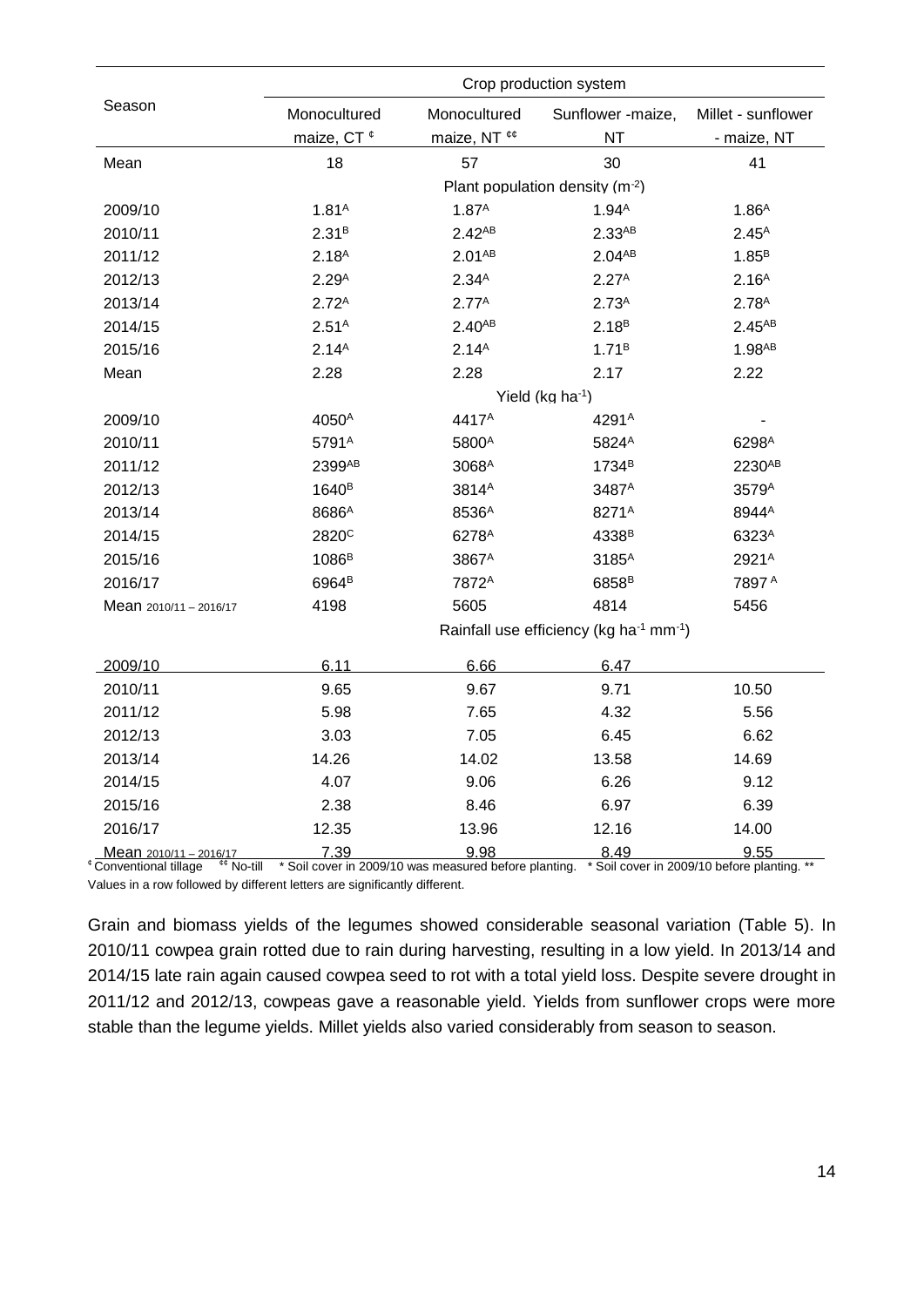|         |         | Legume*  |          |         | Sunflower |          | Millet   |
|---------|---------|----------|----------|---------|-----------|----------|----------|
| Season  | Density | Grain    | Bio-mass | Density | Grain     | Bio-mass | Bio-mass |
|         |         | yield    |          |         | yield     |          |          |
| 2008/09 | 30.1    | 1043     | 2821     | 4.31    | 1389      | 3303     | 12407    |
| 2009/10 | 33.0    | 1608     | 3844     | 4.22    | 2257      | 6399     | 4051     |
| 2010/11 | 15.7    | 289      | 6467     | 3.27    | 1068      | 3561     | 3982     |
| 2011/12 | 11.0    | 918      | 4051     | ۰       | -         | ۰        | 4437     |
| 2012/13 | 7.8     | 1034     | 2593     | 3.39    | 1398      | 3965     | 6163     |
| 2013/14 | 12.9    | $0^{**}$ | 5699     | 3.80    | 2592      | 7604     | 7381     |
| 2014/15 | 11.1    | $0^{**}$ | 5514     | 4.10    | 1838      | 5856     | 9775     |
| 2015/16 | 10.9    | 1420     | 3562     | 3.81    | $***$     | $***$    | 5247     |
| 2016/17 | 12.3    | 2342     | 6163     | 4.00    | -         | ۰        | 16284    |

Table 5 Plant population density (m<sup>-2</sup>) and yield (kg ha<sup>-1</sup>) of rotational crops at Buffelsvallei

\* Soyabean in 2008/09 and 2009/10 and cowpeas since 2010/11.

\*\* No yield as seed rotted due to late rain.

\*\*\* Crop failed.

Grading of the maize grain and parameters for milling quality for some selected seasons are shown in Table 6. In general, and with the exception of the 2012/13 season, lower grain grading of samples were more frequent in conventionally produced maize than those produced with no-till and crop rotation. The milling index was affected in two out of the five seasons with rotated maize having similar or higher indexes than monocultured produced grain.

Kernel size (percentage ≥8 mm) was affected in two out of four seasons. Rotated maize grain had similar or higher percentages of kernels ≥8 mm than grain samples from monocultured maize. The differences were probably too small to be of any practical value.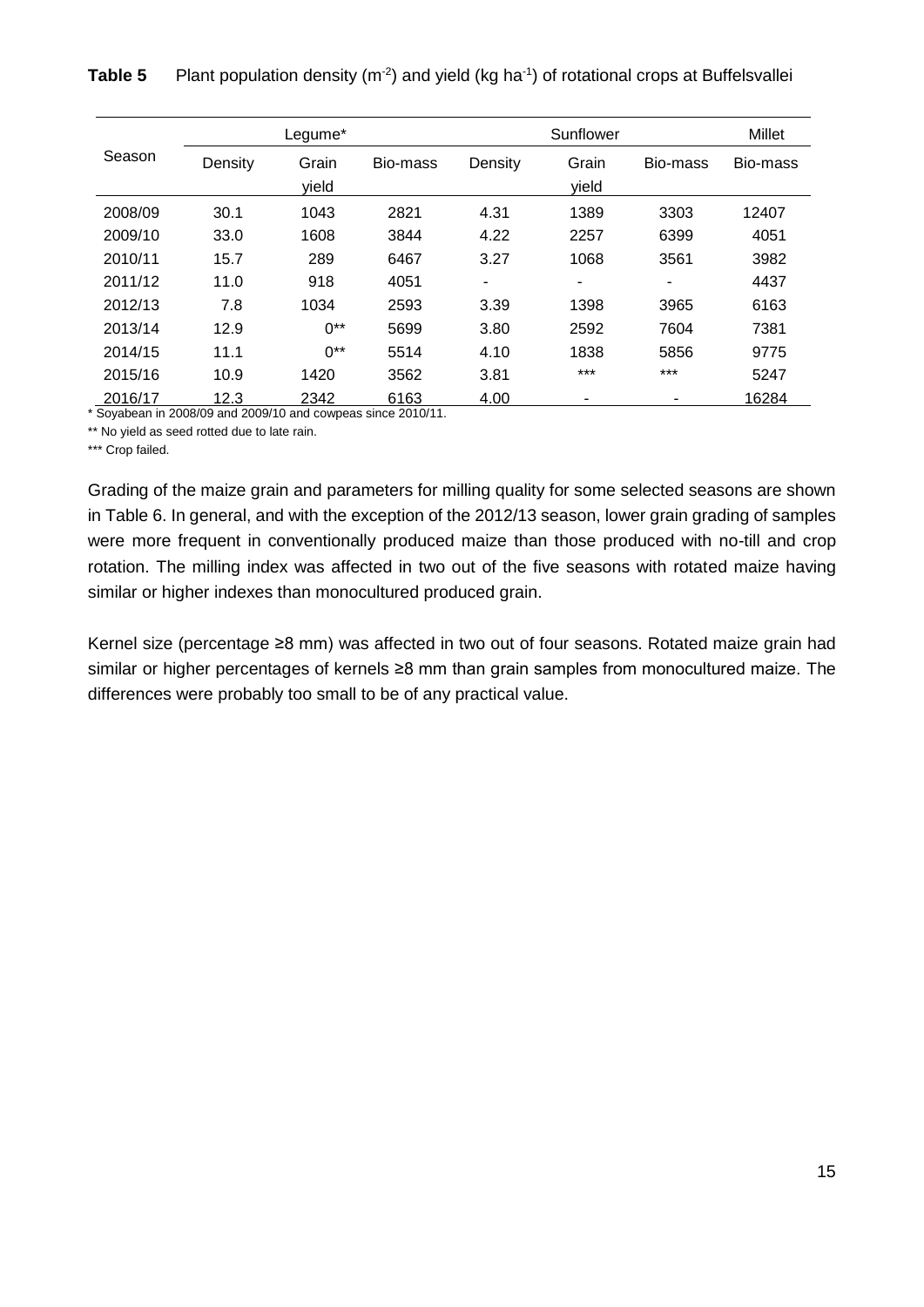|          | Crop production system |                                                       |                                             |                                             |  |  |  |  |  |  |
|----------|------------------------|-------------------------------------------------------|---------------------------------------------|---------------------------------------------|--|--|--|--|--|--|
| Season   | Monocultured maize,    | Monocultured maize,                                   | Leg/sunflower - maize,                      | Millet -                                    |  |  |  |  |  |  |
|          | CT <sup>¢</sup>        | NT <sup>¢¢</sup>                                      | <b>NT</b>                                   | soyabean/sunflower -                        |  |  |  |  |  |  |
|          |                        | Grading percentage (Percentage samples graded as WM1) |                                             |                                             |  |  |  |  |  |  |
| 2009/10  | $\boldsymbol{0}$       | $\pmb{0}$                                             | $\mathbf 0$                                 | $\boldsymbol{0}$                            |  |  |  |  |  |  |
| 2010/11  | 25                     | 75                                                    | 100                                         | 100                                         |  |  |  |  |  |  |
| 2011/12  | 75                     | 100                                                   | 100                                         | 88                                          |  |  |  |  |  |  |
| 2012/13  | 75                     | 50                                                    | 63                                          | 75                                          |  |  |  |  |  |  |
| 2013/14  | 75                     | 75                                                    | 88                                          | 88                                          |  |  |  |  |  |  |
| 2014/15  | 0                      | 0                                                     | $\mathbf 0$                                 | $\pmb{0}$                                   |  |  |  |  |  |  |
| 2015/16  | 100                    | 100                                                   | 100                                         | 100                                         |  |  |  |  |  |  |
|          |                        |                                                       | Milling index                               |                                             |  |  |  |  |  |  |
| 2009/10* | 93.10A                 | 92.70A                                                | 96.20 <sup>A</sup>                          | 95.10 <sup>A</sup>                          |  |  |  |  |  |  |
| 2010/11  | 74.50 A                | 75.20 <sup>A</sup>                                    | 73.00A                                      | 79.40 <sup>A</sup>                          |  |  |  |  |  |  |
| 2011/12  | 81.00 <sup>B</sup>     | 80.30 <sup>B</sup>                                    | 86.70A                                      | 84.50 AB                                    |  |  |  |  |  |  |
| 2012/13  | 86.00 <sup>B</sup>     | 90.00 AB                                              | 95.00 <sup>B</sup> (Leg.)<br>96.00 A (Sun.) | 95.00 <sup>B</sup> (Leg.)<br>95.00 A (Sun.) |  |  |  |  |  |  |
| 2013/14  | 83.00A                 | 78.00 A                                               | 81.00A                                      | 77.00 A                                     |  |  |  |  |  |  |
| 2014/15  | 10.00                  | 10.00                                                 | 10.00                                       | 10.00                                       |  |  |  |  |  |  |
|          |                        |                                                       | Stress cracks (%)                           |                                             |  |  |  |  |  |  |
| 2009/10  | 3.00 <sup>A</sup>      | 4.00 <sup>A</sup>                                     | 1.75 <sup>A</sup>                           | 3.75 <sup>A</sup>                           |  |  |  |  |  |  |
| 2010/11  | 0.00 <sup>A</sup>      | 1.00 <sup>A</sup>                                     | 2.75 <sup>A</sup>                           | 2.75 <sup>A</sup>                           |  |  |  |  |  |  |
|          |                        |                                                       | Kernels $\geq 8$ mm (%)                     |                                             |  |  |  |  |  |  |
| 2009/10  | 79.20 <sup>A</sup>     | 82.00 <sup>A</sup>                                    | 82.40 <sup>A</sup>                          | 81.90 <sup>A</sup>                          |  |  |  |  |  |  |
| 2010/11  | 83.80 <sup>BC</sup>    | 82.30 <sup>c</sup>                                    | 86.70 AB                                    | 89.70A                                      |  |  |  |  |  |  |
| 2011/12  | 55.30A                 | 63.40 <sup>A</sup>                                    | 67.60 <sup>A</sup>                          | 67.50 <sup>A</sup>                          |  |  |  |  |  |  |
| 2012/13  | 90.00A                 | 85.80A                                                | 80.80A                                      | 80.80A                                      |  |  |  |  |  |  |
| 2013/14  | 93.30 <sup>B</sup>     | 94.40 <sup>B</sup>                                    | 95.00 <sup>B</sup> (Leg.)<br>95.60 A (Sun.) | 94.20 <sup>B</sup> (Leg.)<br>95.00 A (Sun.) |  |  |  |  |  |  |
|          |                        |                                                       | Milling yield (%)                           |                                             |  |  |  |  |  |  |
| 2009/10  | 77.2 <sup>A</sup>      | 76.2 <sup>A</sup>                                     | 77.8 <sup>A</sup>                           | 77.8 <sup>A</sup>                           |  |  |  |  |  |  |
| 2010/11  | 78.3 <sup>A</sup>      | 77.9 <sup>A</sup>                                     | 78.0 <sup>A</sup>                           | 77.8 <sup>A</sup>                           |  |  |  |  |  |  |
|          |                        |                                                       | Whiteness index                             |                                             |  |  |  |  |  |  |
| 2009/10  | 87.8A                  | 87.0A                                                 | 87.4 <sup>A</sup>                           | 87.7A                                       |  |  |  |  |  |  |
| 2010/11  | 88.8 AB                | 88.7 AB                                               | 89.0A                                       | 88.1 <sup>B</sup>                           |  |  |  |  |  |  |
| 2011/12  | 73.3A                  | 74.2 <sup>A</sup>                                     | 73.5 <sup>A</sup>                           | 73.8A                                       |  |  |  |  |  |  |
| 2012/13  | 77.2 <sup>A</sup>      | 77.2 <sup>A</sup>                                     | 75.5 <sup>B</sup> (Leg.)<br>75.3 A (Sun.)   | 76.5 <sup>B</sup> (Leg.)<br>75.0 A (Sun.)   |  |  |  |  |  |  |
| 2013/14  | 68.9 <sup>A</sup>      | 67.8 AB                                               | 66.1 <sup>B</sup> (Leg.)<br>66.9 A (Sun.)   | 69.3 A (Leg.)<br>68.8 A (Sun.)              |  |  |  |  |  |  |

# **Table 6** Maize grading and milling quality as affected by crop production systems at **Buffelsvallei**

¢ Conventional tillage ¢¢ No-till. \*\* Values in a row followed by different letters are significantly different.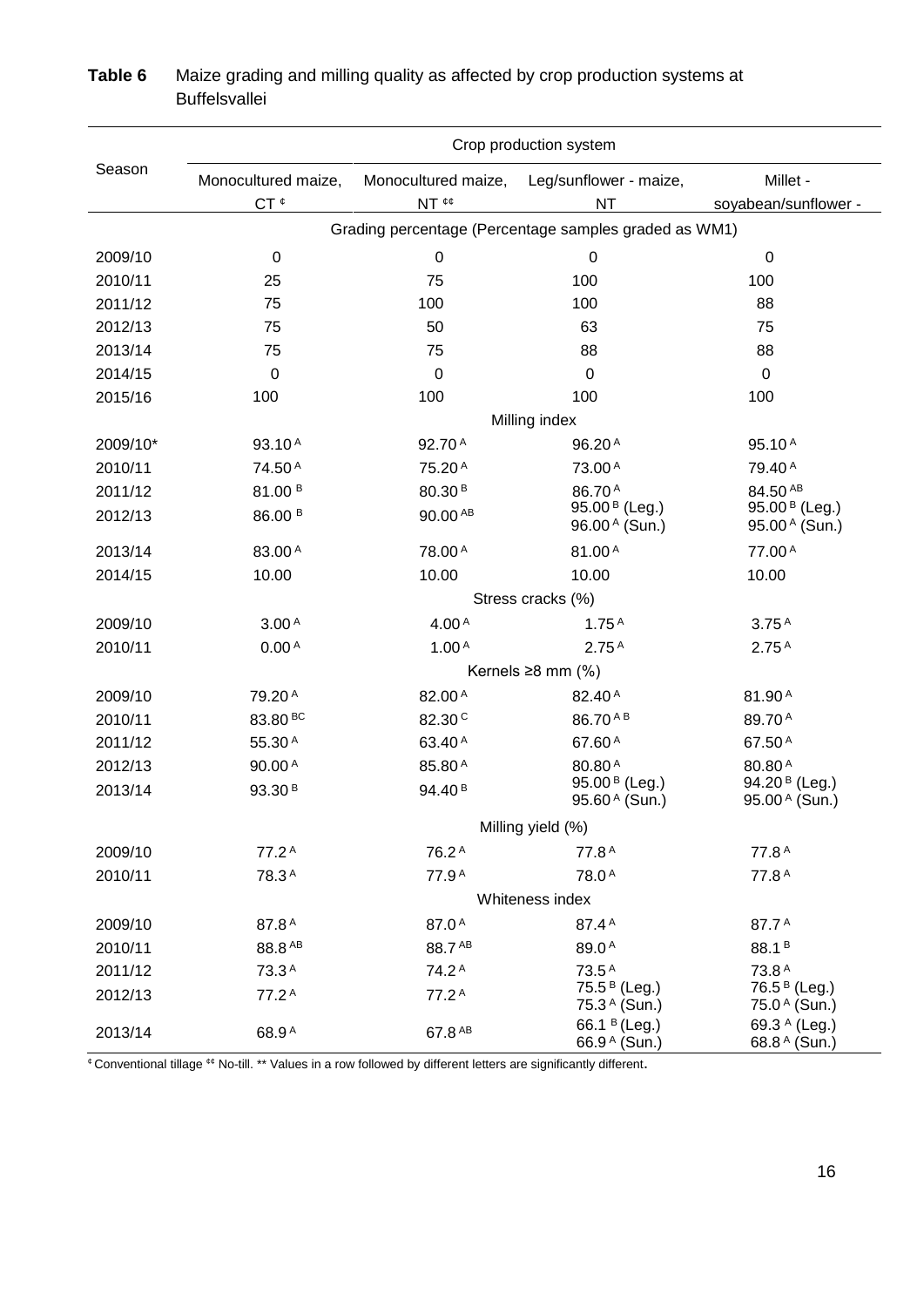# **Soil strength**

Soil strength in 2010, 2013 and 2014 for the four crop systems at Buffelsvallei is shown in Table 7. Soil strength varied with time with no clear pattern. As expected however, soil strength in the upper 300 mm of the profile for the CT system was lower than the strength of the CA systems in all seasons. Soil strength values deeper than 10 cm in the profile of the CA systems were high compared to that of the CT systems and most often exceeded 2000 kPa, a threshold where root growth is usually reduced by about 50%.

|                 | Crop system            |                         |                   |                    |  |  |  |  |  |  |
|-----------------|------------------------|-------------------------|-------------------|--------------------|--|--|--|--|--|--|
| Soil depth (cm) | Monocultured           | Monocultured            | Soyabean/sun-     | Millet -           |  |  |  |  |  |  |
|                 | maize, CT <sup>¢</sup> | maize, NT <sup>ee</sup> | flower -maize, NT | soyabean/sunflower |  |  |  |  |  |  |
|                 |                        |                         | March 2010        |                    |  |  |  |  |  |  |
| $0 - 10$        | 1042                   | 1015                    | 1015              | 1079               |  |  |  |  |  |  |
| $10 - 20$       | 1782                   | 1544                    | 2398              | 2469               |  |  |  |  |  |  |
| $20 - 30$       | 2004                   | 2477                    | 2872              | 2926               |  |  |  |  |  |  |
| $30 - 40$       | 2475                   |                         | 3314              | 3198               |  |  |  |  |  |  |
|                 |                        |                         | March 2013        |                    |  |  |  |  |  |  |
| $0 - 10$        | 241                    | 441                     | 401               | 469                |  |  |  |  |  |  |
| $10 - 20$       | 1162                   | 1710                    | 1829              | 1787               |  |  |  |  |  |  |
| $20 - 30$       | 1567                   | 2260                    | 2722              | 2454               |  |  |  |  |  |  |
| $30 - 40$       | 1978                   | 2647                    | 3110              | 2328               |  |  |  |  |  |  |
|                 |                        |                         | March 2014        |                    |  |  |  |  |  |  |
| $0 - 10$        | 296                    | 697                     | 640               | 608                |  |  |  |  |  |  |
| $10 - 20$       | 572                    | 2046                    | 1423              | 1592               |  |  |  |  |  |  |
| $20 - 30$       | 1463                   | 2738                    | 2078              | 2691               |  |  |  |  |  |  |
| $30 - 40$       | 2735                   | 2558                    | 3016              | 3284               |  |  |  |  |  |  |

**Table 7** Soil strength in kPa for crop systems at Buffelsvallei from 2010 to 2014

### **Soil analyses for the 0-5 cm depth at Buffelsvallei**

It is known that the upper layer of the profile of no-till soil get enriched with nutrients over time when compared to that of tilled soil. Table 7.1 shows the pH, P, K, Ca, Mg, Na and organic carbon content of the 0-5 cm soil layer for the different crop systems since 2013 when some differences became significant.

Excluding the results of 2017, the three CA systems had similar or higher pH, phosphorus, potassium, calcium, magnesium and sodium contents than the monocultured maize CT system. This indicates enrichment of this soil layer in the CA systems compared with the conventional system. The lack of differences in 2017 cannot be logically explained.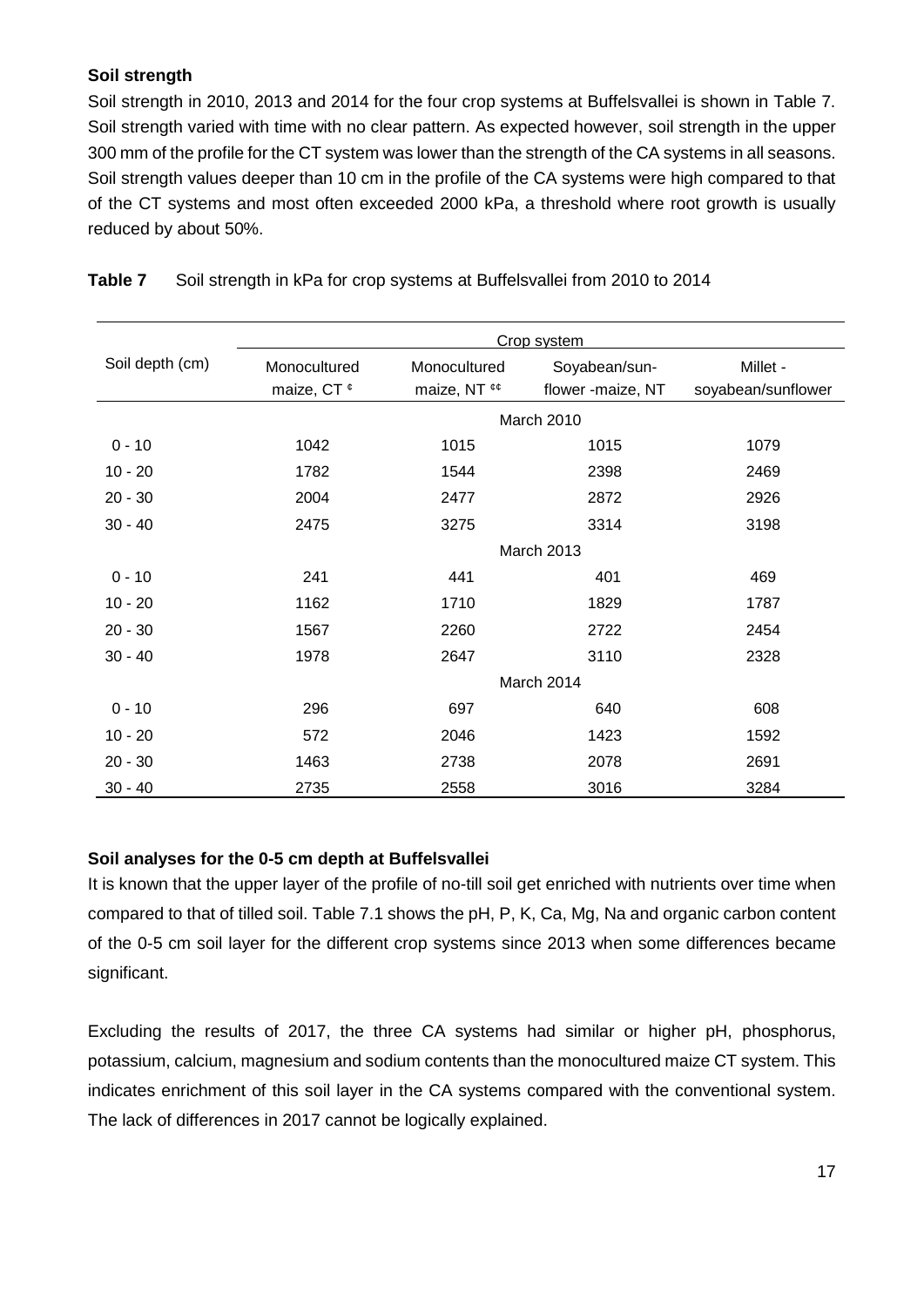Compared to initial carbon content of the 0-5 cm soil layer in 2008 (Table 2), it increased between 17 to 45% for the CA systems, while the carbon content of the CT system stayed unchanged. However, from 2013 to 2017 the carbon content of the 0-5 cm soil layer increased with 0.030, 0.032, 0.033 and 0.034 percentage points for the CT, no-till monocultured maize, no-till sunflower/legumemaize and no-till millet-sunflower/legume-maize systems respectively.

| <b>Table 7.1</b> The pH, phosphorus, potassium, calcium, magnesium, sodium and organic carbon |
|-----------------------------------------------------------------------------------------------|
| content of the $0 - 5$ cm soil layer at Buffelsvallei for crop systems, sampled during the    |
| winters of 2013 to 2017                                                                       |
| Cron evetam                                                                                   |

|               | Crop system            |                   |                      |                             |  |  |  |  |  |  |  |
|---------------|------------------------|-------------------|----------------------|-----------------------------|--|--|--|--|--|--|--|
| Sampling year | Monocultured           | Monocultured      | Soyabean/sunflo      | Millet - soyabean/sunflower |  |  |  |  |  |  |  |
|               | maize, CT <sup>¢</sup> | maize, NT ¢¢      | wer -maize, NT       | maize, NT                   |  |  |  |  |  |  |  |
|               |                        |                   | pH                   |                             |  |  |  |  |  |  |  |
| 2013          | 4.80 <sup>B</sup>      | $5.19^{AB}$       | 5.44 <sup>A</sup>    | 5.39 <sup>A</sup>           |  |  |  |  |  |  |  |
| 2014          | 4.70 <sup>B</sup>      | 5.11 <sup>A</sup> | 5.45 <sup>A</sup>    | 5.25 <sup>A</sup>           |  |  |  |  |  |  |  |
| 2015          | 4.70 <sup>B</sup>      | $5.50A$           | 5.81 <sup>A</sup>    | 5.78A                       |  |  |  |  |  |  |  |
| 2016          | 4.73 <sup>B</sup>      | 5.48 <sup>A</sup> | 5.74 <sup>A</sup>    | 5.70 <sup>A</sup>           |  |  |  |  |  |  |  |
| 2017          | 4.75C                  | 5.08B             | 5.61 <sup>A</sup>    | 5.51B                       |  |  |  |  |  |  |  |
|               |                        |                   | $P$ (mg kg $^{-1}$ ) |                             |  |  |  |  |  |  |  |
| 2013          | 41.5 AB                | 45.3 AB           | 40.3 <sup>B</sup>    | 49.1 <sup>A</sup>           |  |  |  |  |  |  |  |
| 2014          | 44.3A                  | 40.9 <sup>A</sup> | 42.9 <sup>A</sup>    | 44.3A                       |  |  |  |  |  |  |  |
| 2015          | 41.3 AB                | 40.3 <sup>B</sup> | 42.9 <sup>B</sup>    | 50.0 <sup>A</sup>           |  |  |  |  |  |  |  |
| 2016          | 44.3A                  | 40.5 <sup>A</sup> | 45.4 <sup>A</sup>    | 50.7A                       |  |  |  |  |  |  |  |
| 2017          | 45.8 <sup>A</sup>      | 51.3 <sup>A</sup> | 48.8 <sup>A</sup>    | 53.0A                       |  |  |  |  |  |  |  |
|               |                        |                   | $K$ (mg kg $^{-1}$ ) |                             |  |  |  |  |  |  |  |
| 2013          | 142 <sup>B</sup>       | 180 AB            | 193 AB               | 217 <sup>A</sup>            |  |  |  |  |  |  |  |
| 2014          | 125 <sup>B</sup>       | 146 AB            | 164 AB               | 187A                        |  |  |  |  |  |  |  |
| 2015          | 174 <sup>B</sup>       | 197 AB            | 212 AB               | 264 A                       |  |  |  |  |  |  |  |
| 2016          | 143 <sup>B</sup>       | 202 AB            | 178 AB               | 209A                        |  |  |  |  |  |  |  |
| 2017          | 166A                   | 178A              | 185A                 | 245A                        |  |  |  |  |  |  |  |
|               |                        |                   | Ca $(mg kg-1)$       |                             |  |  |  |  |  |  |  |
| 2013          | 277 <sup>B</sup>       | 353 AB            | 336 AB               | 357 A                       |  |  |  |  |  |  |  |
| 2014          | 286 <sup>B</sup>       | 353 AB            | 345 AB               | 350A                        |  |  |  |  |  |  |  |
| 2015          | 240 <sup>B</sup>       | 327 AB            | 323A                 | 364A                        |  |  |  |  |  |  |  |
| 2016          | 269 <sup>B</sup>       | 328 AB            | 335A                 | 367A                        |  |  |  |  |  |  |  |
| 2017          | 292A                   | 307 A             | 344A                 | 350A                        |  |  |  |  |  |  |  |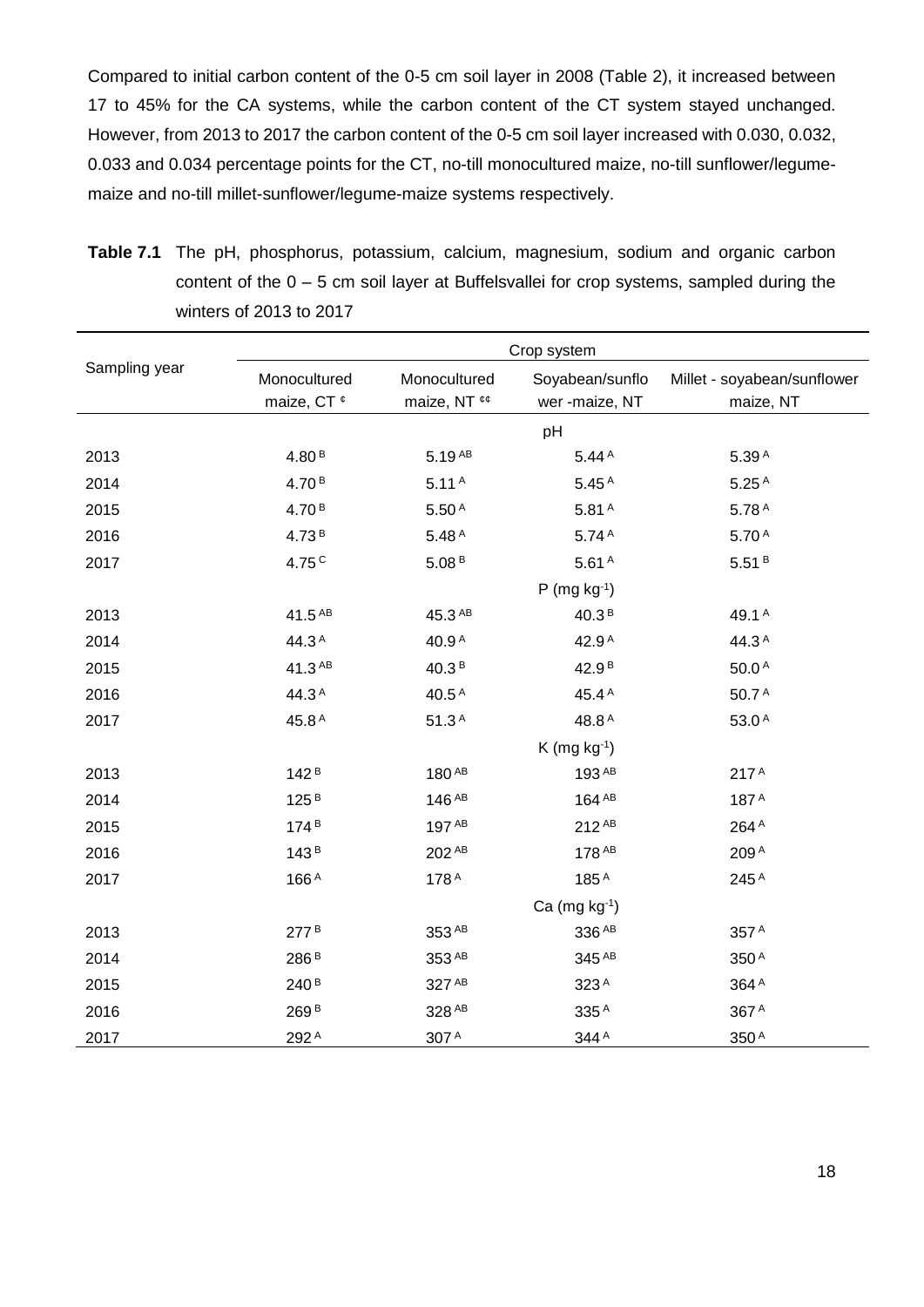|      |                   |                     | $Mg$ (mg kg $^{-1}$ ) |                    |  |
|------|-------------------|---------------------|-----------------------|--------------------|--|
| 2013 | 60.3 <sup>B</sup> | 80.3 <sup>A</sup>   | 83.8A                 | 93.9 <sup>A</sup>  |  |
| 2014 | 67.8 <sup>B</sup> | 92.7 <sup>A</sup>   | 98.2 <sup>A</sup>     | 103.4 <sup>A</sup> |  |
| 2015 | 63.3 <sup>c</sup> | 121.8 AB            | 109.7 <sup>B</sup>    | 127.4 $A$          |  |
| 2016 | 66.5 <sup>c</sup> | 119.0 <sup>AB</sup> | 114.8 <sup>B</sup>    | 127.1 $A$          |  |
| 2017 | 70.8A             | 101.5 <sup>A</sup>  | 105.6 <sup>A</sup>    | 119.2 <sup>A</sup> |  |
|      |                   |                     | Na $(mg kg-1)$        |                    |  |
| 2013 | 9.0 <sup>B</sup>  | 10.2 <sup>AB</sup>  | $11.3^{AB}$           | 11.5 <sup>A</sup>  |  |
| 2014 | 7.3 <sup>A</sup>  | 6.8 <sup>A</sup>    | 8.2 <sup>A</sup>      | 7.9 <sup>A</sup>   |  |
| 2015 | $\boldsymbol{0}$  | $\pmb{0}$           | $\boldsymbol{0}$      | $\pmb{0}$          |  |
| 2016 | 0.8 <sup>B</sup>  | 2.5 <sup>A</sup>    | 4.4 $A$               | 4.3 <sup>A</sup>   |  |
| 2017 | 5.3 <sup>A</sup>  | 3.0 <sup>A</sup>    | 3.8 <sup>A</sup>      | 3.4 <sup>A</sup>   |  |
|      |                   |                     | Organic C (%)         |                    |  |
| 2013 | 0.34B             | 0.47 <sup>AB</sup>  | 0.43 <sup>B</sup>     | 0.54 <sup>A</sup>  |  |
| 2014 | 0.38B             | 0.41 <sup>B</sup>   | 0.46B                 | 0.55 <sup>A</sup>  |  |
| 2015 | 0.38C             | 0.64 <sup>AB</sup>  | 0.54 BC               | 0.70 <sup>A</sup>  |  |
| 2016 | 0.42 <sup>B</sup> | 0.57 <sup>AB</sup>  | 0.49 <sup>B</sup>     | 0.61 <sup>A</sup>  |  |
| 2017 | 0.47P             | 0.55 <sup>C</sup>   | 0.58B                 | 0.68 <sup>A</sup>  |  |

\*\* Values in a row followed by different letters are significantly different.

#### **Water infiltration rate**

The water infiltration rate usually increases where the soil is left undisturbed and covered with plant residue. Infiltration rates for the various crop systems was measured during March 2015. A single ring of 154 mm diameter was used and the depth of the water applied was 27 mm. This method is considered an informal indication of the infiltration rate. The results are however, remarkable.

The time for 27 mm of water to infiltrate took 17.4 minutes in the monocultured plough system, while it took between 3.2 and 6.7 minutes in the no-till systems. Due to the slow infiltration of the monocultured plough system, runoff occurred during several of the rainstorms in at least 2012/13 and 2014/15 as suggested by visible soil erosion. No visible erosion was evident in the no-till systems suggesting that all the water infiltrated.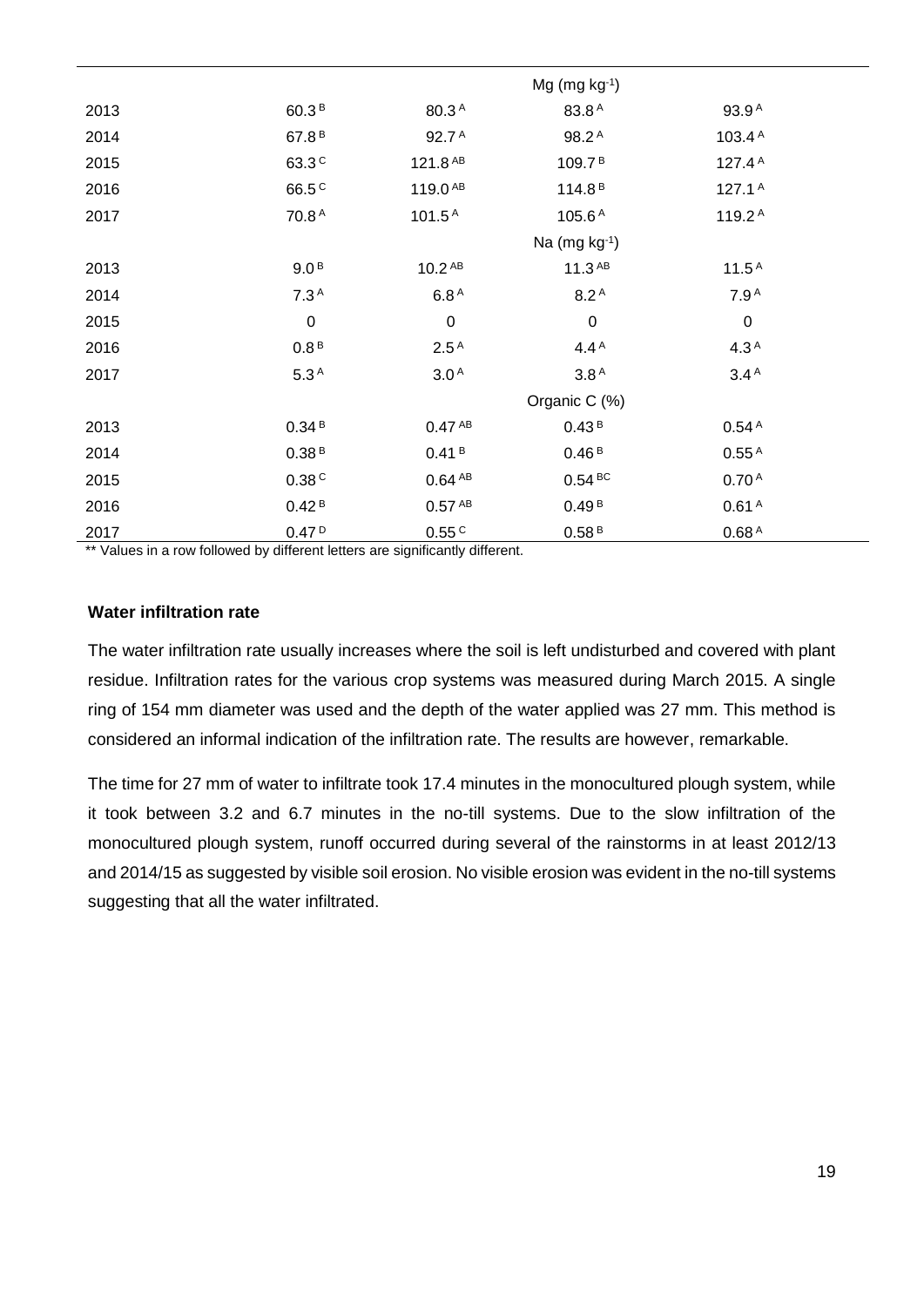# **Erfdeel**

### **2008/09**

Rainfall was measured since 21 January 2009. From this date until the end of April 2009, 251 mm rainfall was recorded. The plant density for maize was 28 669 plants ha $<sup>-1</sup>$ . The estimated biomass</sup> yield was 8 619 kg ha<sup>-1</sup> and the mean grain yield 4 051 kg ha<sup>-1</sup>. Similar maize yields were recorded on the tilled and untilled soil. After flattening the stubble, the mean soil cover for maize was 50%.

The mean sunflower biomass and grain yield was 4 615 and 1 707 kg ha<sup>-1</sup> respectively with 36% soil cover and a population density of 28 098 plants ha<sup>-1</sup>. The soyabean crop suffered damage by birds and other wildlife. The final plant population was 244 400 ha $<sup>-1</sup>$ , far below the optimum. Soyabean</sup> had an estimated biomass yield of 3 068 kg ha<sup>-1</sup> and a grain yield of 2 111 kg ha<sup>-1</sup> and left a 28% soil cover.

# **2009/10**

Rainfall recorded for 2009/2010 were above the long-term mean with the highest monthly amount in December (Table 3). The spread during the season was unfavourable which resulted in drought.

Growth of all crops in 2009/2010 were visibly restricted by soil acidity, despite the application of lime and gypsum in 2008/2009. Results on the soil cover, plant population density and yield of maize at Erfdeel are shown in Table 8. Soil cover for monocultured no-till maize was higher than that of the other crop systems. The unexpectedly low value for millet was most likely due to the use of a "rolmoer" to flatten standing stover. This caused shredding of stover that could be easily blown away by wind or buried beneath the soil surface. Neither the plant population density, nor the grain yield of maize was affected by cropping system.

Despite measures to protect it, the soyabean crop was damaged by wind and wildlife to such extent that no significant yield could be measured. The sunflower yield was also restricted by the acid soil and bird damage. It was decided to replace both sunflower and soyabean with cowpeas. Despite the drawbacks, the sunflower crop still produced a reasonable yield.

#### **2010/11**

Uneven growth of maize within plots during 2009/10 suggested that soil acidity were still crop restrictive in some areas. This was confirmed with a soil analyses. An amount of 4.2 ton dolomitic lime (Ca: 19.5%; Mg: 11.7%) plus 2.5 ton of gypsum ha<sup>-1</sup> was applied during August 2011 and the whole plot area ploughed to a depth of 250 mm during August 2010. To restrict wind erosion maize stubble were spread on the soil after ploughing.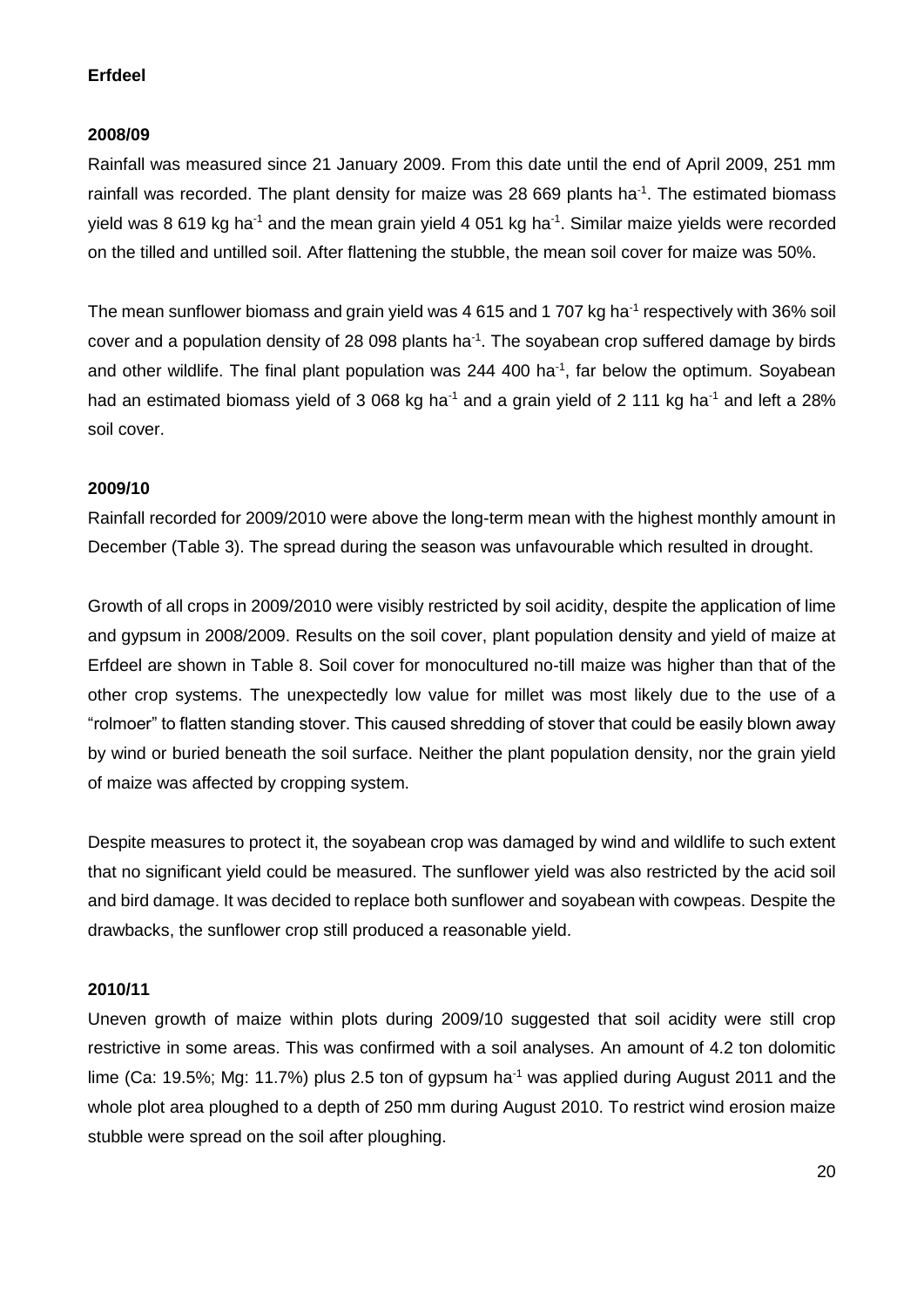Rainfall during 2010/2011 was above the long-term mean (>650 mm) although accurate values are not available for the months of December and January. The spread was favourable with only a short period of drought during January.

Crops visually responded to the liming by growing vigorously. Results on the soil cover, plant population density and yield of maize at are shown in Table 8. Notwithstanding a low cover, wind erosion was controlled effectively. Due to the ploughing of the whole area, a statistical comparison of plant population and yield is not possible. Inspection during the growing season revealed the presence of a compacted plough layer at 30 cm depth which restricted root development. Despite this restriction, the yield of maize was high and exceeded that of the adjacent commercial field.

Cowpeas was grown as the rotational crop. A relatively high biomass was recorded, but the grain yield was low (Table 9). Most of seed rotted in their pods or shattered due to prolonged rain and wet conditions at maturity and hence the low yield.

# **Results from 2011/12 to 2016/17**

During 2011/12, 2014/15 and 2015/16 seasons rainfall was below the long term mean. In 2012/13 and 2013/14 respectively, rainfall was similar to the long term mean and in 2016/17, rainfall above the mean were recorded. Periods of drought, which varied in length and intensity, developed during parts of January, February, March and even April of almost all seasons. Drought during January and February caused the most visible water stress in crops.

The soil cover (Table 8) for all systems was at, or below the 30% threshold set for Conservation Agriculture in 2011/12. It exceeded this threshold from 2012/13 to 2015/6 for all crop systems except the no-till monocultured maize system in 2014/15 and monocultured CT system in 2015/16. Soil cover for the CA systems with rotational crops included, were similar or higher than those of the mono-cropped systems.

Visually the soil surface, where legumes were grown, was more stable and resistant to wind erosion prior to planting than where maize was grown. This observation was made annually even after the crop residue was flattened with a "rolmoer", which disturbed the soil surface slightly.

As the soil was ripped 55 cm deep on the intended planting rows during August 2011 to alleviate the compacted layer found in 2010/11, a statistical comparison between no-till and tillage treatments for 2011/12 was not possible. However, the yield of maize produced in rotation with cowpeas, exceeded the yield of the two systems where maize was grown in monoculture by 45% or 2 062 kg ha<sup>-1</sup>. This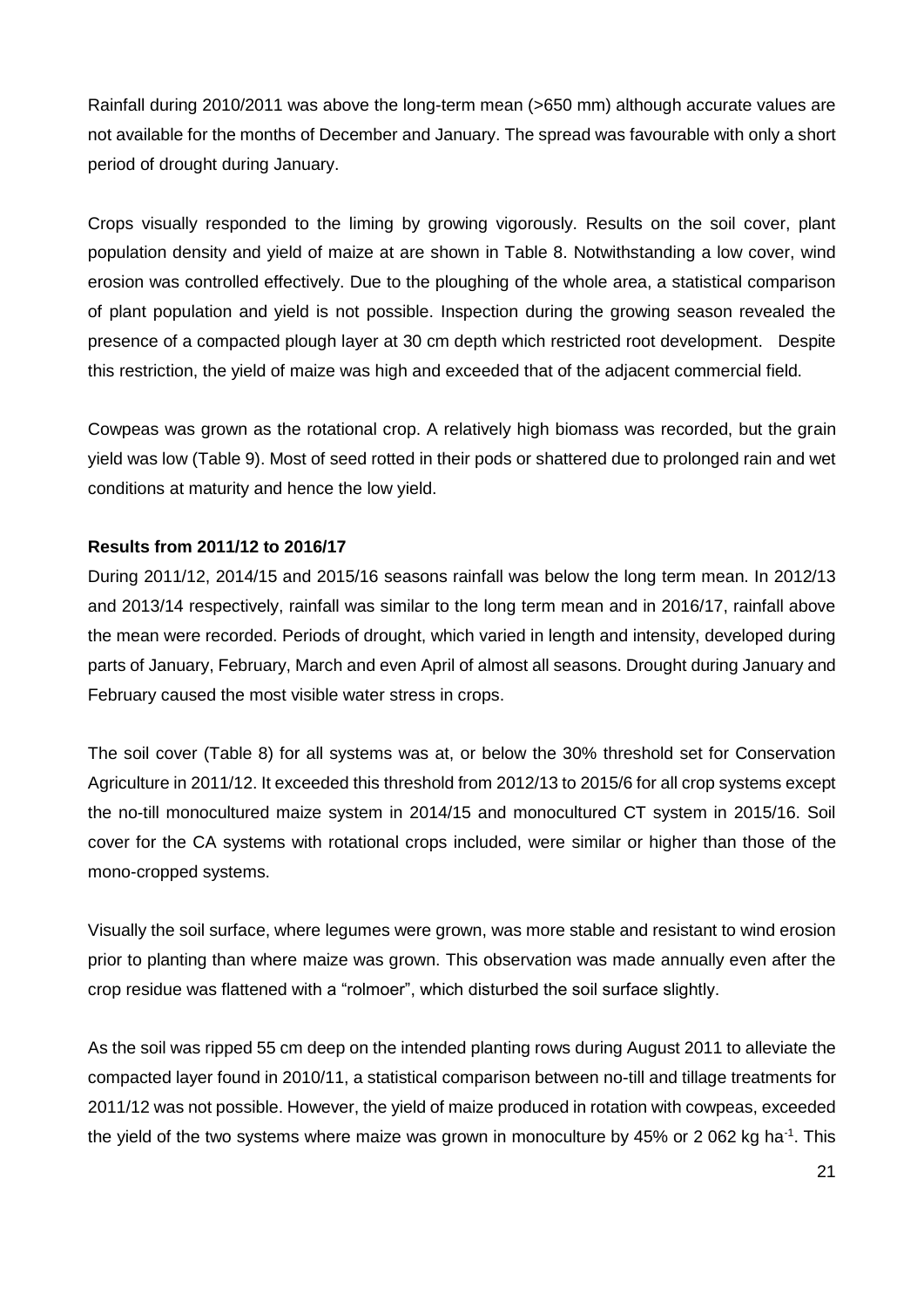confirms the advantage of crop rotation with a legume on sandy soils, on the yield of maize is present in most seasons.

From 2012/13 to 2015/16, the yield of the maize crops in the CA systems never significantly exceeded the yield of the CT monocultured maize system. In three out of a possible 12 instances, the CA yields were significantly lower than the yields of the CT monocultured maize system. In nine instances, the yields were similar.

Crop rotation played a significant role in the success or failure of CA on the sandy soil at Erfdeel. Compared over the period of four seasons (2012/13 to 2015/16), the mean yield of the no-till monocultured maize was 37% lower, the mean yield of the no-till millet - legume - maize system was 20% lower, while the mean yield of the legume - maize no-till system was similar to the maize yield of the CT monocultured maize system.

Rainfall use efficiencies are shown in Table 8. Calculated over time from 2012/13 to 2015/16, the rainfall use efficiency for maize in the no-till legume - maize system was similar to the efficiency of the CT system. The rainfall use efficiencies of the no-till monocultured and no-till millet – legume maize systems were 36 and 19% respectively lower than the rainfall use efficiency of the CT system.

Cowpea and millet biomass yields are shown in Table 9. Cowpea grain yields varied from 800 to 2 700 kg ha<sup>-1</sup> and biomass yields between 3 000 and 9 400 kg ha<sup>-1</sup>. Rainfall after ripening of the seed in 2010/11 caused rotting, which lowered the grain yield. In 2013/14 and 2014/15, the grain yield was completely lost due to rotting. Millet biomass yields varied between 3 200 and 13 879 kg  $ha^{-1}$ .

Grading and milling quality of the maize are shown in Table 10. Grain grading was affected in three of the four seasons of measurement. No clear pattern on how it was affected by crop systems exists. The milling and whiteness indices were unaffected by crop systems, while the kernel size was affected in one season only with rotated maize having a similar or larger size than the monocultured systems.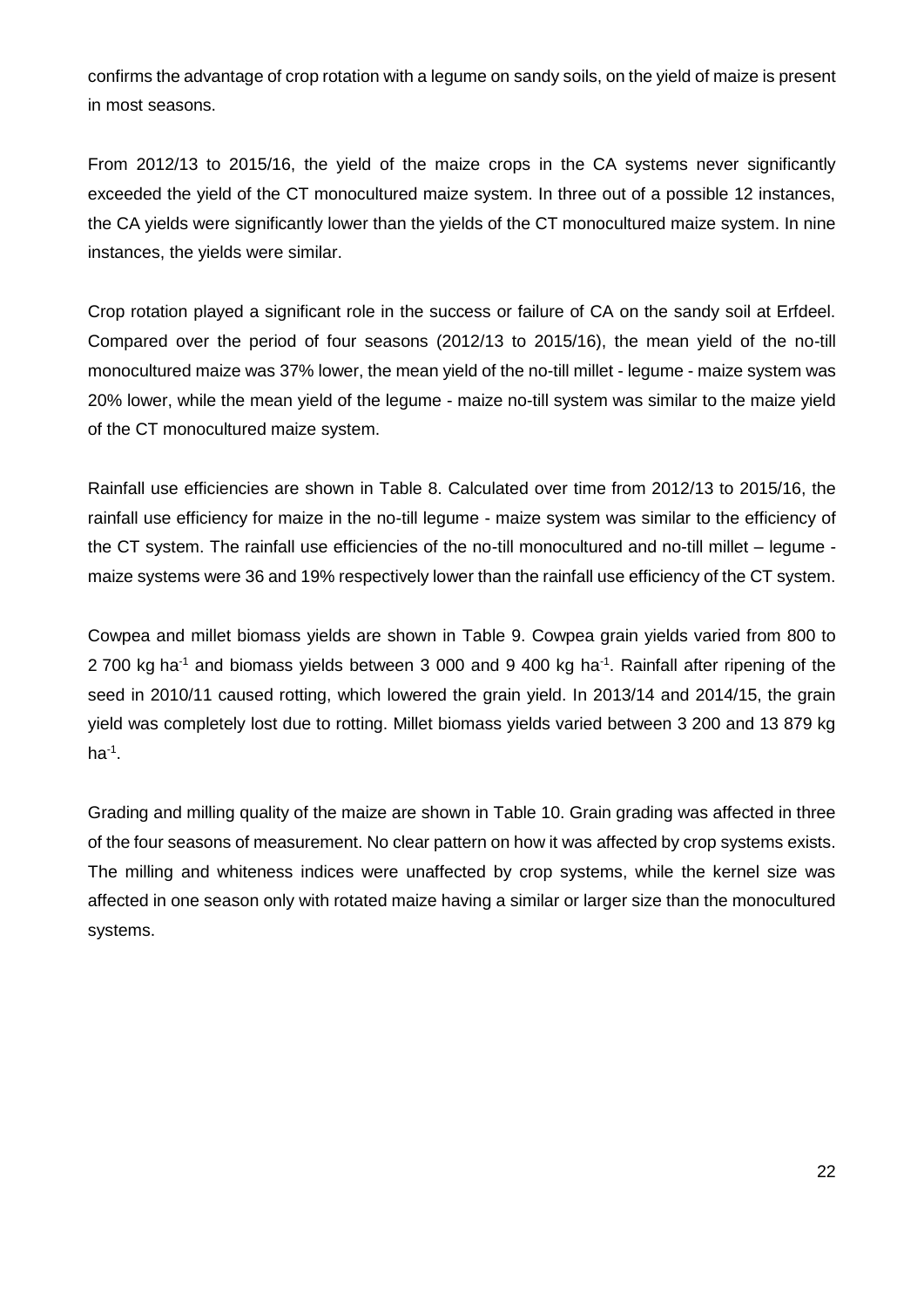|                          |                                        | Crop production system                                          |                   |                                |
|--------------------------|----------------------------------------|-----------------------------------------------------------------|-------------------|--------------------------------|
| Season                   | Monocultured maize,<br>CT <sup>¢</sup> | Monocultured maize,<br>NT <sup>¢¢</sup>                         | Legume -maize, NT | Millet - legume -<br>maize, NT |
|                          |                                        | Soil cover after planting (%)                                   |                   |                                |
| 2009/10*                 | 38 <sup>B**</sup>                      | 57 <sup>A</sup>                                                 | 30 <sup>B</sup>   | 29 <sup>B</sup>                |
| 2010/11                  | 15                                     | 15                                                              | 15                | 15                             |
| 2011/12                  | 18 <sup>B</sup>                        | $23^{AB}$                                                       | $32^A$            | 33 <sup>A</sup>                |
| 2012/13                  | 35 <sup>C</sup>                        | $50^{BC}$                                                       | $58^{AB}$         | $64^A$                         |
| 2013/14                  | 38 <sup>BC</sup>                       | 36 <sup>C</sup>                                                 | $55^A$            | $52^{AB}$                      |
| 2014/15                  | $31^{BC}$                              | 21 <sup>C</sup>                                                 | 49 <sup>B</sup>   | $72^A$                         |
| 2015/16                  | 21 <sup>C</sup>                        | 49 <sup>B</sup>                                                 | $52^B$            | 70 <sup>A</sup>                |
| Mean 2012/13 - 2015/16   | 35                                     | 36                                                              | 54                | 63                             |
|                          |                                        | Plant population density $(m-2)$                                |                   |                                |
| 2009/10                  | 2.41 <sup>A</sup>                      | 2.62 <sup>A</sup>                                               | 2.30 <sup>A</sup> | 2.57 <sup>A</sup>              |
| 2010/11                  | 2.42                                   | 2.34                                                            | 2.36              | 2.39                           |
| 2011/12                  | 2.76 <sup>B</sup>                      | $2.84^{A}$                                                      | $2.82^{AB}$       | $2.77^{AB}$                    |
| 2012/13                  | 2.07 <sup>A</sup>                      | $2.27^{A}$                                                      | $2.25^{A}$        | $2.24^{A}$                     |
| 2013/14                  | $2.46^{AB}$                            | $2.43^{B}$                                                      | $2.54^{A}$        | 2.53 <sup>A</sup>              |
| 2014/15                  | 2.68 <sup>A</sup>                      | 2.70 <sup>A</sup>                                               | $2.77^{A}$        | 2.91 <sup>A</sup>              |
| 2015/16                  | $2.53^{A}$                             | 2.38 <sup>A</sup>                                               | $2.54^{A}$        | 2.21 <sup>A</sup>              |
| Mean $2012/13 - 2015/16$ | 2.44                                   | 2.45                                                            | 2.53              | 2.51                           |
|                          |                                        | Yield (kg ha <sup>-1</sup> )                                    |                   |                                |
| 2009/10                  | 3418 <sup>A</sup>                      | 3255 <sup>A</sup>                                               | 3712 <sup>A</sup> | 3973 <sup>A</sup>              |
| 2010/11                  | 7552 <sup>A</sup>                      | 6658 <sup>A</sup>                                               | 7112 <sup>A</sup> | 6334 <sup>A</sup>              |
| 2011/12                  | 4782 <sup>B</sup>                      | 4289 <sup>B</sup>                                               | 6557 <sup>A</sup> | 6638 <sup>A</sup>              |
| 2012/13                  | 5641 <sup>A</sup>                      | 3721 <sup>B</sup>                                               | 5289 <sup>A</sup> | 4850AB                         |
| 2013/14                  | 5333AB                                 | 2089 <sup>B</sup>                                               | 5521 <sup>A</sup> | 4003AB                         |
| 2014/15                  | 5713 <sup>A</sup>                      | 4117 <sup>B</sup>                                               | 6568 <sup>A</sup> | 4433 <sup>B</sup>              |
| 2015/16                  | 3928 <sup>A</sup>                      | 3016 <sup>A</sup>                                               | 3258 <sup>A</sup> | 3286 <sup>A</sup>              |
| Mean 2012/13 - 2015/16   | 5154                                   | 3236                                                            | 5159              | 4143                           |
|                          |                                        | Rainfall use efficiency (kg ha <sup>-1</sup> mm <sup>-1</sup> ) |                   |                                |
| 2009/10                  | 4.95                                   | 4.72                                                            | 5.38              | 5.76                           |
| 2010/11                  | 13.71                                  | 12.08                                                           | 12.91             | 11.50                          |
| 2011/12                  | 11.87                                  | 10.64                                                           | 16.27             | 16.47                          |
| 2012/13                  | 10.41                                  | 6.87                                                            | 9.76              | 8.95                           |
| 2013/14                  | 8.98                                   | 3.52                                                            | 9.29              | 6.74                           |
| 2014/15                  | 12.18                                  | 8.78                                                            | 14.00             | 9.45                           |
| 2015/16                  | 9.37                                   | 7.20                                                            | 7.78              | 7.84                           |
| Mean 2012/13 - 2015/16   | 10.24                                  | 6.59                                                            | 10.21             | 8.25                           |

# **Table 8** Soil cover, plant population density and yield of maize as affected by crop production system at Erfdeel

 $\sqrt[e]{\text{Conventional tillage}}$ <sup>e¢</sup> No-till

\* Soil cover in 2009/10 was measured before planting.

\*\* Values in a row followed by different letters are significantly different.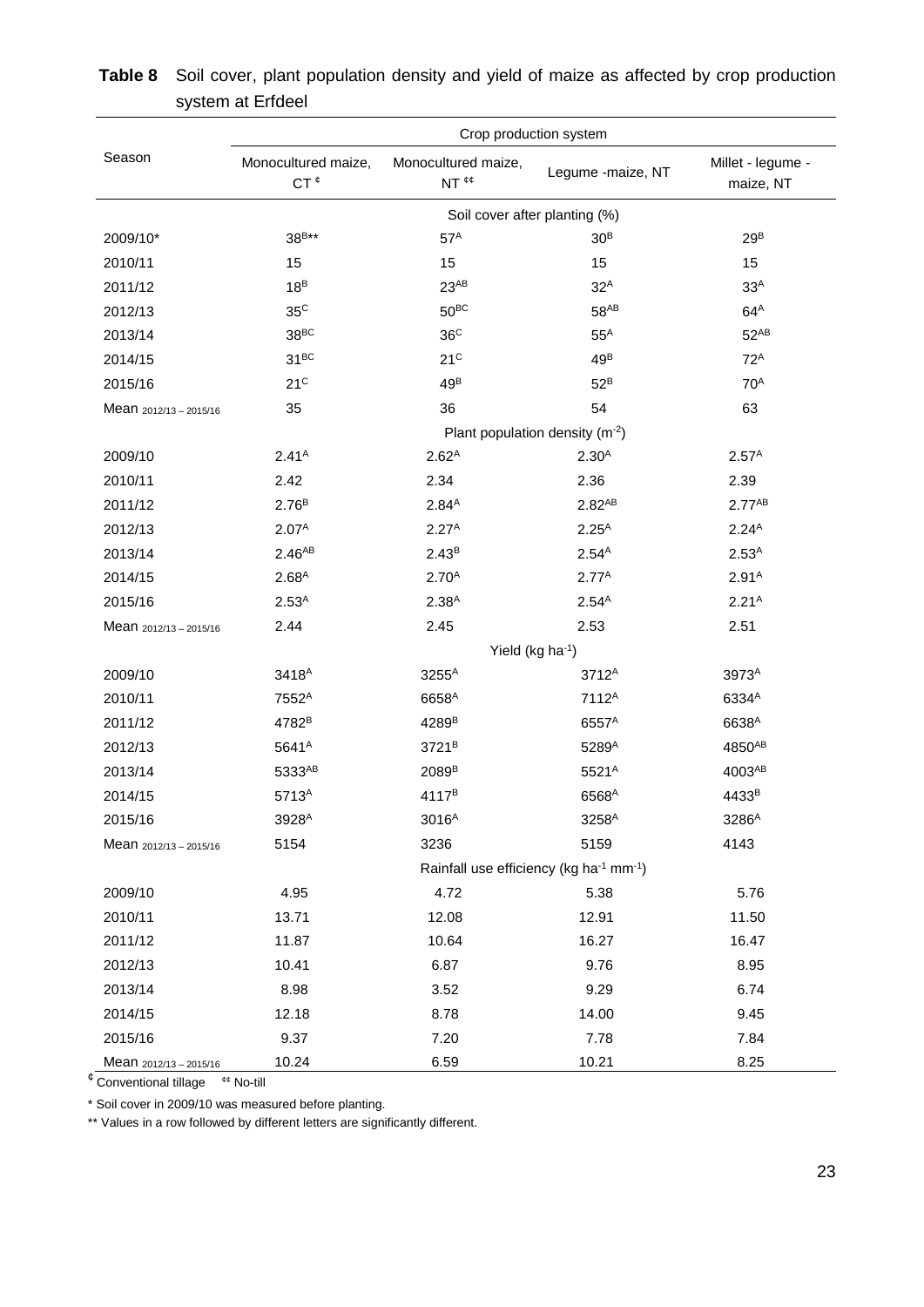| Season  |                          | Legume      |           |                | Sunflower                |                |           |  |
|---------|--------------------------|-------------|-----------|----------------|--------------------------|----------------|-----------|--|
|         | Density                  | Grain yield | Biomass** | Density        | Grain yield              | Biomass**      | Biomass** |  |
| 2008/09 | 24.4                     | 2111        | 3068      | 2.81           | 1707                     | 4605           | 13700     |  |
| 2009/10 | $\overline{\phantom{a}}$ |             |           | 1.87           | 1208                     | 4063           | 6173      |  |
| 2010/11 | 14.3                     | 842         | 9384      | ۰              | ٠                        | ٠              | 6486      |  |
| 2011/12 | 11.0                     | 1231        | 6435      | -              | $\overline{\phantom{a}}$ | ٠              | 6139      |  |
| 2012/13 | 12.0                     | 2155        | 7670      | $\blacksquare$ | ٠                        | ٠              | 4722      |  |
| 2013/14 | 13.0                     | $0^*$       | 6271      | ۰              | $\overline{\phantom{a}}$ | ٠              | 7188      |  |
| 2014/15 | 8.0                      | $0^*$       | 1482      | -              | $\overline{\phantom{0}}$ | $\blacksquare$ | 13879     |  |
| 2015/16 | 12.0<br>$\cdots$         | 2701<br>.   | 4898<br>. | . .            |                          |                | 5611      |  |

**Table 9** Plant population density (m<sup>-2</sup>) and yield (kg ha<sup>-1</sup>) of rotational crops at Erfdeel

*\*Late rain caused seed rotting and total loss of grain yield and some biomass.*

*\*\*Not adjusted for moisture content.*

As indicated in the materials and methods, treatments were altered to determine the optimum depth of soil disturbance for maize production. The results are shown in Figure 1. The yield of maize increased with 2.21 t ha<sup>-1</sup> by disturbing the soil to a depth of 40 cm and levelled off.



**Figure 1** The yield response of maize to the depth of soil disturbance at Erfdeel in 2016/2017.

#### **Soil Strength**

Soil strength versus soil depth at Erfdeel for the four crop systems is shown in Table 11. The same pattern was found in the respective seasons. From the soil surface to 100 mm depth, the soil strength was similar for all crop systems. From 101 to 500 mm deep, the soil strength of the CT systems was lower than that of the NT crop systems, as expected. From 500 to 700 mm deep, the soil strength of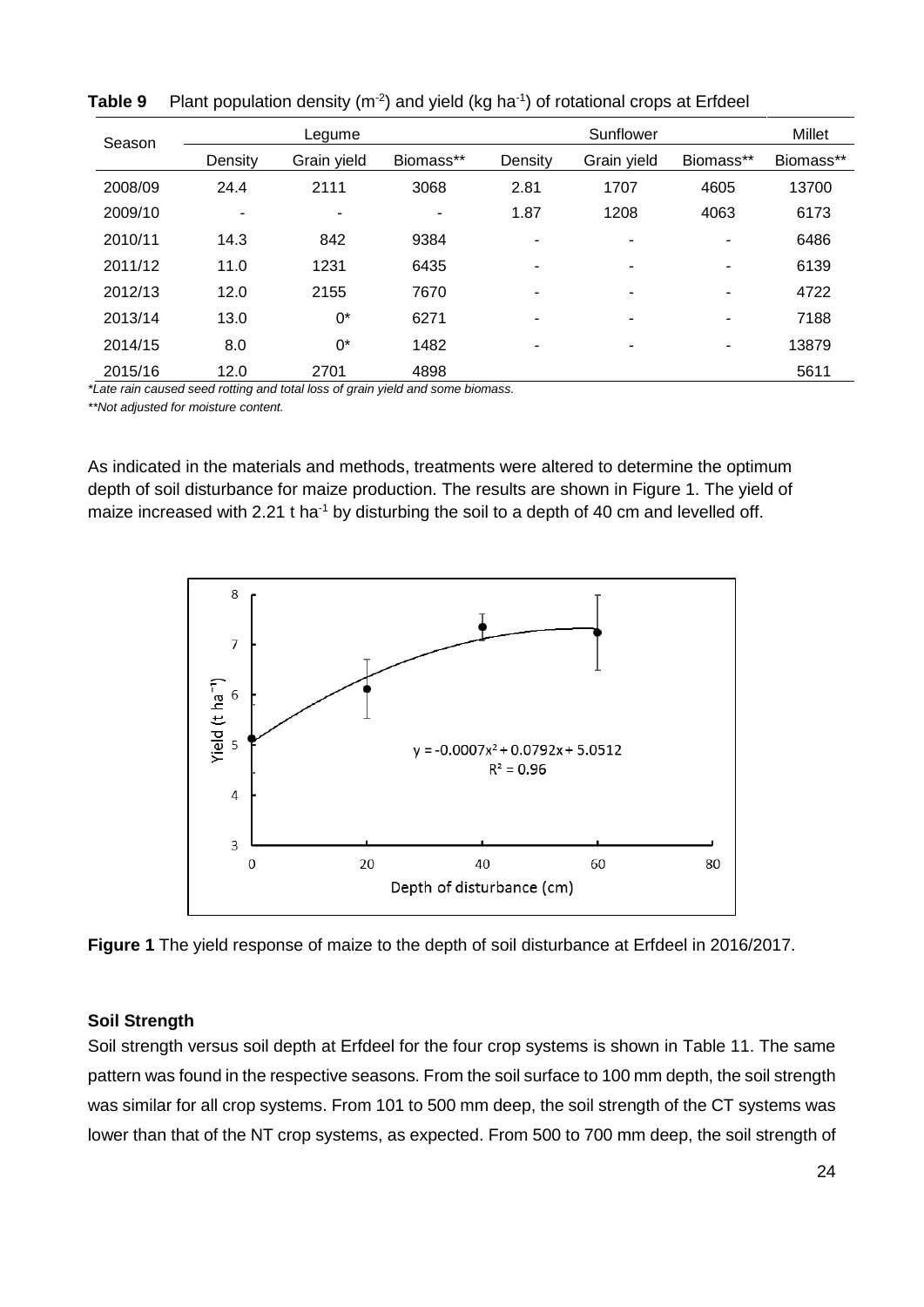the CT system was similar or lower than the strength of the no-till systems.

| Season   |                    |                    | Crop production system                                |                    |
|----------|--------------------|--------------------|-------------------------------------------------------|--------------------|
|          | Monocultured       | Monocultured       | Legume -maize, NT                                     | Millet - legume -  |
|          |                    |                    | Grading percentage (Percentage samples graded as WM1) |                    |
| 2010/11  | 100                | 100                | 75                                                    | 75                 |
| 2011/12  | 100                | 100                | 100                                                   | 100                |
| 2012/13  | 50                 | 50                 | 75                                                    | 100                |
| 2013/14  | 75                 | 50                 | 100                                                   | 75                 |
| 2014/15  |                    |                    |                                                       |                    |
|          |                    |                    | Milling index                                         |                    |
| 2009/10* | $105.0^{A**}$      | 103.0 <sup>A</sup> | 104.0 <sup>A</sup>                                    | 105.0 <sup>A</sup> |
| 2010/11  | 85.0 <sup>A</sup>  | 84.0 <sup>A</sup>  | 86.0 <sup>A</sup>                                     | 85.0 <sup>A</sup>  |
| 2011/12  | 80.1 <sup>A</sup>  | $85.2^{A}$         | 79.4 <sup>A</sup>                                     | 83.6 <sup>A</sup>  |
| 2012/13  | $99.5^{A}$         | $98.2^A$           | 101.8 <sup>A</sup>                                    | $95.4^{A}$         |
| 2013/14  | 88.8 <sup>A</sup>  | 88.1 <sup>A</sup>  | $91.5^{A}$                                            | 95.3 <sup>A</sup>  |
| 2014/15  |                    |                    |                                                       |                    |
|          |                    |                    | Stress cracks (%)                                     |                    |
| 2009/10  | 3.5 <sup>A</sup>   | 0.7 <sup>A</sup>   | 4.5 <sup>A</sup>                                      | 3.5 <sup>A</sup>   |
| 2010/11  | 1.5 <sup>A</sup>   | 3.0 <sup>A</sup>   | 1.0 <sup>A</sup>                                      | 1.0 <sup>A</sup>   |
| 2011/12  | na                 |                    |                                                       |                    |
|          |                    |                    | Kernels $\geq 8$ mm (%)                               |                    |
| 2009/10  | 83.9 <sup>A</sup>  | 83.6 <sup>A</sup>  | 81.3 <sup>A</sup>                                     | $83.2^A$           |
| 2010/11  | 93.3 <sup>A</sup>  | $91.4^A$           | 92.7 <sup>A</sup>                                     | 93.6 <sup>A</sup>  |
| 2011/12  | 92.6 <sup>AB</sup> | $91.3^{B}$         | 95.0 <sup>A</sup>                                     | 94.7 <sup>A</sup>  |
| 2012/13  | 78.9 <sup>A</sup>  | 79.4 <sup>A</sup>  | 83.4 <sup>A</sup>                                     | $81.4^{A}$         |
| 2013/14  | 94.1 <sup>A</sup>  | $93.2^A$           | 90.6 <sup>A</sup>                                     | $95.4^{A}$         |
| 2014/15  |                    |                    |                                                       |                    |
|          |                    |                    | Milling yield (%)                                     |                    |
| 2009/10  | 78.9 <sup>A</sup>  | 79.3 <sup>A</sup>  | 78.0 <sup>A</sup>                                     | 78.3 <sup>A</sup>  |
| 2010/11  | 78.0 <sup>A</sup>  | $77.2^A$           | $77.1^A$                                              | 77.3 <sup>A</sup>  |
| 2011/12  | na                 |                    |                                                       |                    |
|          |                    |                    | Whiteness index                                       |                    |
| 2009/10  | 87.1 <sup>A</sup>  | 86.6 <sup>A</sup>  | 87.2 <sup>A</sup>                                     | 87.3 <sup>A</sup>  |
| 2010/11  | 90.2 <sup>A</sup>  | 91.0 <sup>A</sup>  | 90.1 <sup>A</sup>                                     | 90.3 <sup>A</sup>  |
| 2011/12  | 73.2 <sup>A</sup>  | 72.9 <sup>A</sup>  | $72.5^{A}$                                            | 73.7 <sup>A</sup>  |
| 2012/13  | 75.4 <sup>A</sup>  | 74.9 <sup>A</sup>  | 75.3 <sup>A</sup>                                     | 76.1 <sup>A</sup>  |
| 2013/14  | 68.6 <sup>A</sup>  | 65.6 <sup>A</sup>  | $68.5^{A}$                                            | 68.3 <sup>A</sup>  |
| 2014/15  |                    |                    |                                                       |                    |

**Table 10** Maize milling quality as affected by crop production systems at Erfdeel

<sup>¢</sup> Conventional tillage

¢¢ No-till

\*\* Values in a row followed by different letters are significantly different.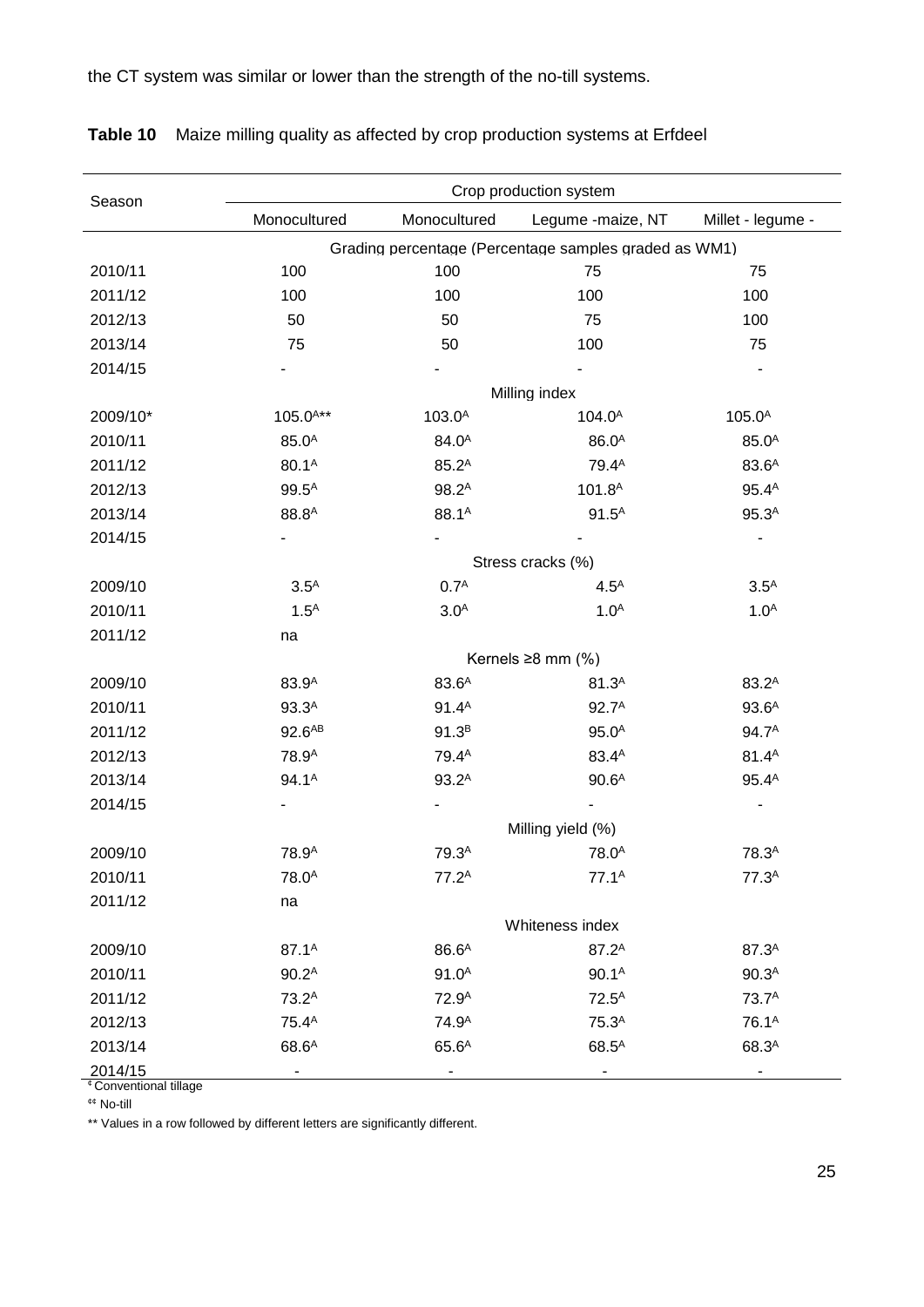| Soil depth  | Crop system |      |                        |      |  |  |  |  |  |
|-------------|-------------|------|------------------------|------|--|--|--|--|--|
| (mm)        |             |      | Monocultured maize, CT |      |  |  |  |  |  |
|             |             |      |                        |      |  |  |  |  |  |
| $0 - 100$   | 219         | 250  | 289                    | 280  |  |  |  |  |  |
| $101 - 200$ | 508         | 917  | 975                    | 789  |  |  |  |  |  |
| 201 - 300   | 685         | 1180 | 1233                   | 1071 |  |  |  |  |  |
| $301 - 400$ | 935         | 1754 | 1937                   | 1770 |  |  |  |  |  |
| 401 - 500   | 1086        | 2002 | 2212                   | 1894 |  |  |  |  |  |
| $501 - 600$ | 1451        | 1985 | 1883                   | 1742 |  |  |  |  |  |
| 601 - 700   | 2219        | 1874 | 1773                   | 2036 |  |  |  |  |  |
|             |             |      | March 2014             |      |  |  |  |  |  |
| $0 - 100$   | 459         | 511  | 509                    | 525  |  |  |  |  |  |
| $101 - 200$ | 984         | 1696 | 1291                   | 1579 |  |  |  |  |  |
| 201 - 300   | 1372        | 2286 | 1756                   | 1992 |  |  |  |  |  |
| $301 - 400$ | 1682        | 2722 | 2645                   | 2571 |  |  |  |  |  |
| $401 - 500$ | 1834        | 2371 | 2855                   | 2740 |  |  |  |  |  |
| $501 - 600$ | 1815        | 1773 | 2355                   | 2048 |  |  |  |  |  |
| 601 - 700   | 1683        | 1732 | 2082                   | 1808 |  |  |  |  |  |
|             |             |      | April 2015             |      |  |  |  |  |  |
| $0 - 100$   | 488         | 587  | 591                    | 672  |  |  |  |  |  |
| $101 - 200$ | 1277        | 1792 | 1775                   | 1794 |  |  |  |  |  |
| 201 - 300   | 1660        | 2151 | 2073                   | 1955 |  |  |  |  |  |
| $301 - 400$ | 1733        | 2283 | 2431                   | 2201 |  |  |  |  |  |
| 401 - 500   | 2049        | 2289 | 2279                   | 2336 |  |  |  |  |  |
| $501 - 600$ | 1860        | 1987 | 2011                   | 2097 |  |  |  |  |  |
| 601 - 700   | 1899        | 1824 | 1805                   | 1494 |  |  |  |  |  |

# **Table 11** Soil strength in kPa at Erfdeel March 2013

# **Soil analyses for the 0 - 5 cm depth and infiltration rate at Erfdeel**

Analyses of the 0 - 5 cm soil layer showed no difference between the conventional and CA crop systems. Mean pH, plant nutrients and carbon contents as reported in Table 2 for the 0 - 5 cm depth of Erfdeel is thus applicable.

Due to the lack of a slope and the high water infiltration rate of the extremely sandy soil, the infiltration rate was regarded as not influencing the hydrology and subsequently not measured.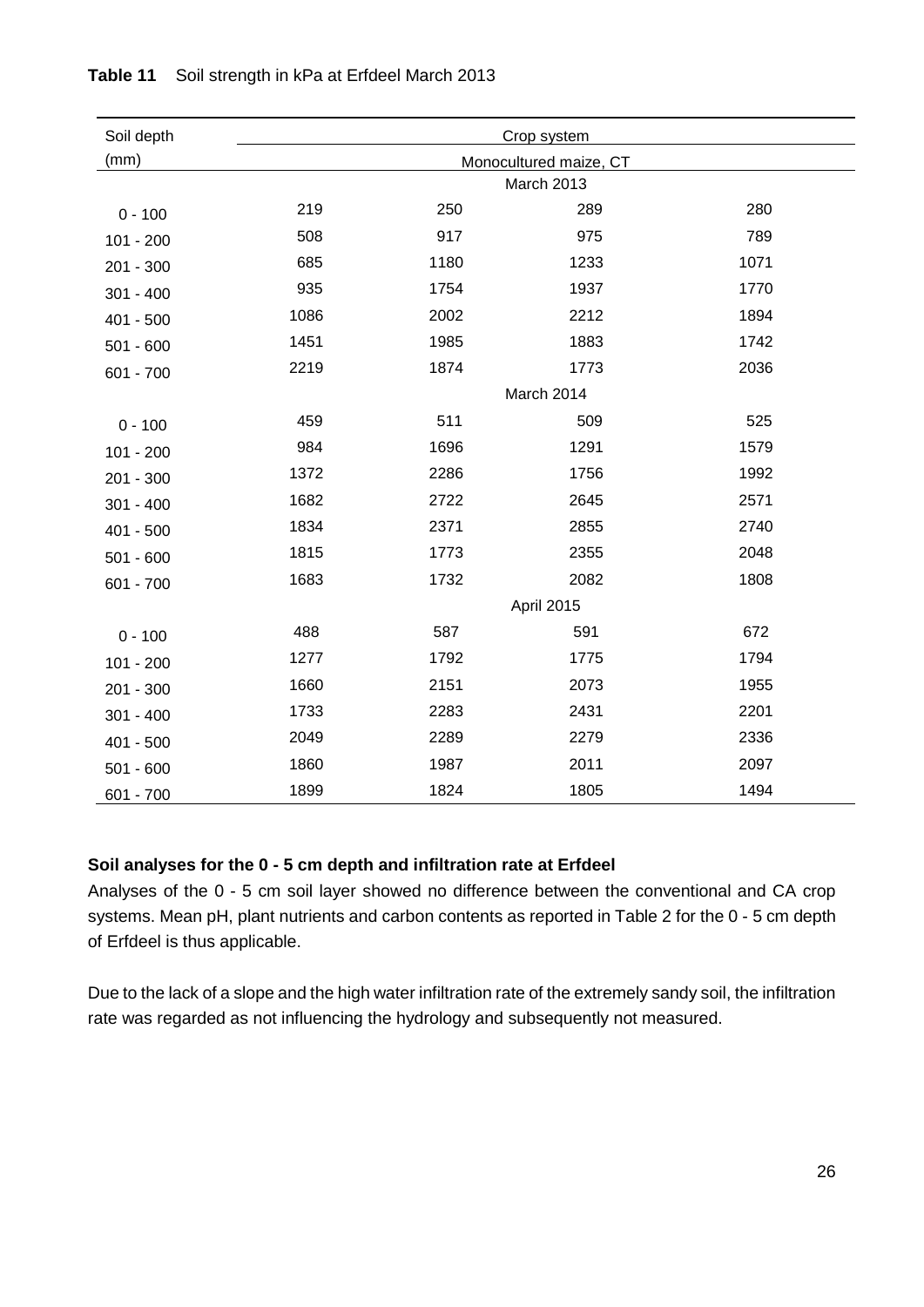# **GENERAL DISCUSSION AND CONCLUSIONS**

The occasional lower than intended maize plant population of the CA systems is in agreement with farmers' experience that to obtain a target plant population, can sometimes be difficult. The yield of maize was most likely not significantly affected by the lower density as the CA yield were similar or, higher than the yield of the conventional system. However, crop establishment also depends on the type and adjustment of equipment used for planting such as tines or coulters fitted on planters. Soil types may also require different equipment for optimal crop establishment which is a topic for further research.

The maize yield results at Buffelsvallei indicate that the soil and climate are favourable for the application of CA. The increased CA yield response of 34% were mainly caused by the no-till action, followed by a further 3 to 17% due to crop rotation with a legume. Sunflower as the rotational crop did not result in any further yield improvement, but had a neutral reducing effect on the increase caused by the no-till. The importance of three crops in rotation, rather than two, is also clear from the results and should be pursued. Testing of different no-till crop rotation systems, with or without the inclusion of cover crops and animal production for their profitability and production risk, in this environment is needed.

The occurrence of one or more period of drought during the months of January, February and March is a regular phenomenon of the weather of the region and were present in all growing seasons with the exception of 2013/14 and 2016/17. Crop systems that are able to mitigate this drought would be the best suited for this environment. The superiority of the CA crop systems as judged by the yield and rainfall use efficiencies of maize at Buffelsvallei in 2012/13 and again in 2014/15 when severe midsummer drought occurred, is evident. This is probably caused by the higher water infiltration rate of the of the CA soil securing more water for crop use than in the CT system, where runoff occurred due to the formation of infiltration crusts. Infiltration crust formation is prevented or restricted by a soil cover of crop residues and increased organic carbon content. Indications are that the CA crop systems have improved the hydrology of the soil in favour of grain production at Buffelsvallei. Although water dynamics were not measured, the often-visible difference in runoff, intensity of water stress and the measured water infiltration rate difference between the CT and CA systems suggested a difference in the availability of water, or the ability to take up water from the soil.

Other factors than water also played an important role in the observed yield differences. Root and stem rot of maize have been identified in a separate project as two of them. Others still need to be identified.

Soil strength, as an indication of soil compaction, did not correlate with yield at Buffelsvallei suggesting that it was not yield limiting or, that the negative effect that it might have was overcome by other factors. Water infiltration rate, as a relative measure, appears to be a good indicator of soil improvement where the land has a slope and the soil easily forms an infiltration crust.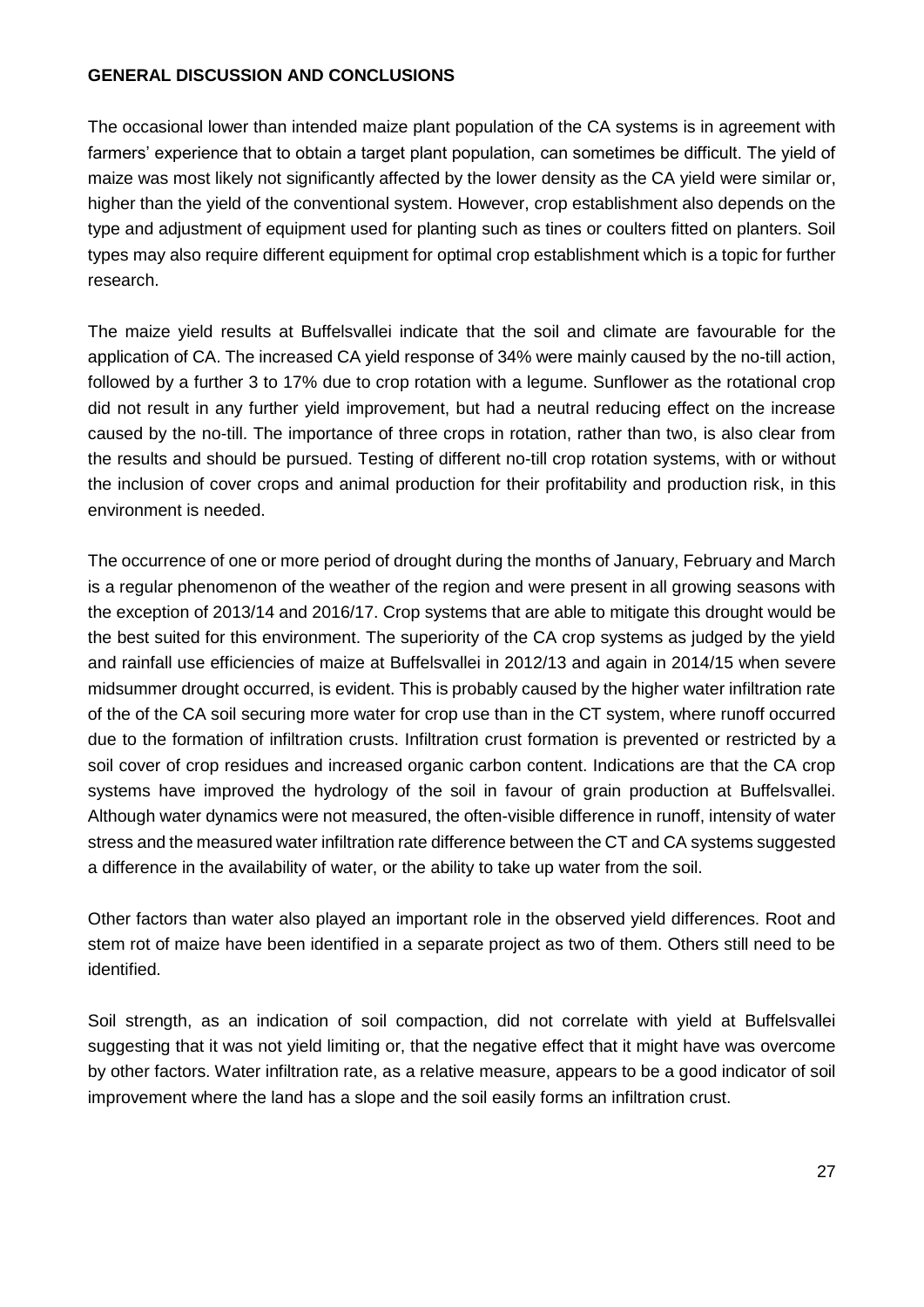The effect of CA on the yield of maize on the extreme sandy soil of Erfdeel is in contrast to the results of Buffelsvallei. CA, especially no-till had limited success at Erfdeel. In general, no-till resulted in decreased maize yields and rainfall use efficiencies. This decrease was neutralised only by the rotational yield improvement of a legume, in this case cowpeas. Inclusion of a third crop did not cause any improvement of yields either. The tendency of the sandy soil to compaction leading to restricted root growth, probably neutralised any other soil improvement caused by CA. Improvements in the hydrology due to CA is also unlikely as the soil has a high infiltration rate, infiltration crusts do no develop on this soil and runoff seldom, if ever, occurs. The high rainfall use efficiency of the CT system at Erfdeel compared to that of Buffelsvallei, also indicates that interception of rainfall is high and that improvement of it, is unlikely. The stark difference of the results between the two trial locations indicates that the extrapolation of results and propagation of some CA practices across environments, should be done with caution.

A major part of the soil of the maize producing area has a sandy texture. Future CA research should thus concentrate on sandy and loamy sand soils (clay contents lower than 16%) as the effects of CA principles on the soil physical, chemical and microbiological variables are unclear, especially the role of nematodes and related disease complexes are still unknown. However, the subsoil and its characteristics also plays a role in the success of CA, especially no-till. Due to the compaction problem of sandy textured soils, the absolute minimum depth of disturbance during planting in CA crop systems should be determined for the major soil forms and -families.

The relatively fast improvement in the organic carbon content of the upper soil layer of the CA systems is of importance. One of the benefits of CA is an enrichment of the soil with organic carbon. Where millet, as cover crop was part of the crop system, a significant improvement was reached in only four years. It relates to the improved infiltration rate and contributed to the higher yields of the CA systems in some seasons and emphasise the importance of the inclusion of a high yielding cover crop in CA systems. If and how the organic carbon content of the subsoil will change is still unknown.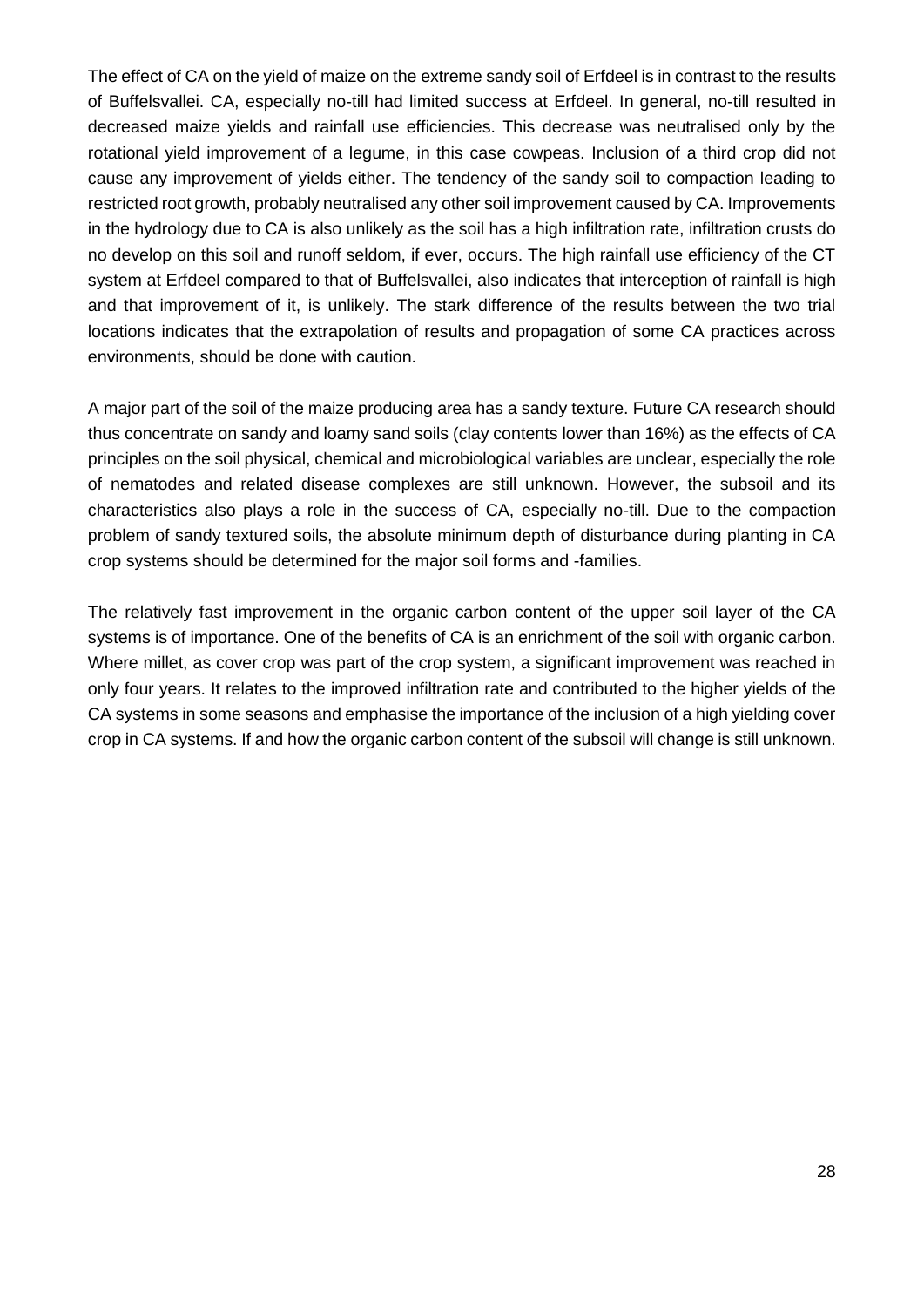#### **PROJECT OUTPUTS since 2011**

#### **Scientific Publications**

NEL A.A. & LAMPRECHT, S.C., 2011. Crop rotational effects on irrigated winter and summer grain crops at Vaalharts. *SA Journal of Plant and Soil*, 28: 127 - 133.

#### **Semi-scientific publication**

NEL, A.A. & DEALE, W., 2012. Gewas- en grondbewerkingstelsels. / Crop and soil cultivation systems, p 74 - 83. *MIG 2012*. Compiled by ARC-Grain Crops Institute, Potchefstroom.

NEL, A.A. & DEALE, W., 2012. Trekkrag toets op grondbewerking implemente, p 74 - 87. / Testing of drawbar power for tillage implements, p 84 - 87. *MIG 2016*. Compiled by ARC-Grain Crops Institute, Potchefstroom.

NEL, A.A. & DEALE, W., 2013. Grondbewerking en bewaringsboerdery, p 91 - 97. / Soil cultivation and Conservation Agriculture, p 98 - 104. *MIG 2013*. Compiled by ARC-Grain Crops Institute, Potchefstroom.

NEL, A.A. & DEALE, W., 2013. Trekkrag toets op grondbewerking implemente, p 105 - 107. / Testing of drawbar power for tillage implements, p 108 - 110. *MIG 2016*. Compiled by ARC-Grain Crops Institute, Potchefstroom.

NEL, A.A. & DEALE, W., 2014. Grondbewerking en bewaringsboerdery, p 91 - 97. / Soil cultivation and conservation agriculture, p 98 - 104. *MIG 2014*. Compiled by ARC-Grain Crops Institute, Potchefstroom.

NEL, A.A. & DEALE, W., 2014. Trekkrag toets op grondbewerking implemente, p 105 - 107. / Testing of drawbar power for tillage implements, p 108 - 110. *MIG 2016*. Compiled by ARC-Grain Crops Institute, Potchefstroom.

NEL, A.A. & DEALE, W., 2015. Grondbewerking en bewaringsboerdery, p 83 - 89. / Soil cultivation and conservation agriculture, p 90 - 96. *MIG 2014*. Compiled by ARC-Grain Crops Institute, Potchefstroom.

NEL, A.A. & DEALE, W., 2015. Trekkrag toets op grondbewerking implemente, p 97 - 99. / Testing of drawbar power for tillage implements, p 100 - 102. *MIG 2016*. Compiled by ARC-Grain Crops Institute, Potchefstroom.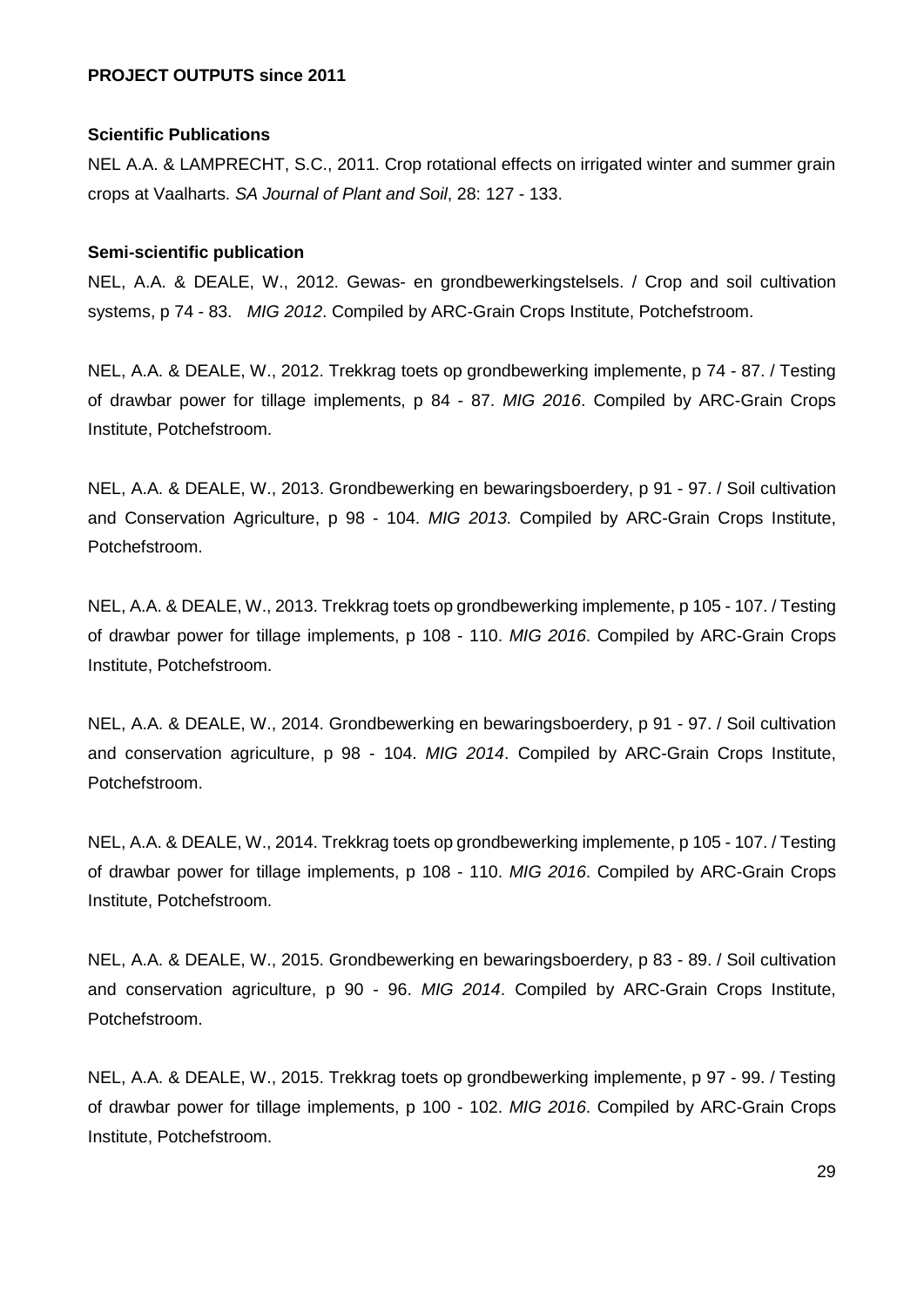NEL, A.A. & DEALE, W., 2016. Grondbewerking en bewaringsboerdery, p 89 - 95. / Soil cultivation and conservation agriculture, p 96 - 102. *MIG 2016*. Compiled by ARC-Grain Crops Institute, Potchefstroom.

NEL, A.A. & DEALE, W., 2016. Trekkrag toets op grondbewerking implemente, p 103 - 105. / Testing of drawbar power for tillage implements, p 106 - 108. *MIG 2016*. Compiled by ARC-Grain Crops Institute, Potchefstroom.

NEL, A.A. & DEALE, W., 2017. Grondbewerking en bewaringsboerdery, p 88 - 94. / Soil cultivation and conservation agriculture, p 95 - 101. *MIG 2016*. Compiled by ARC-Grain Crops Institute, Potchefstroom.

NEL, A.A. & DEALE, W., 2017. Trekkrag toets op grondbewerking implemente, p 102 - 104. / Testing of drawbar power for tillage implements, p 105 - 107. *MIG 2016*. Compiled by ARC-Grain Crops Institute, Potchefstroom.

# **Conferences (papers)**

NEL, A.A., 2014. Maize yield as affected by conservation agriculture systems on a Hutton soil in the North West Province. Combined Congress, Grahamstown, pg 130. 20 - 23 January 2014.

NEL, A.A., 2016. Conservation agriculture system effects on the yield of maize. Combined Congress Bloemfontein, 18 - 21 January 2016. Bloemfontein.

#### **Conferences (oral)**

NEL, A.A., 2011. Effect of crop rotation, cultivation and nitrogen fertilisation on the yield of maize on a Hutton soil. SASCP, SSSSA, SASHS & SAWSS Combined Congress. Pretoria, South Africa. 17 - 20 January 2011.

NEL, A.A., 2015. Experience with Conservation Agriculture in South Africa. Guest speaker at the Master Agronomist Day 2015, Farm Sikondo, Rundu Namibia, hosted by the Agronomy Producers Association of Namibia. 9 April 2015.

NEL, A.A., 2015. Experience with Conservation Agriculture in South Africa. Guest speaker at the Master Agronomist Day 2015, Farm Sikondo, Rundu Namibia, hosted by the Agronomy Producers Association of Namibia. 9 April 2015.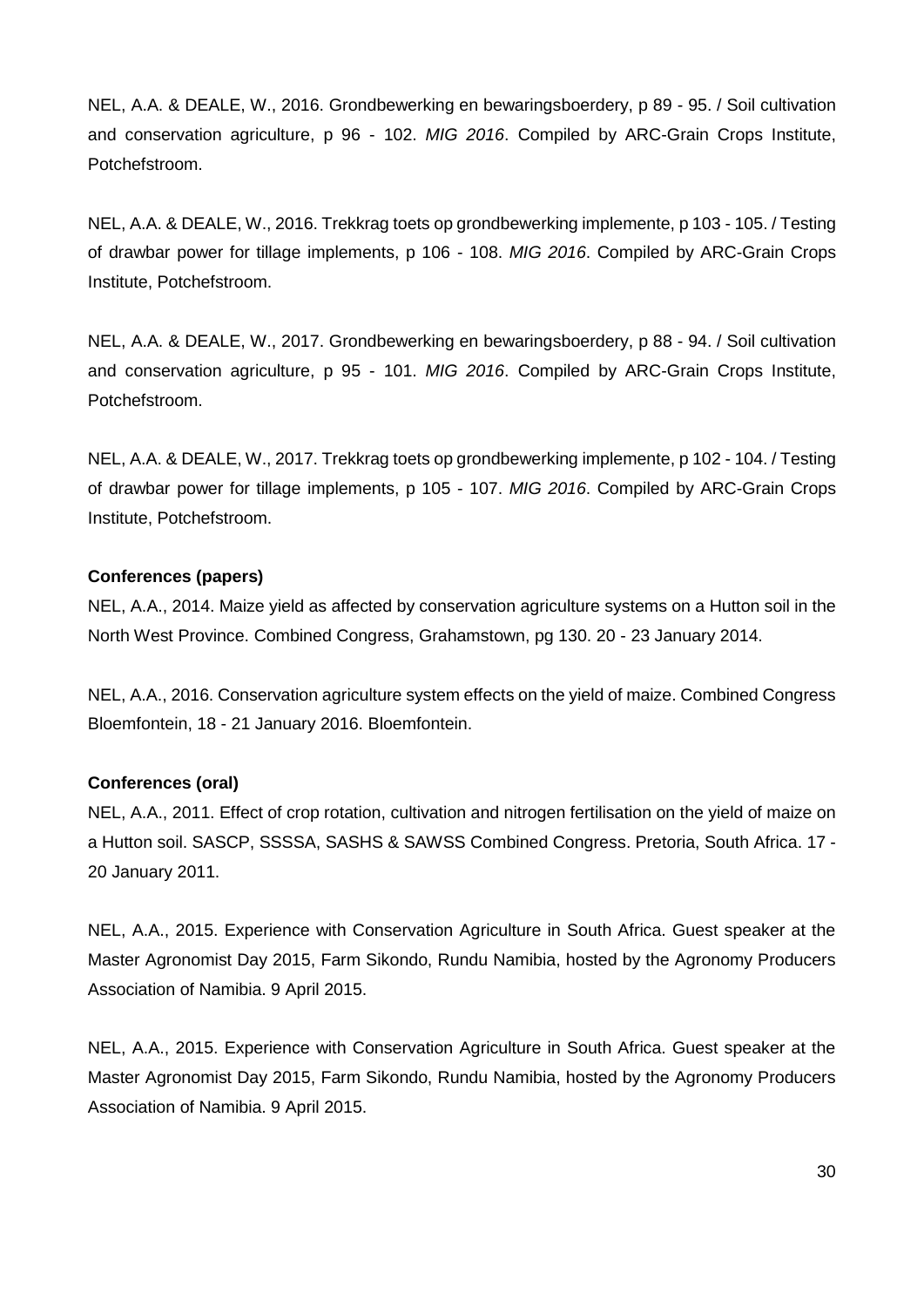NEL, A.A., 2016. Conservation agriculture system effects on the yield of maize. Pg 114. Combined Congress of the Plant and Soil Societies of South Africa, Bloemfontein. 19 - 21 January 2016.

#### **Articles in manuals**

NEL, A.A., 2012. Crop and soil cultivation systems. Maize Information Guide 2012. Compiled by ARC-Grain Crops Institute, Potchefstroom.

NEL, A.A., 2012. Conservation farming. Soybean Production Manual. (ed.) A.J. Liebenberg. Pages 36-40. ARC-Grain Crops Institute, Potchefstroom.

NEL, A.A., 2013. Bewaringslandbou en Gewasrotasie/Conservation Agriculture and Crop Rotation. Maize Information Guide 2013. Compiled by ARC-Grain Crops Institute, Potchefstroom.

NEL, A.A., 2014. Soil cultivation and conservation agriculture. Maize Information Guide 2014. Compiled by ARC-Grain Crops Institute, Potchefstroom.

NEL, A.A., 2015. Soil cultivation and conservation agriculture. Maize Information Guide 2015. Compiled by ARC-Grain Crops Institute, Potchefstroom.

#### **Popular articles**

NEL, A.A., 2012. Oesreste in bewaringsboerdery: bewei of nie? SA Graan/SA Grain, September 2012.

BOTHA, P., NEL, A.A. & KILIAN, W., 2013.Die effek van wisselbou op gewasproduksie. *SA Graan/Grain. Vol 15:5. pp 46-47. May 2013.*

NEL, A.A., 2013. Minimum bewerking, maksimum bewaring in gewasproduksie. *AgriForum Namibië. Vol 26:4. pp 16-20. . May 2013.* 

NEL, A.A. & Fourie, D., 2013. Droëbone in bewaringsboerdery. SA Droëbone/Dry beans. Winter 2013 Edition 38-39. June 2013.

NEL, A.A. & DEALE, W., 2013. Bewaringsboerdery presteer in 2012/213 se droogte. *SA Graan/Grain. Vol 15:9 pp 54-56. September 2013.*

NEL, A.A., 2014. Geenbewerking vat pos in weste. *Landbouweekblad. Vol 1850. pp 52-54. 18 April 2014.*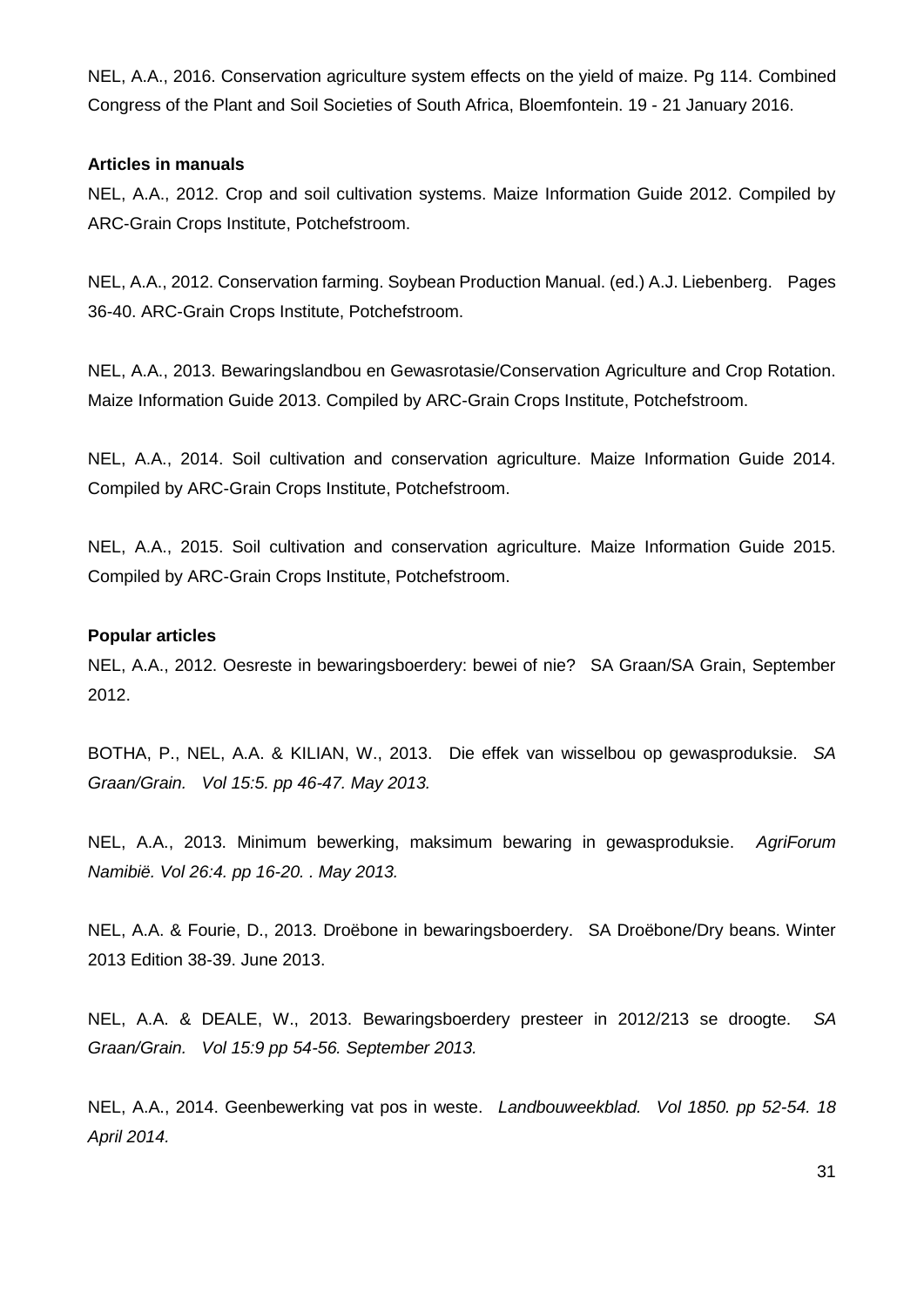NEL, A.A., 2015. Bewaringsbewerking of bewaringslandbou? *SA Graan/Grain. Vol 17:3 pp 102- 103. Maart 2015.*

NEL, A.A., 2015. Bewaringslandbou: organiese materiaal die basis van grondkwaliteit. Submitted to *SA Graan/Grain.*

#### **Farmers' days and other meetings**

NEL, A.A., 2011. Bewaringsboerdery. Holfontein (Kroonstad) studiegroep meeting. Attendance: 16. October 2011.

NEL, A.A., 2011. Bewaringsboerdery. Manna (Vierfontein) studiegroep meeting. Attendance: 24. October 2011.

NEL, A.A., 2011. Bewaringsboerdery. Allanridge studiegroep meeting. Attendance: 25. October 2011.

NEL, A.A., 2011. Bewaringsboerdery. Steynsrus studiegroep meeting. Attendance: 26. October 2011.

NEL, A.A., 2011. Bewaringsboerdery. Goudveld (Welkom studiegroep meeting. Attendance: 12. October 2011.

NEL, A.A., 2011. Bewaringsboerdery. Saamtrek (Bothaville) studiegroep meeting. Attendance: 26. October 2011.

NEL, A.A., 2013. Discuss some conservation agriculture topics with farmers at Namibia, Windhoek from 10 - 17 April 2013.

NEL, A.A., ERASMUS, A., HUGO, E. & CRAVEN, M., 2013. Training Omnia Agriculturists. Conservation Agriculture. ARC-Grain Crops Institute. Potchefstroom. 10 Trainees.

NEL, A.A., 2013. Bewaringsboerdery. Viljoenskroon studiegroep. Attendance: 15. 28 August 2013.

NEL, A.A., 2014. Principles of Conservation Agriculture. ARC-GCI Farmer's Day. 20 February 2014. Attendance: 273. 20 February 2014.

32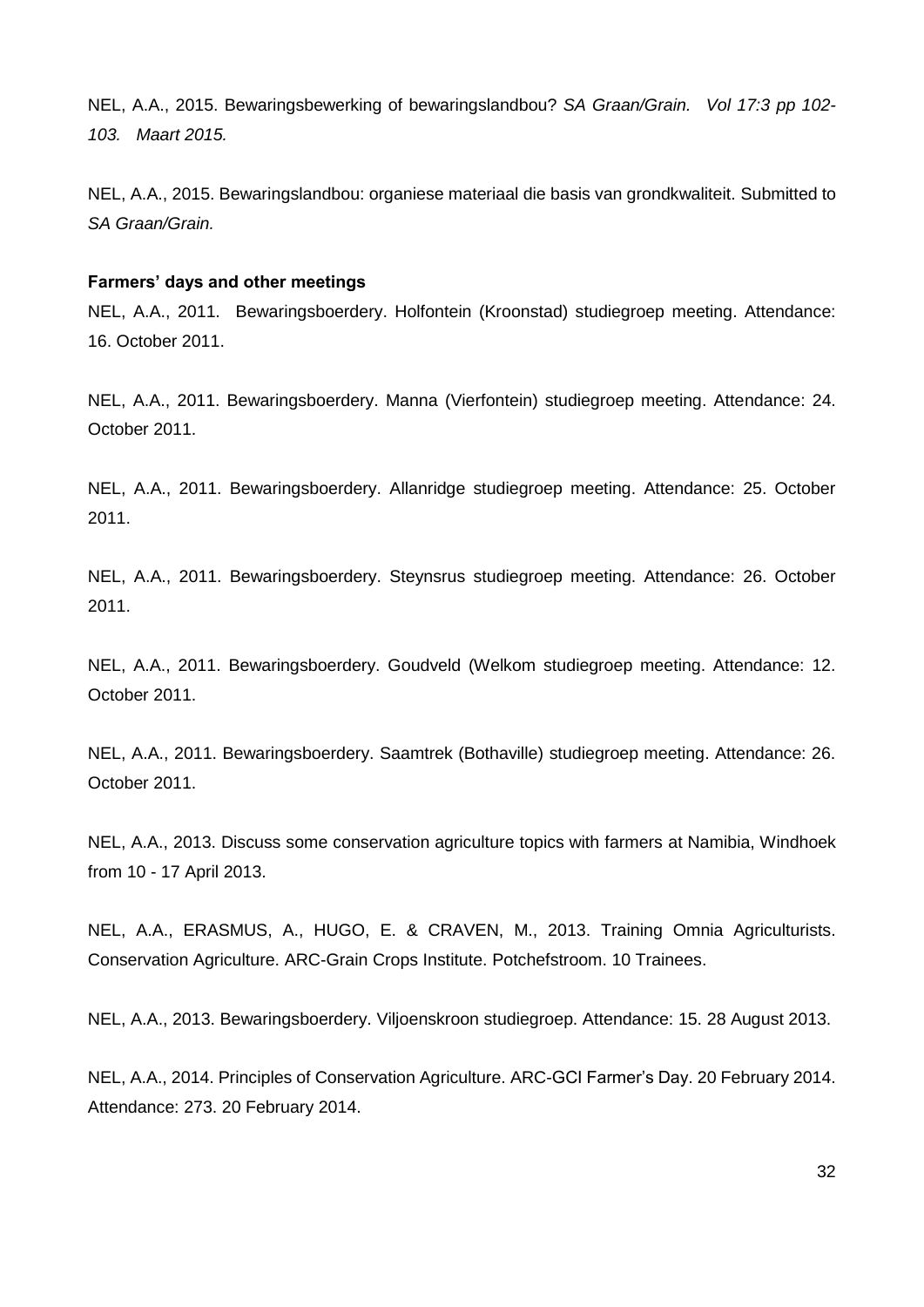NEL, A.A., 2014 Sunflower Agronomy. Principles of Conservation Agriculture. Visiting TUT students. 27 February 2014. Attendance: 110.

NEL, A.A., 2014. Bewaringslandbou en bespreking van proefresulate by Buffelvallei. 20 Maart 2014. Attendance: 38.

#### **Radio talks**

NEL, A.A., 2011. Bewaringsboerdery. *Radio RSG Landbou*, 12:30 9 February 2011.

NEL, A.A., 2012. Bewaringsboerdery. *Radio RSG Landbou*, 4 April 2012.

NEL, A.A., 2012. Bewaringsboerdery. *Radio RSG Landbou*, 6 June 2012.

NEL, A.A., 2013. Droogte en mielies. *Radio RSG Landbou*, 6 November 2013.

NEL, A.A., 2014. Bewaringsboerdery. *SABC 2*, 27 February 2014.

NEL, A.A., 2014. Bewaringsboerdery by saaiboerdery. *Radio RSG Landbou*, 4 Augustus 2014.

#### **Visitors**

Twelve INTA and Argentinian agriculturists visited the conservation agriculture trial on 21 May 2013.

Forty local farmers visited the conservation agriculture trial during March 2014.

Nineteen local farmers visited the conservation agriculture trial during February 2015

#### **REFERENCES**

DU TOIT, M.E., DU PREEZ, C.C., HENSLEY, M. & BENNIE, A.T.P., 1994. Effek van bewerking op die organiese materiaalinhoud van geselekteerde droëlandgronde in Suid-Afrika. *S.Afr. J. Plant Soil*, 11(2): 71 - 79.

Fertilizer Society of South Africa, 2007. Bemestingshandleiding. Sewende hersiene uitgawe. Die Misstofvereniging van Suid-Afrika, Pretoria.

NEL A.A. & BLOEM A.A., 2006. The delta-yield procedure for nitrogen fertilization of maize in South Africa. *SA Journal of Plant and Soil*, 23: 203 - 208.

European Commission, Joint Research Centre, Institute for Prospective Technological Studies. 2009. The SoCo Project. [\(http://soco.jrc.ec.europa.eu/index.html. Accessed 2009-06-17\)](http://soco.jrc.ec.europa.eu/index.html.%20Accessed%202009-06-17).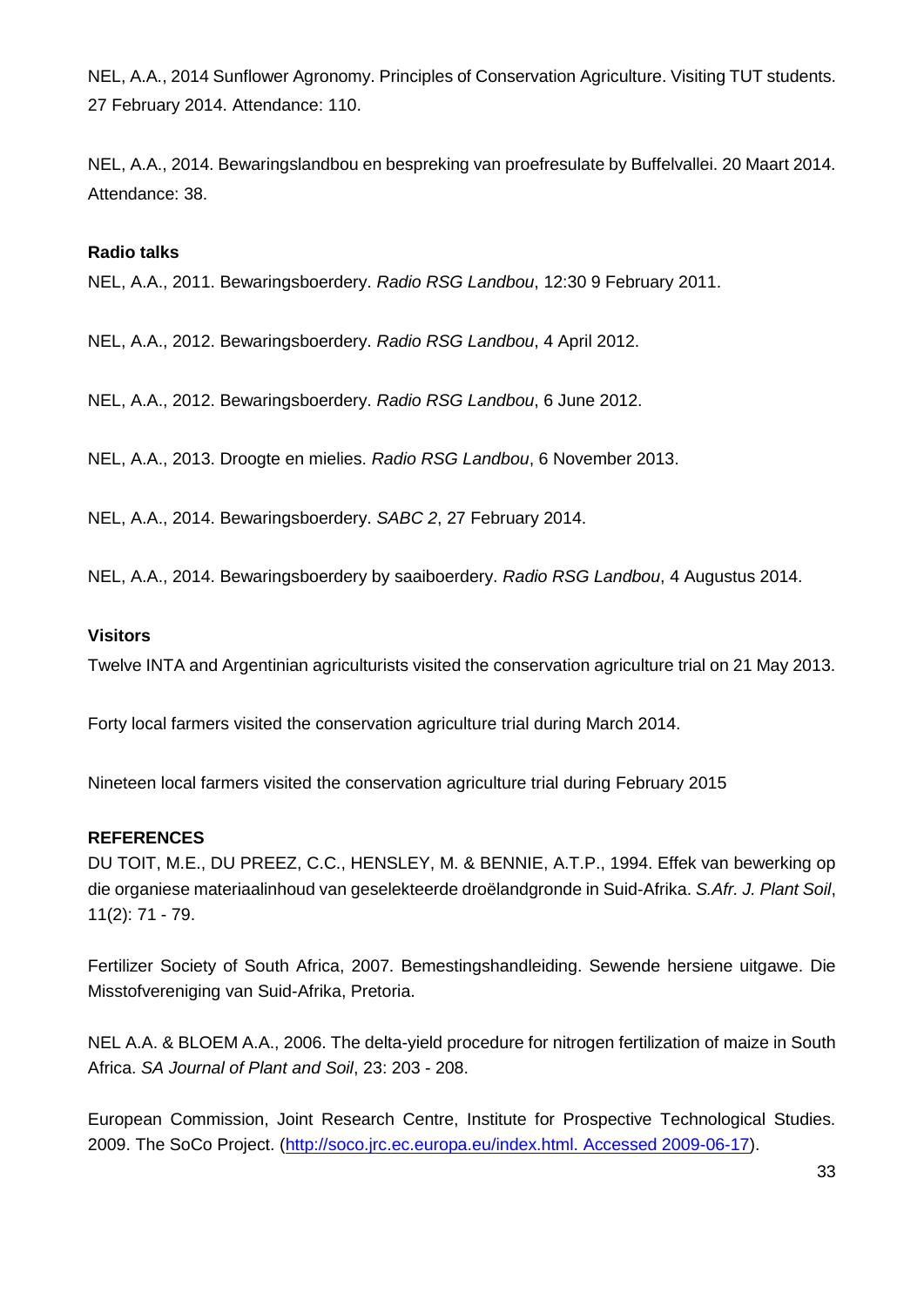# **ACKNOWLEDGEMENTS**

The Maize Trust for financial support. Vaalbrug/PBD Boeredienste for supplying of lime and gypsum. Syngenta for glyphosate herbicide and seed treatment. Pannar for maize seed.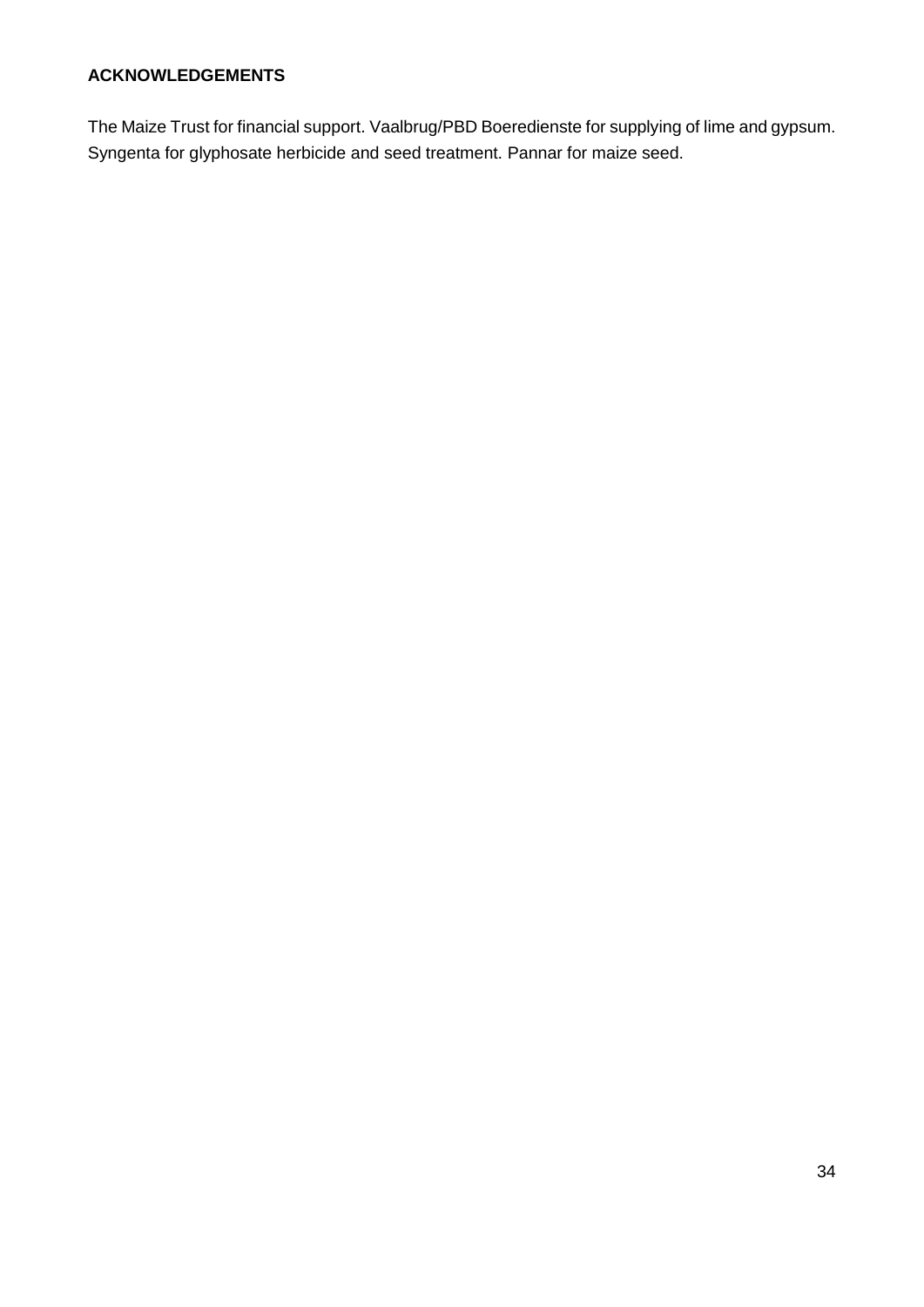**Table 10** Agronomy at Buffelsvallei

|         |                            | Plant                                |               |           | Fertiliser (kg ha-1) |   | Herbicide/Weeding                 |                                                                                             |           |
|---------|----------------------------|--------------------------------------|---------------|-----------|----------------------|---|-----------------------------------|---------------------------------------------------------------------------------------------|-----------|
| Season  | Cultivar                   | density<br>(seeds ha <sup>-1</sup> ) | Planting date | $N^*$     | P                    | Κ | Planting                          | In season                                                                                   | Pesticide |
|         |                            |                                      |               |           | Maize                |   |                                   |                                                                                             |           |
| 2008/09 | PAN 6Q-521<br>$\mathsf{R}$ | 20 000                               | 26 Nov. 2008  | $55 + 0$  | $12 \,$              | 8 | Dual Gold 500 ml ha <sup>-1</sup> | Roundup $2.5 \ell$ ha <sup>-1</sup> on 18 Dec.<br>2008. 6 Jan. 2009. Manual 15 Jan.<br>2009 | None      |
| 2009/10 | PAN 6Q-521<br>$\mathsf{R}$ | 20 000                               | 16 Nov. 2009  | $17 + 34$ | 11                   | 6 | Dual Gold 600 ml ha <sup>-1</sup> | Roundup 2.5 ℓ ha <sup>-1</sup> , Jan. 2009                                                  | None      |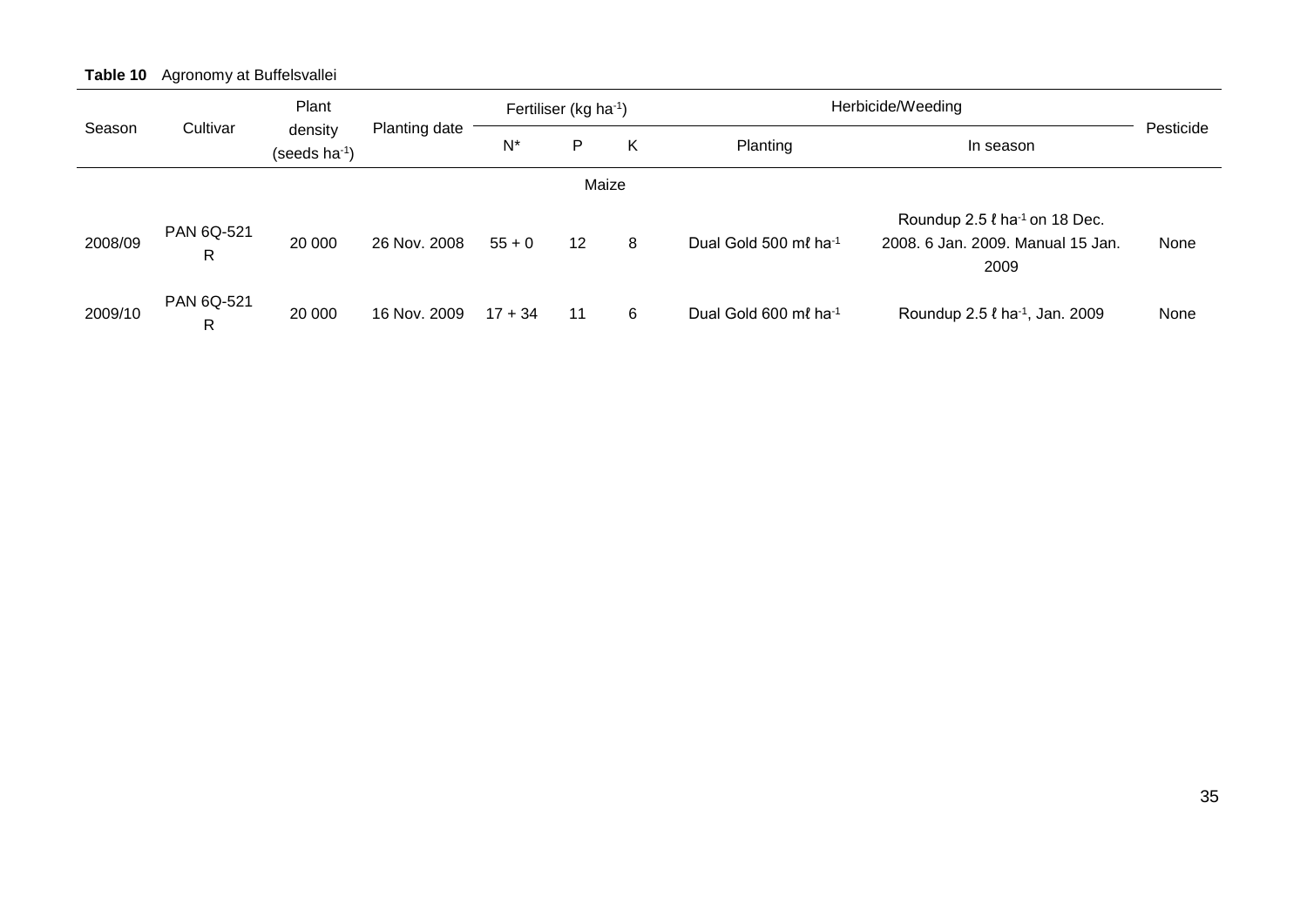|         |                            | Plant                         |               |           | Fertiliser (kg ha-1) |   | Herbicide/Weeding                                                                  |                                                                                                                                                                                                                                                   |                                                                                 |
|---------|----------------------------|-------------------------------|---------------|-----------|----------------------|---|------------------------------------------------------------------------------------|---------------------------------------------------------------------------------------------------------------------------------------------------------------------------------------------------------------------------------------------------|---------------------------------------------------------------------------------|
| Season  | Cultivar                   | density<br>(seeds $ha^{-1}$ ) | Planting date | $N^*$     | P                    | K | Planting                                                                           | In season                                                                                                                                                                                                                                         | Pesticide                                                                       |
|         |                            |                               |               |           |                      |   |                                                                                    |                                                                                                                                                                                                                                                   | Kombat<br>stalk borer<br>granules 4<br>kg ha <sup>-1</sup> on<br>4 Jan.<br>2011 |
| 2010/11 | PAN 6P-563<br>$\mathsf{R}$ | 24 500                        | 19 Nov. 2010  | $27 + 70$ | 18                   | 9 | Gramoxone 3 l, Agril ha-1,<br>21 Oct. 2010. Dual Gold<br>600 ml ha-1, 19 Nov. 2010 | Roundup 2.5 l ha <sup>-1</sup> , Booster, 14<br>Dec. 2010. Roundup 2.25 l, Dual<br>250 ml ha <sup>-1</sup> , Booster, Bladbuff 10<br>Jan. 2011.<br>Manual 30 Nov. 2010, 10 & 17 Jan<br>2011. Roundup mix 2 $\ell$ ha <sup>-1</sup> 10 May<br>2011 |                                                                                 |

# **Table 10** Agronomy at Buffelsvallei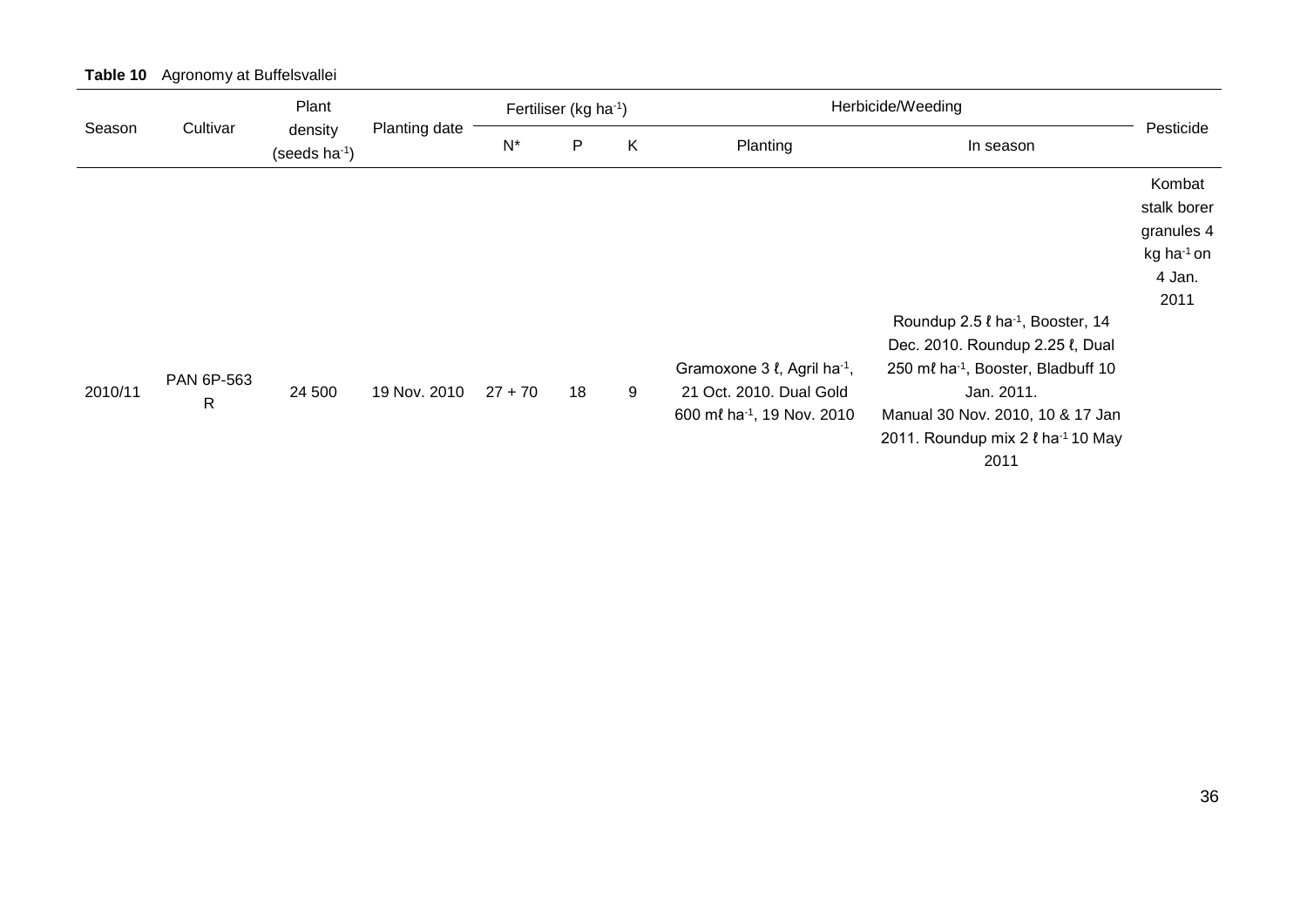|         |                            | Plant                   |               | Fertiliser (kg ha-1) |              |      | Herbicide/Weeding                                                                                                  |                                                                                                                            |                                                       |
|---------|----------------------------|-------------------------|---------------|----------------------|--------------|------|--------------------------------------------------------------------------------------------------------------------|----------------------------------------------------------------------------------------------------------------------------|-------------------------------------------------------|
| Season  | Cultivar                   | density<br>(seeds ha-1) | Planting date | $N^*$                | $\mathsf{P}$ | K    | Planting                                                                                                           | In season                                                                                                                  | Pesticide                                             |
| 2011/12 | PAN 5Q 649<br>$\mathsf{R}$ | 24 000                  | 25 Nov. 2011  | $25 + 76$            | 17           | 8    | Roundup 3 l, Dual 500 ml,<br>Karate 70 ml ha-1                                                                     | Roundup 2.5 $\ell$ ha <sup>-1</sup> 5 Jan. 2012.<br>Roundup 270 ml ha-1, Tronic, Assist                                    | <b>Bulldock</b><br>for stalk<br>borer 12<br>Jan. 2012 |
| 2012/13 | PAN 5Q 649<br>$\mathsf{R}$ | 24 000                  | 5 Dec. 2012   | $13 + 67$            | 8            | 4    | Assist 6,8 l, Cipla 4,5 l,<br>Tronic 50 ml ha <sup>-1</sup> . 13 Nov.<br>2012. Gramoxone 4 l,<br>Karate 70 ml ha-1 | Roundup 2 l, Dual Gold 300 ml<br>ha <sup>-1</sup> , Tronic, 2% Assist, 8 Jan.<br>2013. Grammoxone 3 l ha-1, 30<br>May 2013 | None                                                  |
| 2013/14 | PAN 5Q 649<br><b>RR</b>    | 27 000                  | 28 Nov. 2013  | $19 + 56$            | 12.5         | 6.3  | Dual 400 ml, Karate 70 ml,<br>Gramoxone 4 l ha-1                                                                   | Roundup Powermax 2 $\ell$ ha <sup>-1</sup> ,<br>Bladbuff, Assist, 28 Feb. 2014                                             |                                                       |
| 2014/15 | <b>BG 5685 R</b>           | 25 000                  | 26 Nov. 2014  | $46 + 54$            | 23           | 11.5 | Gramoxone 2 <i>l</i> ha <sup>-1</sup> , Dual<br>800 ml ha-1                                                        | 6 Jan. 2015, Herbiboost 2%,<br>Mamba 4.5 <i>l</i> ha <sup>-1</sup> .14 Jan. 2014,<br>Mamba 4.5 $\ell$ ha <sup>-1</sup>     |                                                       |

**Table 10** Agronomy at Buffelsvallei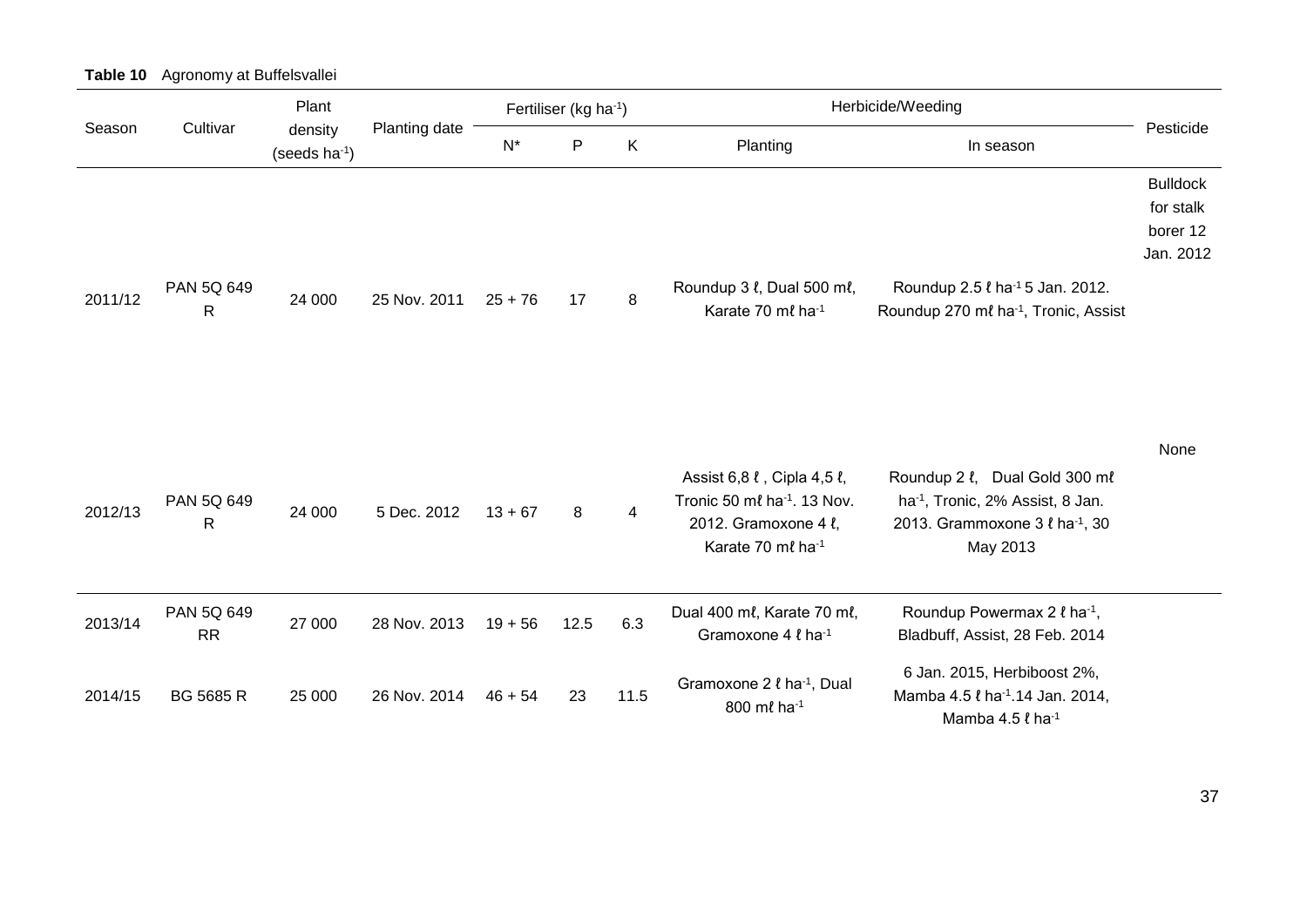|         |                   | Plant                                |               | Fertiliser (kg ha-1) |              |           |                                                                                | Herbicide/Weeding                                                                                                                                                                             |           |
|---------|-------------------|--------------------------------------|---------------|----------------------|--------------|-----------|--------------------------------------------------------------------------------|-----------------------------------------------------------------------------------------------------------------------------------------------------------------------------------------------|-----------|
| Season  | Cultivar          | density<br>(seeds $ha^{-1}$ )        | Planting date | $N^*$                | $\mathsf{P}$ | K         | Planting                                                                       | In season                                                                                                                                                                                     | Pesticide |
| 2015/16 | <b>BG 5785 BR</b> | 25 000                               | 24 Nov 2015   | $32 + 83$            | 21           | 11        | Roundup, Grammoxone,<br>Dual Gold                                              | 12 Jan 2016 Roundup Powermax<br>300 ml ha <sup>-1</sup> . 23 Feb + 14 April<br>2016, Roundup Powermax 300 ml<br>ha <sup>-1</sup> , Assist 300 ml ha <sup>-1</sup> , 2.4D 60 ml<br>$ha^{-1}$ . |           |
| 2016/17 | PAN 6Q-<br>865BR  | 25 000                               | 16 Nov 2016   | $32 + 83$            | 21           | 11        | Roundup, Grammoxone,<br>Dual Gold                                              | Jan 2017 Roundup Powermax 300<br>ml ha-1. Feb + April 2017, Roundup<br>Powermax 300 ml ha <sup>-1</sup> , Assist 300<br>ml ha-1, 2.4D 60 ml ha-1.                                             |           |
|         |                   |                                      |               |                      |              | Sunflower |                                                                                |                                                                                                                                                                                               |           |
| 2008/09 | <b>PAN 7049</b>   | 44 000                               | 4 Dec. 2008   | $35 + 0$             | 8            | $\pmb{0}$ | Metolachlor (Dual Gold) @<br>50 ml ha-1                                        | Hand weeding: 15 Jan 2009                                                                                                                                                                     | None      |
|         |                   |                                      |               |                      |              |           |                                                                                | Pantera 500 ml, Touchdown 4 l,<br>Bladbuff 100 ml, AMSD4 Il ha-1,<br>Phostoxin, 17 Sep. 2009.                                                                                                 |           |
| 2009/10 | Agsun 8251        | 5 Jan. 2010<br>40 000<br>(replanted) |               | $17 + 28$            | 11           | 6         | Metolachlor @ 60 ml ha-1,<br>Roundup 2 $\ell$ ha <sup>-1</sup> , Booster<br>2% | 2.4D, Touchdown 4 l, Assist 500<br>ml, Bladbuff ha-1, 6 Nov. 2009.                                                                                                                            | None      |
|         |                   |                                      |               |                      |              |           |                                                                                | Roundup 1.7 $\ell$ ha <sup>-1</sup> + Bladbuff &<br>Ammonium sulfate (Boost), 11 Jan.<br>2010. Hand weeding: March                                                                            |           |

**Table 10** Agronomy at Buffelsvallei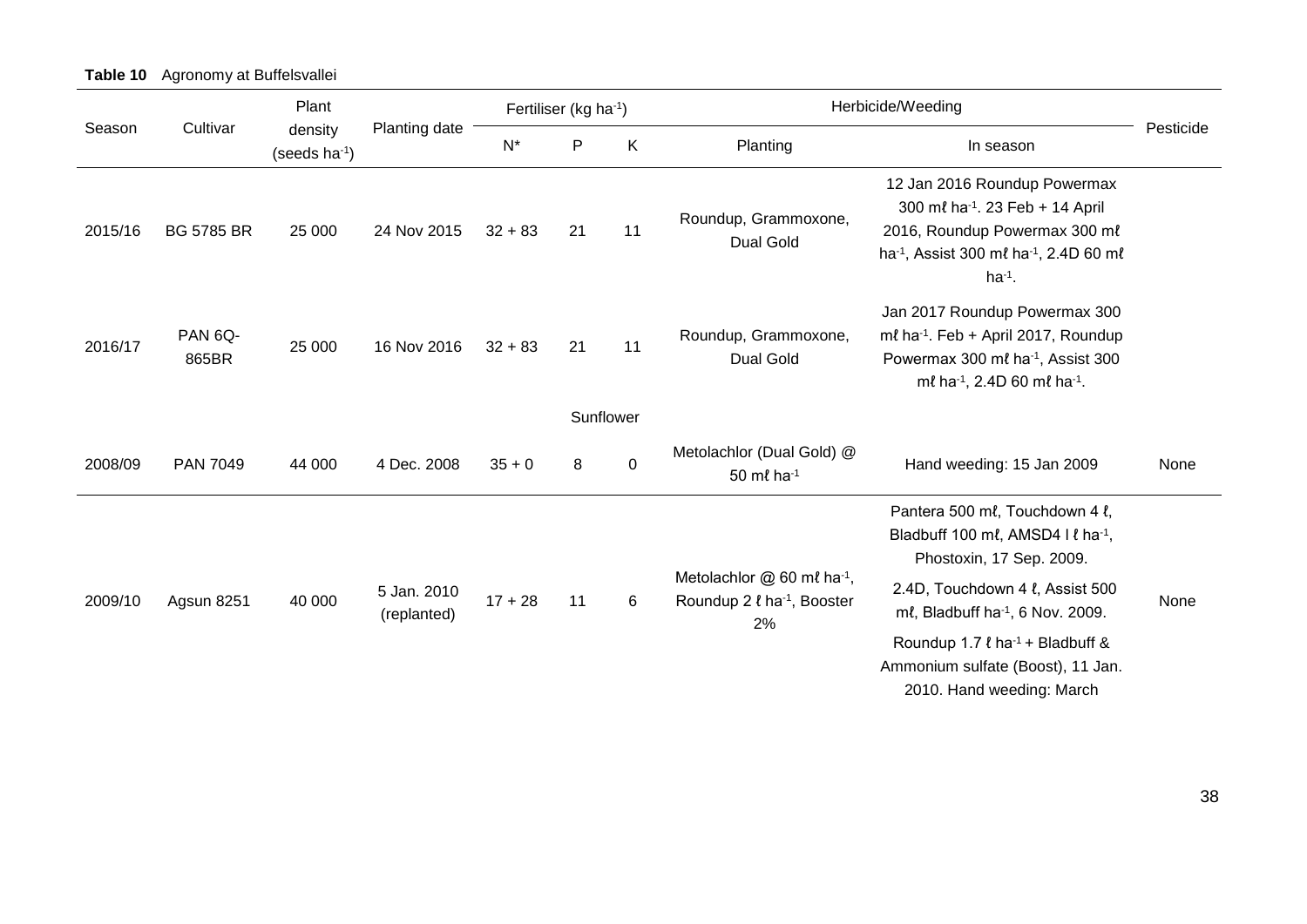**Table 10** Agronomy at Buffelsvallei

|         |                              | Plant                                |                             |                | Fertiliser (kg ha-1) |                | Herbicide/Weeding                                                                                                                                    |                                                                                                                                                                    |           |
|---------|------------------------------|--------------------------------------|-----------------------------|----------------|----------------------|----------------|------------------------------------------------------------------------------------------------------------------------------------------------------|--------------------------------------------------------------------------------------------------------------------------------------------------------------------|-----------|
| Season  | Cultivar                     | density<br>(seeds ha <sup>-1</sup> ) | Planting date               | $N^*$          | $\mathsf{P}$         | $\sf K$        | Planting                                                                                                                                             | In season                                                                                                                                                          | Pesticide |
| 2010/11 | <b>PAN 7050</b>              | 40 000                               | 4 Jan. 2010<br>(replanted)  | $27 + 70$      | 18                   | 9              | Metolachlor $@60$ ml ha <sup>-1</sup> ,<br>Roundup 2 $\ell$ ha <sup>-1</sup> , Booster<br>2%                                                         | Manual 2 Des. 2010                                                                                                                                                 |           |
| 2011/12 | <b>PAN 7049</b>              | 40 000                               | 12 Jan. 2012<br>(replanted) | 37.9           | 25.3                 | 12.6           | Roundup 3 $\ell$ , Dual 300 m $\ell$ ,<br>Assist, Tronic, Karate 70 ml<br>$ha^{-1}$                                                                  | Manual, 15 Feb.2012. Roundup 2 l,<br>2.4D 700 ml, Assist ha <sup>-1</sup> , 2 May<br>2012                                                                          |           |
| 2012/13 | <b>PAN 7049</b>              | 40 000                               | 4 Dec. 2012                 | $13 + 28$      | 9                    | $\overline{4}$ | Assist 6,8 l, Cipla 4,5 l,<br>Tronic 50 $m\ell$ ha <sup>-1</sup> , 13 Nov.<br>2012. Gramoxone 4 l,<br>karate 70 ml ha <sup>-1</sup> , 6 Dec.<br>2012 | Gramoxone 3 l, Dual 300 ml ha-1,<br>Tronic, 2%Assist, 8 Jan. 2013.<br>Grammoxone $3 \ell$ ha <sup>-1</sup> , 30 May 2013                                           |           |
| 2013/14 | <b>PAN 7095</b><br><b>CL</b> | 38 000                               | 28 Nov. 2013                | $12.5 +$<br>28 | 8.3                  | 4.2            | Dual 400 ml, Karate 70 ml,<br>Gramoxone 4 $\ell$ ha <sup>-1</sup>                                                                                    | Euro Lightning $\ell$ ha <sup>-1</sup> , 23 Dec. 2014.<br>Manual, 20 Jan. 2014. Roundup<br>Power Max 2 $\ell$ ha <sup>-1</sup> , Bladbuff,<br>Assist, 23 Jun. 2014 |           |
| 2014/15 | <b>PAN 7095</b><br><b>CL</b> | 38 000                               | 8 Dec. 2014<br>(replanted)  | $16 +$<br>18   | 8                    | 4              | Roundup 3 <i>l</i> ha <sup>-1</sup> , 24 Dec.<br>2014,<br>Dual Gold 80 ml ha-1,<br>Grammoxone 2 l ha-1<br>Karate ?                                   | Euro Lightning <i>l</i> ha <sup>-1</sup> . Manual<br>(surviving weeds) 15 Jan 2015,                                                                                | Karate    |
| 2015/16 | PAN 7031<br><b>CL</b>        | 80 000                               | 23 Nov 2015                 | 17             | 11                   | $\,6$          | Roundup, Grammoxone,<br><b>Dual Gold</b>                                                                                                             | 23 Feb 2016, Roundup Powermax<br>300 ml ha-1, Assist 300 ml ha-1,<br>2.4D 60 ml ha-1.                                                                              |           |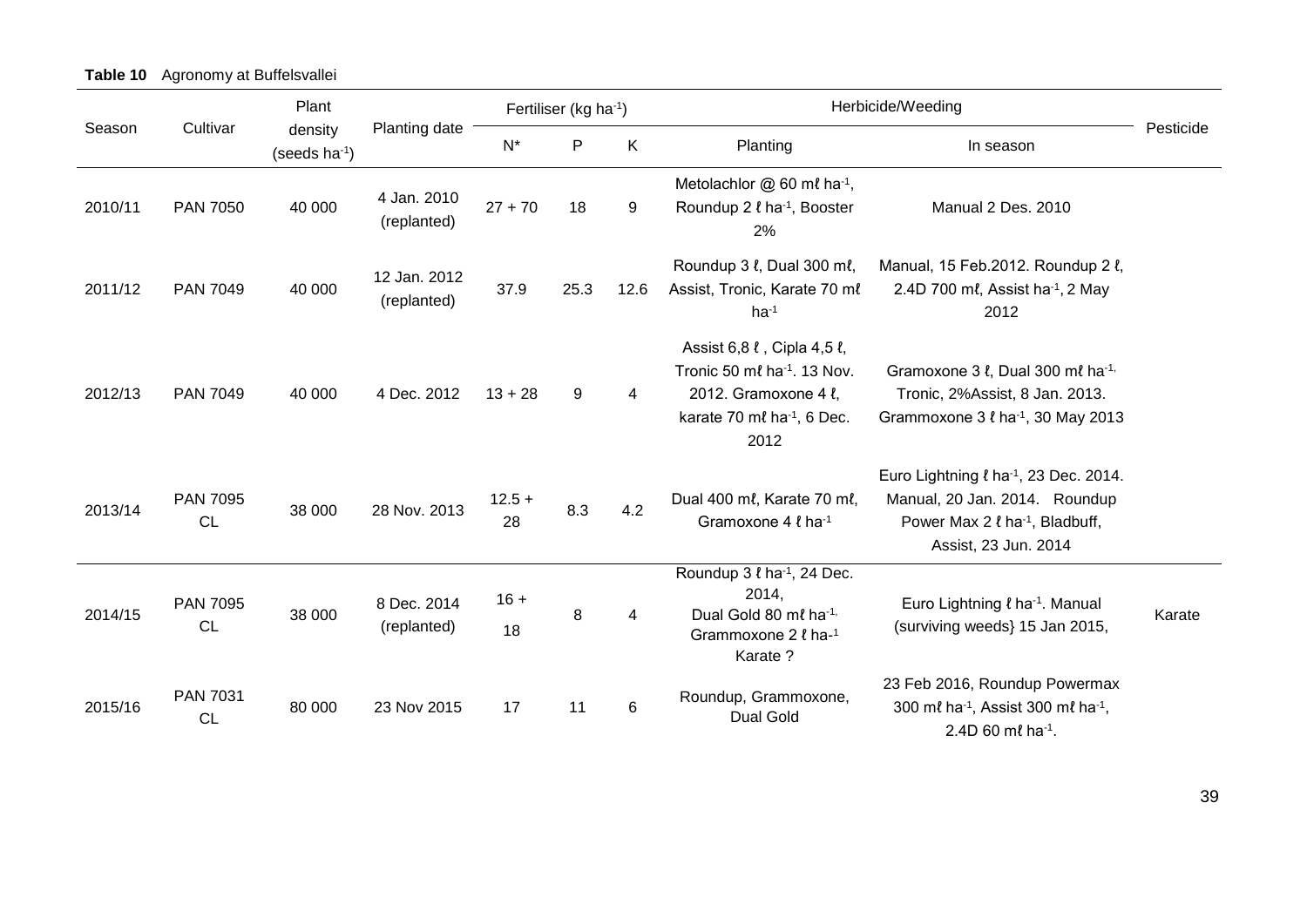|         |                                | Plant                                |                            | Fertiliser (kg ha-1) |              |                  | Herbicide/Weeding                                                                                                                             |                                                                                                                                |           |
|---------|--------------------------------|--------------------------------------|----------------------------|----------------------|--------------|------------------|-----------------------------------------------------------------------------------------------------------------------------------------------|--------------------------------------------------------------------------------------------------------------------------------|-----------|
| Season  | Cultivar                       | density<br>(seeds ha <sup>-1</sup> ) | Planting date              | $N^*$                | $\mathsf{P}$ | K                | Planting                                                                                                                                      | In season                                                                                                                      | Pesticide |
| 2016/17 | <b>PAN</b><br>7160CLP          | 80 000                               | 30 Nov 2016                | 17                   | 11           | 6                | Roundup, Grammoxone,<br><b>Dual Gold</b>                                                                                                      | Feb 2017, Roundup Powermax 300<br>ml ha <sup>-1</sup> , Assist 300 ml ha <sup>-1</sup> , 2.4D 60<br>$m\ell$ ha <sup>-1</sup> . |           |
|         |                                |                                      |                            |                      |              | Legume           |                                                                                                                                               |                                                                                                                                |           |
| 2008/09 | LS 6161R<br>(soyabean)         | $330000 +$<br>Rhizobium              | 4 Dec. 2008                | $10 + 0$             | 20           | $\boldsymbol{9}$ | Metolachlor (Dual Gold) @<br>50 ml ha-1                                                                                                       | Roundup: 2.5 $\ell$ ha <sup>-1</sup> , 18 Dec. 2008<br>& 6 Jan. 2009. Manual 15 Jan.<br>2009                                   | None      |
| 2009/10 | Egret<br>(soyabean)            | 330 000 +<br>Rhizobium               | 5 Jan. 2010<br>(replanted) | $17 + 0$             | 11           | 6                | Metolachlor @ 60 ml ha-1,<br>Roundup 2 l ha-1, Booster<br>2%                                                                                  | Manual March 2010                                                                                                              | None      |
| 2010/11 | Betchuana<br>White<br>(cowpea) | $110000 +$<br>Rhizobium              | 19 Nov. 2010               | $17 + 0$             | 11           | 6                | None                                                                                                                                          | Manual 30 Nov. 2010 & 10 Jan.<br>2011                                                                                          | None      |
| 2011/12 | Betchuana<br>White<br>(cowpea) | $110000 +$<br>Rhizobium              | 25 Nov. 2011               | 25                   | 17           | 8                | Roundup 3 $\ell$ , Bateleur 1 $\ell$ ,<br>Karate 70 ml ha-1                                                                                   | Manual, 5 Jan. 2012                                                                                                            |           |
| 2012/13 | Betchuana<br>White<br>(cowpea) | $110000 +$<br>Rhizobium              | 4 Dec. 2012                | 13                   | 9            | 4.4              | Assist 6,8 l, Cipla 4,5 l,<br>Tronic 50 ml ha <sup>-1</sup> , 13 Nov.<br>2012. Gramoxone 4 l<br>Karate 70 ml ha <sup>-1</sup> , 6 Dec<br>2012 | Gramoxone 3 l, Dual 300 ml ha-1,<br>Tronic, 2% Assist, 8 Jan. 2013.<br>Grammoxone $3 \ell$ ha <sup>-1</sup> , 30 May 2013      |           |

**Table 10** Agronomy at Buffelsvallei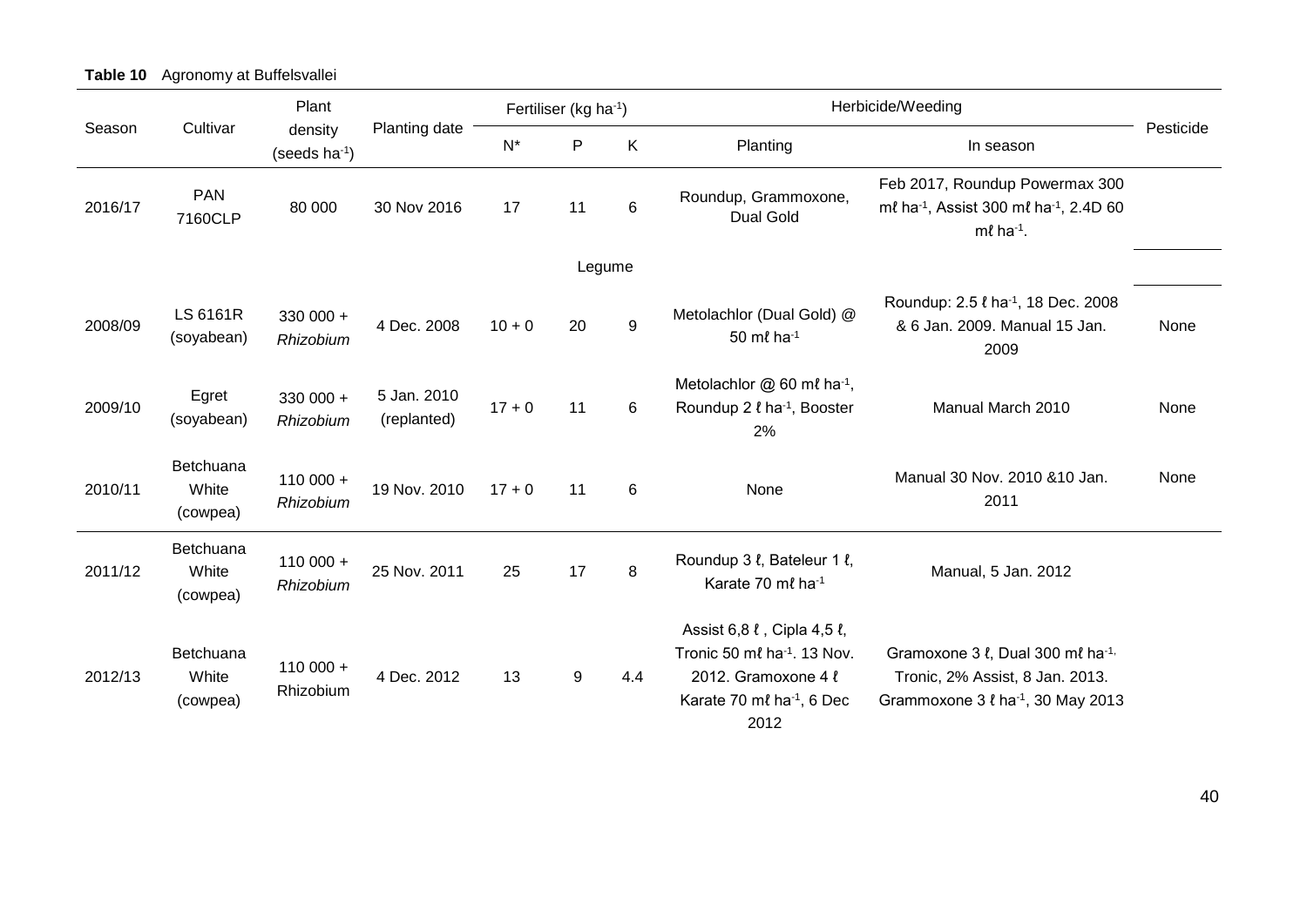| Table 10 Agronomy at Buffelsvallei |
|------------------------------------|
|                                    |

|         |                                       | Plant                         |               | Fertiliser (kg ha <sup>-1</sup> ) |     |     | Herbicide/Weeding                                                          | Pesticide                                                                                        |                                                 |
|---------|---------------------------------------|-------------------------------|---------------|-----------------------------------|-----|-----|----------------------------------------------------------------------------|--------------------------------------------------------------------------------------------------|-------------------------------------------------|
| Season  | Cultivar                              | density<br>(seeds $ha^{-1}$ ) | Planting date | $N^*$                             | P   | K   | Planting                                                                   | In season                                                                                        |                                                 |
| 2013/14 | <b>Betchuana</b><br>White<br>(cowpea) | $129000 +$<br>Rhizobium       | 28 Nov. 2013  | 12.5                              | 8.3 | 4.2 | Bateleur I l, Gramoxone 2 l,<br>Karate 70 ml ha-1                          | Euro Lightning I <i>l</i> ha <sup>-1</sup> , 23 Dec.<br>2013                                     |                                                 |
| 2014/15 | <b>Betchuana</b><br>White<br>(cowpea) | 78 000 +<br>Rhizobium         | 17 Nov. 2014  | 16                                | 8   | 4   | Bateleur I <i>I</i> ha <sup>-1</sup> , Karate 70<br>ml, Gramoxone 4 l ha-1 | Gramoxone 2.5 $\ell$ ha <sup>-1</sup> , 6 Jan. 2015.<br>Manual (surviving weeds) 15 Jan<br>2015, | Phostoxin,<br>28 Nov.<br>2014 & 15<br>Dec. 2014 |
| 2015/16 | <b>Betchuana</b><br>White             | 100 000                       | 23 Nov 2015   | 17                                | 11  | 6   | Bateleur I $\ell$ ha <sup>-1</sup> .                                       |                                                                                                  |                                                 |
| 2016/17 | Betchuana<br>White                    | 100 000                       | 30 Nov 2016   | 17                                | 11  | 6   | Bateleur I $\ell$ ha <sup>-1</sup> .                                       |                                                                                                  |                                                 |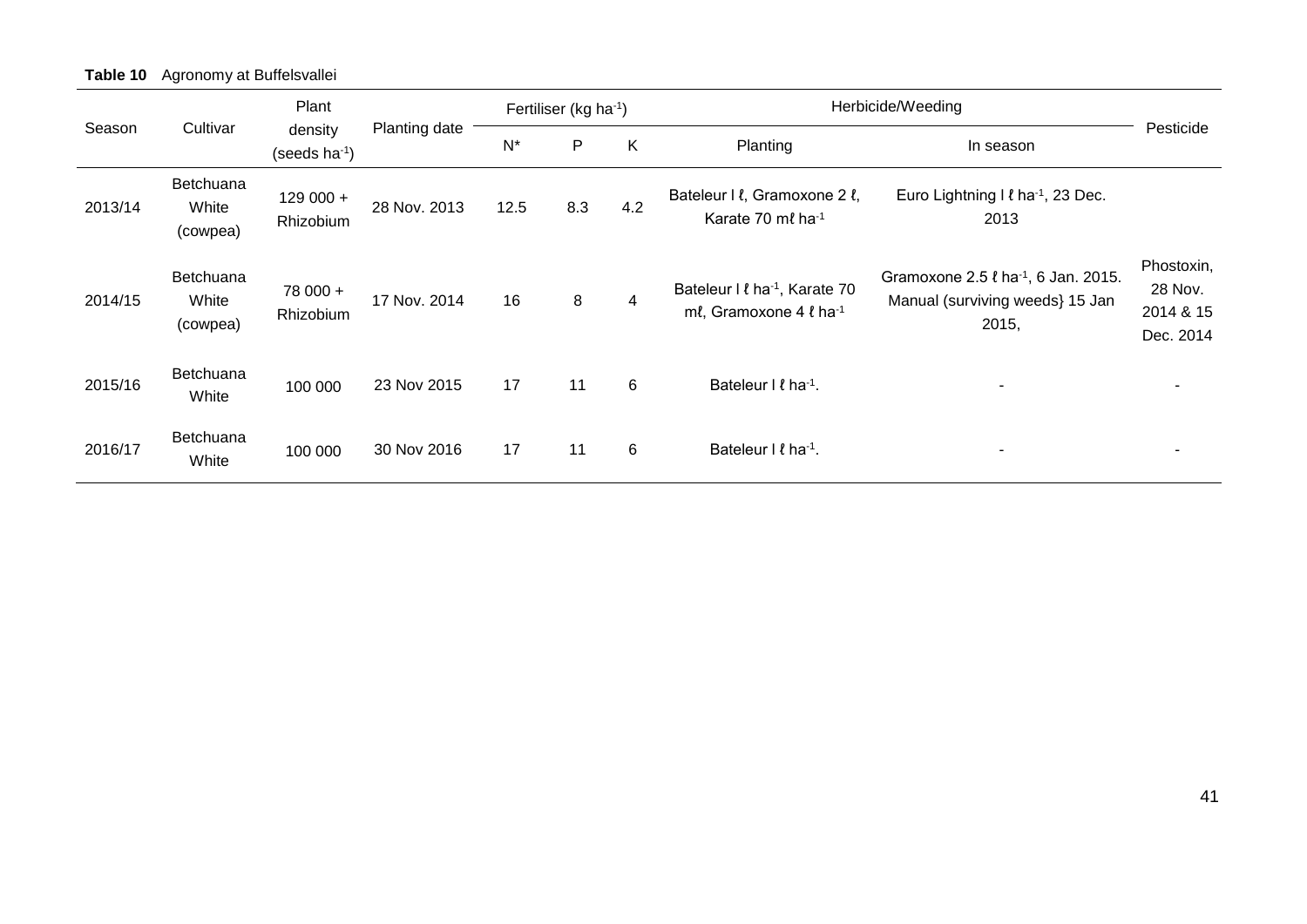|         | Millet             |                              |                             |                |             |                  |                                                                                                                            |                                                                                                                                             |                         |  |  |
|---------|--------------------|------------------------------|-----------------------------|----------------|-------------|------------------|----------------------------------------------------------------------------------------------------------------------------|---------------------------------------------------------------------------------------------------------------------------------------------|-------------------------|--|--|
| 2008/09 | Millet<br>Common   | 10 kg ha $^{-1}$ +<br>Concep | 4 Dec. 2008                 | $0 + 0$        | $\mathbf 0$ | $\pmb{0}$        | Roundup 2 l, Dual 500 ml<br>$ha^{-1}$                                                                                      | Manual 15 Jan. 2009                                                                                                                         |                         |  |  |
| 2009/10 | Millet<br>Common   | 10 kg ha $^{-1}$             | 14 Dec. 2009<br>(replanted) | $17 + 0$       | 11          | 6                | None                                                                                                                       |                                                                                                                                             |                         |  |  |
| 2010/11 | Millet<br>Common   | 10 kg ha $^{-1}$             | 23 Nov. 2010                | $27 + 70$      | 18          | $\boldsymbol{9}$ | None                                                                                                                       | Manual 10 Jan. 2011. Roundup mix<br>2 l ha-1, 10 May 2011                                                                                   |                         |  |  |
| 2011/12 | Millet<br>Common   | 10 kg ha $^{-1}$             | 25 Nov. 2011                | $25 + 76$      | 17          | 8                | Roundup 3 <i>l</i> ha <sup>-1</sup> , Dual 50<br>$m\ell$ ha <sup>-1</sup>                                                  | Manual 5 Jan. & 15 Feb. 2012                                                                                                                |                         |  |  |
| 2012/13 | Millet<br>Common   | 10 kg ha $^{-1}$             | 4 Dec. 2012                 | $13 + 69$      | 8           | 4.2              | Assist 6,8 l, Cipla 4,5 l,<br>Tronic 50 ml ha <sup>-1</sup> . 13 Nov.<br>2012. Dual 35 ml ha <sup>-1</sup><br>between rows | Gramoxone 3 $\ell$ , Dual 300 m $\ell$ ha <sup>-1,</sup><br>Tronic, 2% Assist, 8 Jan. 2013.<br>Gramoxone 3 ℓ ha <sup>-1</sup> , 30 May 2013 |                         |  |  |
| 2013/14 | Millet<br>Common   | 10 kg ha $^{-1}$             | 28 Nov. 2013                | 12.5           | 8.3         | 4.2              | None                                                                                                                       | Gramoxone $3 \ell$ ha <sup>-1</sup> between rows.<br>30 Dec. 2013. Manual, 20 Feb.<br>2014                                                  |                         |  |  |
| 2014/15 | Millet<br>Okoshana | 10 kg ha $^{-1}$             | 8 Dec. 2014<br>(replanted)  | $16.0 +$<br>27 | 8.0         | 4.0              | None                                                                                                                       | Gramoxone 2.5 l ha-1, 9 Jan. 2015.<br>Manual (surviving weeds) 15 Jan<br>2015                                                               | Karate, 25<br>Nov. 2014 |  |  |
| 2015/16 | Millet<br>Okoshana | 10 kg ha $^{-1}$             | 23 Nov 2015                 | 32             | 21          | 11               | Gramoxone 2.5 l ha-1                                                                                                       | LAN 83 kg ha-1                                                                                                                              |                         |  |  |
| 2016/17 | Millet<br>Common   | 10 kg ha $^{-1}$             | 30 Nov 2016                 | 32             | 21          | 11               | Gramoxone 2.5 l ha-1                                                                                                       | LAN 83 kg ha $^{-1}$                                                                                                                        |                         |  |  |

\*Rate applied at planting + top dress rate about six weeks after planting.

\*\* Roundup were always mixed with 2% Booster wetting agent and 100 ml Bladbuff.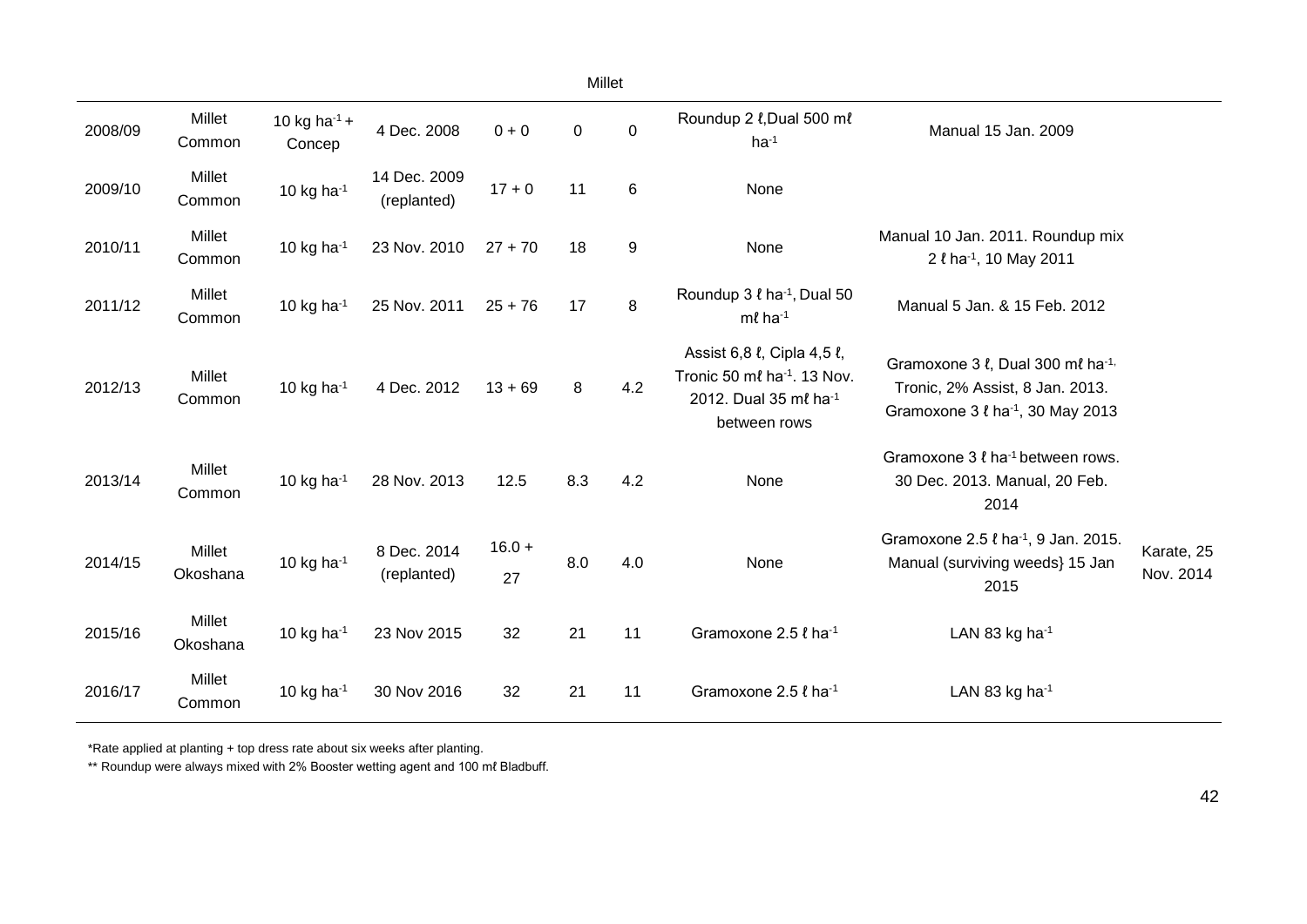| $I$ anic $I$ | Actions taken at Duncisvaller outside the active growing period                                                                            |                                                                                                                                                                                                                                                                                                                                               |
|--------------|--------------------------------------------------------------------------------------------------------------------------------------------|-----------------------------------------------------------------------------------------------------------------------------------------------------------------------------------------------------------------------------------------------------------------------------------------------------------------------------------------------|
| Season       | Cultivation                                                                                                                                | Herbicide applications                                                                                                                                                                                                                                                                                                                        |
| 2008/09      | Rip whole are to depth of 40 cm early Nov. 2008.<br>Rolmoer whole area July 2009. Chisel plough plot<br>of crop system 1 during Aug. 2009. | Quizalofop-p-tefuryl (Pantera) 500 ml, Roundup 4 l, (Touchdown), Assist 500 ml ha <sup>-1</sup> ,<br>Bladbuff 17 Aug. 2009. Phostoxin, 17 Sep. 2009.                                                                                                                                                                                          |
| 2009/10      | Rolmoer crop system 1 during July 2010 and push<br>rest over with tractor.                                                                 | 2.4 D Amine 500 ml ha <sup>-1</sup> , Roundup 4 l ha <sup>-1</sup> , Quizalofop-P-tefuryl 500 ml ha <sup>-1</sup> , 6 Nov.<br>2009. Roundup 4 l ha <sup>-1</sup> , 7 Aug. 2010. Gramoxone 3 l ha <sup>-1,</sup> Agril 50 ml 100 l Roundup 2 l<br>ha <sup>-1</sup> , 9 Aug. 2010, spots only. Roundup 4 $\ell$ ha <sup>-1</sup> , 7 Sept. 2010 |
| 2010/11      | Chisel plough plot of crop system 1 on 11 Nov. 2010.                                                                                       |                                                                                                                                                                                                                                                                                                                                               |
| 2011/12      | Chisel plough all plots of crop system 1, 30 cm deep<br>x 30 cm spacing, 2 Nov. 2011. Rolmoer + Disking<br>28 Aug. 2012.                   | Roundup 2 l, 2,4 D 700 ml ha <sup>-1</sup> , 3 May 2012.                                                                                                                                                                                                                                                                                      |
| 2012/13      | Disc system 1 plots on 28 Nov 2012.                                                                                                        | Roundup 2 $\ell$ ha <sup>-1</sup> , 13 Nov 2012 . Gramoxone 4 $\ell$ ha <sup>-1</sup> , 30 May 2013. Manual weeding<br>Sep. 2013 - single weeds.                                                                                                                                                                                              |
| 2013/14      | Plough conventional trial plots                                                                                                            | Roundup Powermax 2 $\ell$ ha <sup>-1</sup> , Bladbuff, Assist, 16 Oct. 2014. 1.1 t ha <sup>-1</sup> dolomitic lime<br>(Vaalbrug) on replication 3 and 4; and reps 1 and 2, 22 Oct. 2014.                                                                                                                                                      |
|              | Plough conventional trial plots                                                                                                            |                                                                                                                                                                                                                                                                                                                                               |
| 2014/15      | Test water infiltration & dig profile holes, 23 Feb.<br>2015                                                                               | Phostoxin, 6 Jan. 2015                                                                                                                                                                                                                                                                                                                        |
| 2015/16      | Plough conventional trial plots                                                                                                            | Mamba 480SL 2 $\ell$ ha <sup>-1</sup> , Bladbuff & Assist 2%, 7 Oct 2015. Disc conventional plots $\pm 7.5$ cm,<br>23 Nov 2015                                                                                                                                                                                                                |
| 2016/17      | Plough conventional trial plots                                                                                                            | Mamba 480SL 2 l ha <sup>-1</sup> , Bladbuff & Assist 2%, Oct 2016. Disc conventional plots ±7,5 cm,<br>Nov 2016                                                                                                                                                                                                                               |

#### **Table 11** Actions taken at Buffelsvallei outside the active growing period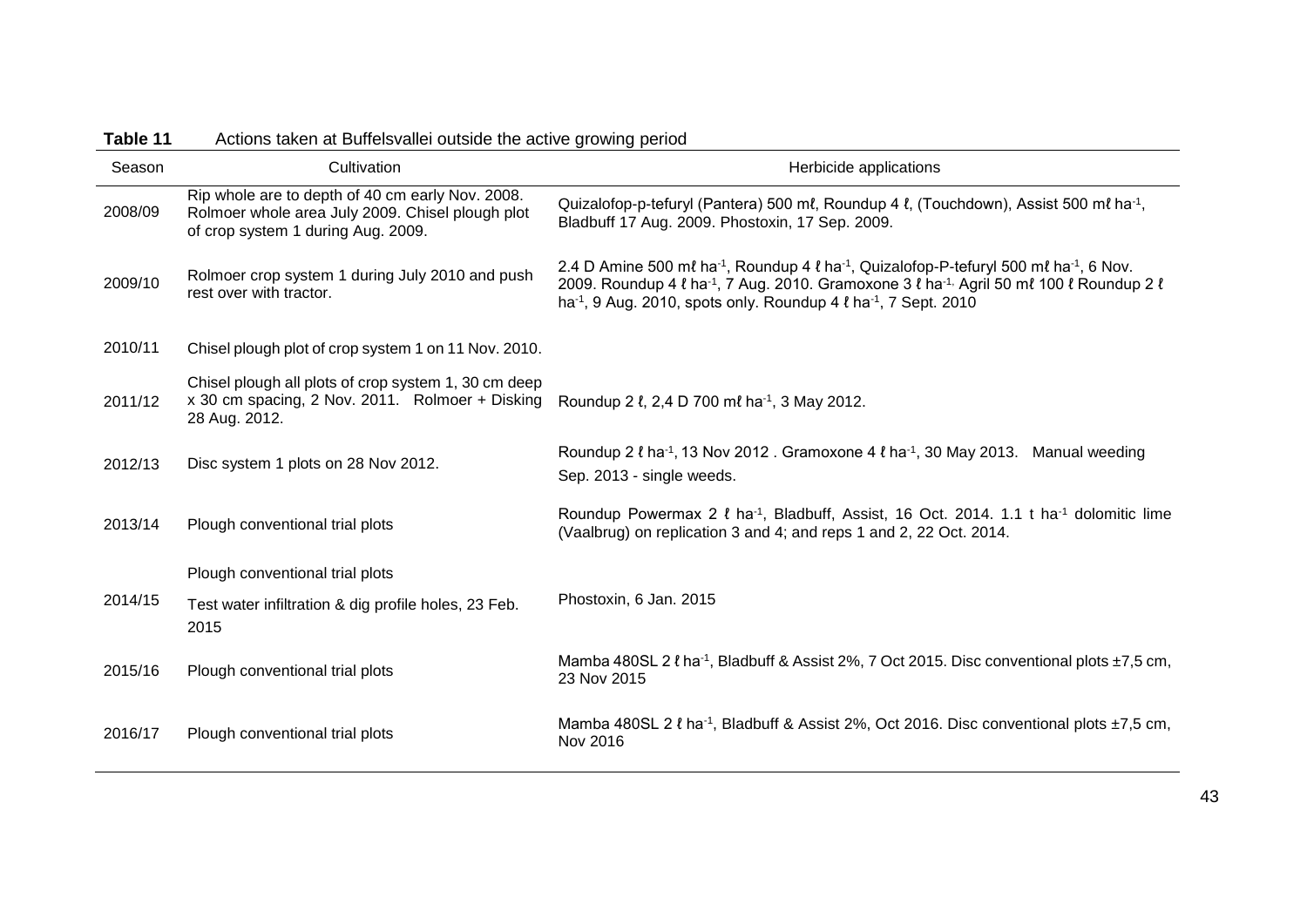| Season  | Cultivar           | Plant<br>density          | Planting date | Fertiliser at planting<br>$(kg ha-1)$ |              |       | Herbicide/Weeding/Pest control                                                                                           |                                                                                                                                                                                                                          |  |
|---------|--------------------|---------------------------|---------------|---------------------------------------|--------------|-------|--------------------------------------------------------------------------------------------------------------------------|--------------------------------------------------------------------------------------------------------------------------------------------------------------------------------------------------------------------------|--|
|         |                    | (seeds ha <sup>-1</sup> ) |               | ${\sf N}$                             | $\mathsf{P}$ | K     | Planting                                                                                                                 | In season                                                                                                                                                                                                                |  |
|         |                    |                           |               |                                       |              | Maize |                                                                                                                          |                                                                                                                                                                                                                          |  |
| 2008/09 | <b>PAN 6Q-521R</b> | 28 000                    | 24 Nov. 2008  | $50 + 0$                              | 13           | 5     | Dual Gold, 750 ml,<br>Roundup 2 l ha-1                                                                                   | Roundup 2.5 ℓ ha <sup>-1</sup> , 15 Dec. 2008 &<br>15 Jan. 2009. Manual, 28 Jan. 2009                                                                                                                                    |  |
| 2009/10 | <b>PAN 6Q-521R</b> | 20 000                    | 23 Nov. 2009  | $16 + 81$<br>$+20$                    | 11           | 6     | Dual Gold, 600 ml ha-1                                                                                                   | Touchdown 4 $\ell$ , 24D ha <sup>-1</sup> , 3 Nov.<br>2009. Roundup 1.7 $\ell$ , Bladbuff 250<br>ml, Booster 6 l ha <sup>-1</sup> , 11 Jan. 2010.                                                                        |  |
| 2010/11 | PAN 6P-563 R       | 24 500                    | 25 Nov. 2010  | $27 + 70$<br>$+35.6$                  | 18           | 9     | Dual Gold 600 ml ha <sup>-1</sup>                                                                                        | Manual, 6 Dec. 2010. Manual, 19<br>Jan. 2011. Roundup 300 ml, Dual 43<br>ml, Booster 300 ml, pH 7,5 ml ha <sup>-1</sup> ,<br>24 Jan. 2011. Roundup 300 ml,<br>Dual 43 ml, Booster 300 ml, pH 7,5<br>ml ha-1, 5 May 2011. |  |
| 2011/12 | PAN 5Q 649 R       | 24 000                    | 12 Dec 2011   | $24 + 76$                             | 16           | 8     | Dual Gold <sup>+</sup> 250 ml,<br>Roundup 2.8 <i>l</i> ha <sup>-1</sup> , 2.4 D<br>500 ml, Karate 70 ml ha <sup>-1</sup> | Manual, 1 March 2012. Cipla 360,<br>Phostoxin 8 May 2012                                                                                                                                                                 |  |
| 2012/13 | PAN 5Q 649 R       | 24 000                    | 16 Nov. 2012  | $25 + 75$                             | 17           | 22    | Dual Gold <sup>+</sup> 300 ml, Karate<br>70 ml ha-1                                                                      | Assist 5,6 l, Springbok 3,3 l, Tronic<br>50 ml ha <sup>-1</sup> . Manual, 20 Jan. 2013.<br>Manual, 23 Apr. 2013                                                                                                          |  |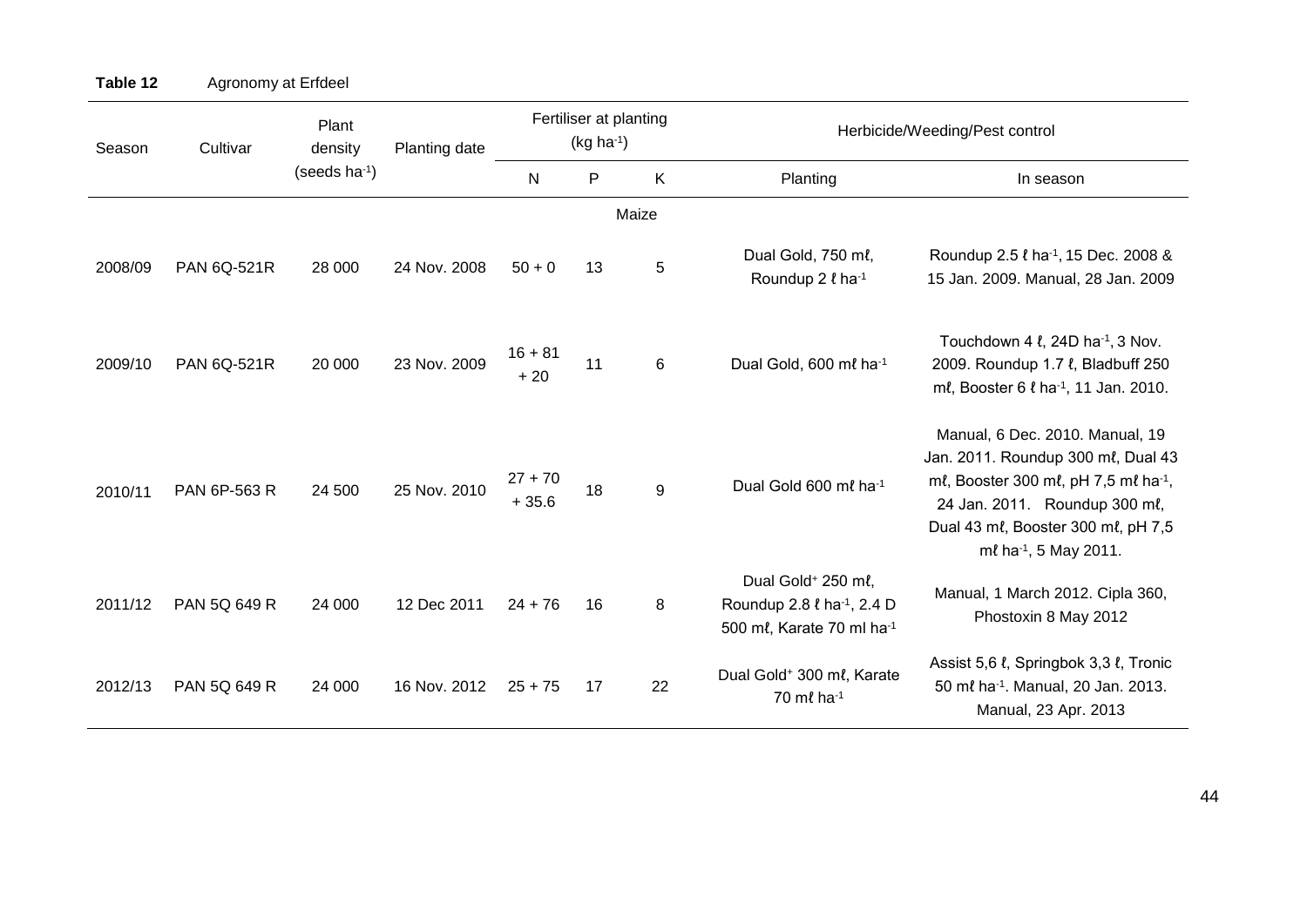| 2013/14 | PAN 5Q 649<br><b>RR</b> | 25 000                 | 25 Nov. 2013 | $32 +$<br>$33.6 +$<br>33.6 | 16 | 20           | Dual Gold <sup>+</sup> 250 ml, Karate<br>70 ml ha-1.            | Lime & Gypsum 2,5 t ha <sup>-1</sup> . Turbo<br>Maize 2 l.1% ureum ha <sup>-1</sup> , 11 Dec<br>2013. Roundup Power Max 1,8 l,<br>Assist 1,5 l, Tronic 50 ml ha <sup>-1</sup> , 7 Jan<br>2014. Roundup Power Max 1,8 l,<br>Assist 1,5 $\ell$ , Tronic 50 m $\ell$ ha <sup>-1</sup> , 3 Jul.<br>2014 |
|---------|-------------------------|------------------------|--------------|----------------------------|----|--------------|-----------------------------------------------------------------|-----------------------------------------------------------------------------------------------------------------------------------------------------------------------------------------------------------------------------------------------------------------------------------------------------|
| 2014/15 | <b>BG 5685 R</b>        | 22 000                 |              | $35 + 64$                  | 18 | 9            | Dual Gold 720 ml,<br>Gramoxone 2 l, Karate 10<br>$m\ell$ ha-1   | Combat, 13 Jan 2015. Mamba 480,<br>4,5 l, Grammoxone 1,8 l, Herbiboost<br>2%, 31 Mar. 2015. Mamba 480, 2 l,<br>Assist 2%, Tronic 50 ml ha-12015/16                                                                                                                                                  |
| 2015/16 | <b>BG 5785 BR</b>       | 22 000                 | 30 Nov 2015  | 28                         | 19 | $9 + 26$ KCl | Dual Gold 900 ml,<br>Gramoxone 2.6 l, Karate 90<br>$m\ell$ ha-1 | Roundup Powermax 300 ml, Assist<br>200 ml, 24D 150 ml, 25 Apr 2016.                                                                                                                                                                                                                                 |
| 2016/17 | <b>PAN 6Q-865BR</b>     | 22 000                 | 16 Nov 2016  | 28                         | 19 | 9 + 26 KCI   | Dual Gold 900 ml,<br>Gramoxone 2.6 l, Karate 90<br>$m\ell$ ha-1 | Roundup Powermax 300 ml, Assist<br>200 ml, 24D 150 ml, 25 Apr 2016.                                                                                                                                                                                                                                 |
|         |                         |                        |              |                            |    | Sunflower    |                                                                 |                                                                                                                                                                                                                                                                                                     |
| 2008/09 | <b>PAN 7049</b>         | 44 000                 | 1 Dec. 2008  | $40 + 0$                   | 8  | 0            | Dual Gold 500 ml ha-1                                           | Manual, 28 Jan. 2009                                                                                                                                                                                                                                                                                |
| 2009/10 | Agsun 8251              | 40 000                 | 24 Nov. 2009 | $11 + 23$                  | 11 | 6            | Dual Gold 600 ml ha-1                                           |                                                                                                                                                                                                                                                                                                     |
|         |                         |                        |              |                            |    | Legume       |                                                                 |                                                                                                                                                                                                                                                                                                     |
| 2008/09 | LS 6161R<br>(soyabean)  | 330 000 +<br>Rhizobium | 1 Dec. 2008  | $10 + 0$                   | 20 | 9            | Dual Gold 750 ml, Roundup<br>$2 \ell$ ha <sup>-1</sup>          | Roundup: 2.5 ℓ ha <sup>-1</sup> , 15 Dec. 2008 &<br>15 Jan. 2009. Manual, 28 Jan. 2009                                                                                                                                                                                                              |
| 2009/10 | Egret<br>(soyabean)     | 330 000 +<br>Rhizobium | 24 Nov. 2009 | $11 + 0$                   | 11 | 6            | Dual Gold 600 ml ha-1                                           |                                                                                                                                                                                                                                                                                                     |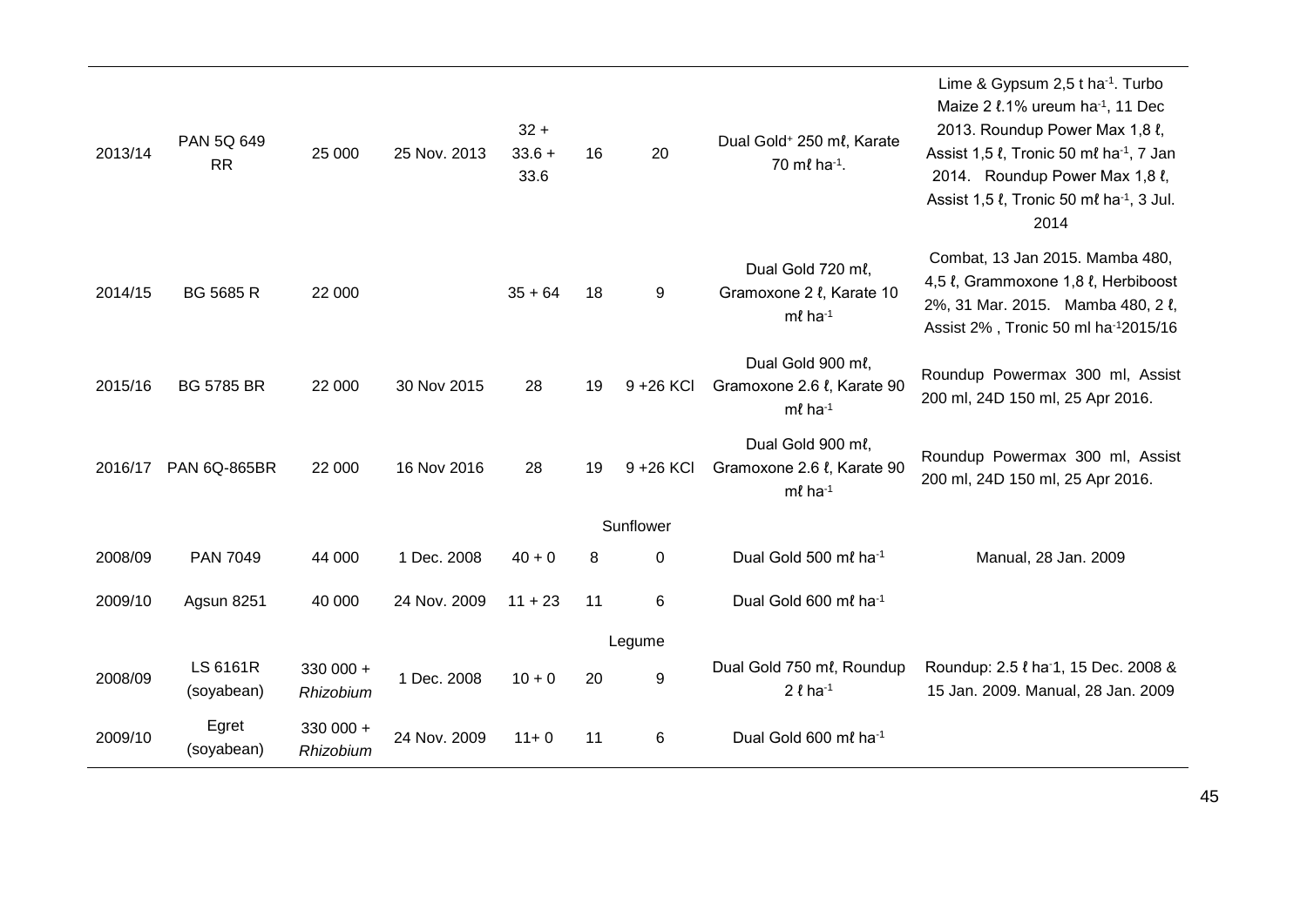| 2010/11 | Betchuana Wit<br>(cowpea) | $110000 +$<br>Rhizobium | 25 Nov. 2010                | $27 + 0$  | 18          | 9                | Manual, 6 Dec. 2010.                                                                           | None                                                         |
|---------|---------------------------|-------------------------|-----------------------------|-----------|-------------|------------------|------------------------------------------------------------------------------------------------|--------------------------------------------------------------|
| 2011/12 | Betchuana Wit             | $110000 +$<br>Rhizobium | 12 Dec. 2011                | $23 + 76$ | 11          | 6                | Bateleur 700 ml, Roundup<br>2.8 l, 2.4 D 500 ml, 70 ml<br>Karate ha <sup>1</sup>               | Manual, 1 March 2012. Cipla 360,<br>Phostoxin 8 May 2012     |
| 2012/13 | Betchuana Wit             | $110000 +$<br>Rhizobium | 16 Nov. 2012                | $12 + 0$  | 8           | 11               | Bateleur 1 l, Karate 70 ml<br>$ha^{-1}$                                                        | Manual 20 Jan. 2013 Manual 23<br>Apr. 2013                   |
| 2013/14 | Betchuana Wit             | $129000 +$<br>Rhizobium | 25 Nov. 2013                | $16 + 0$  | 8           | 4                | Bateleur 700 ml, Karate 70<br>$m\ell$ ha-1                                                     | None                                                         |
| 2014/15 | Betchuana Wit             | 78 000 +<br>Rhizobium   | 17 Nov. 2014                | $18 + 32$ | 9           | $4 + 12$         | Bateleur 2 l, Gramoxone 2 l<br>$ha^{-1}$                                                       | Gramoxone 1.8 l ha <sup>-1</sup> between rows                |
| 2015/16 | Betchuana Wit             | 78 000 +<br>Rhizobium   | 30 Nov 2015                 | 15        | 10          | 5 +14 KCI        | Bateleur 700 ml, Karate 70<br>$m\ell$ ha-1                                                     | Gramoxone 1.8 <i>l</i> ha <sup>-1</sup> between rows         |
| 2016/17 | Betchuana Wit             | 78 000 +<br>Rhizobium   | 30 Nov 2015                 | 15        | 10          | 5 +14 KCI        | Bateleur 700 ml, Karate 70<br>$m\ell$ ha-1                                                     | Gramoxone 1.8 <i>l</i> ha <sup>-1</sup> between rows         |
|         |                           |                         |                             |           |             | <b>Millet</b>    |                                                                                                |                                                              |
| 2008/09 | Common                    | 10 kg ha $^{-1}$        | 2 Dec. 2008                 | 40        | $\mathbf 0$ | $\mathbf 0$      |                                                                                                | Roundup 15 Dec. 2008.<br>Grammoxone, Roundup 17 Dec.<br>2008 |
| 2009/10 | Common                    | 10 kg ha $^{-1}$        | 5 Jan. 2010<br>(replanted)  | $17 + 20$ | 11          | 6                | None                                                                                           |                                                              |
| 2010/11 | Common                    | 10 kg ha $^{-1}$        | 20 Dec. 2010<br>(replanted) | $27 + 70$ | 18          | $\boldsymbol{9}$ | Roundup 1.7 $\ell$ ha <sup>-1</sup> ,<br>Bladbuff, Ammonium<br>sulfate (Boost), 20 Dec<br>2010 | Manual, 20 Dec. 2010. Roundup 2 l<br>ha-15 May 2011          |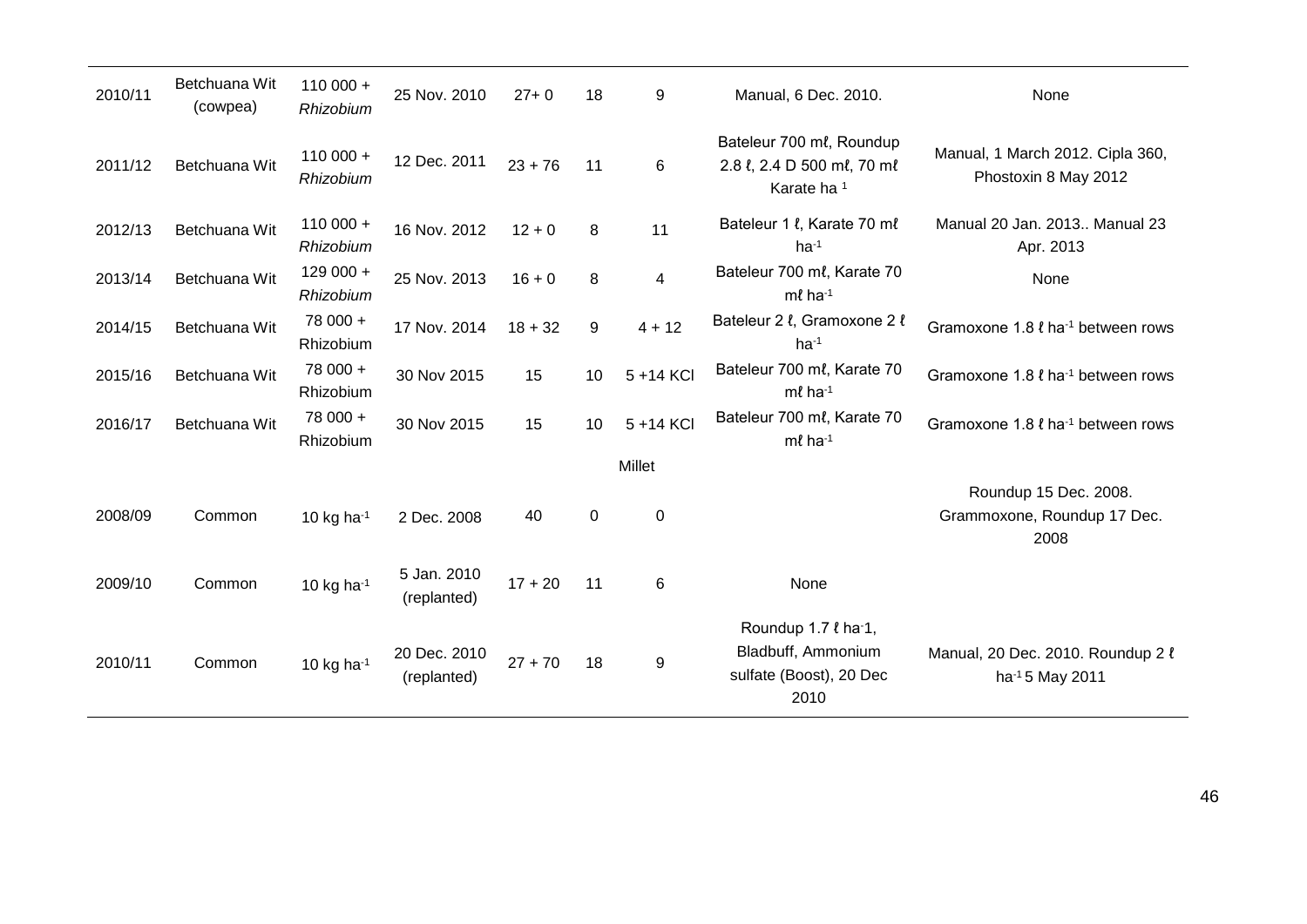| 2011/12 | Common     | 10 kg ha $-1$    | 12 Dec. 2011                                | $23 + 76$                   | 11 | 6            | Dual Gold <sup>+</sup> 250 ml,<br>Roundup 2.8 <i>l</i> ha <sup>-1</sup> , 2.4 D<br>500 ml, Karate 70 ml ha <sup>-1</sup><br>between rows | Manual, 1 March 2012. Cipla 360,<br>Phostoxin 8 May 2012                                                                                                 |
|---------|------------|------------------|---------------------------------------------|-----------------------------|----|--------------|------------------------------------------------------------------------------------------------------------------------------------------|----------------------------------------------------------------------------------------------------------------------------------------------------------|
| 2012/13 | Common     | 10 kg ha $^{-1}$ | 16 Nov 2012.<br>10 Dec. 2012<br>(replanted) | 12<br>replant,<br>$28 + 30$ | 8  | 11           | Dual Gold <sup>+</sup> 300 ml, Karate<br>70ml ha <sup>-1</sup> between rows                                                              | Lay frost cover, 20 Nov. 2012.<br>Manual 20 Jan. 2013. Manual 23 Apr.<br>2013                                                                            |
| 2013/14 | Common     | 10 kg ha $^{-1}$ | 25 Nov. 2013                                | $16 + 50$                   | 8  | 4            | None                                                                                                                                     | Turbo Maize 2 l, Ureum 1% ha <sup>-1</sup> 11<br>Dec. 2013. Lay frost cover, 26 Nov.<br>2013. Turbo Maize 2 l, Ureum 1% ha<br><sup>1</sup> , 7 Jan. 2014 |
| 2014/15 | Okashana 1 | 10 kg ha $^{-1}$ | 28 Nov. 2014<br>(replanted)                 | $18 + 23$                   | 9  | $4 + 12$     | None                                                                                                                                     | 28 Nov. 2014, Phostoxin, 13 Jan.<br>2015. Grammoxone 1.8 $\ell$ ha <sup>-1</sup>                                                                         |
| 2015/16 | Okashana 1 | 10 kg ha $^{-1}$ | 30 Nov 2015                                 | 28                          | 19 | $9 + 26$ KCI | Grammoxone 1,7 I ha <sup>-1</sup>                                                                                                        | Roundup Powermax 300 ml, Assist<br>200 ml, 24D 150 ml, 25 Apr 2016.                                                                                      |

| Table 13 | Actions taken at Erfdeel outside the active growing period |  |
|----------|------------------------------------------------------------|--|
|----------|------------------------------------------------------------|--|

| Season  | Cultivation                                                                    | Herbicide applications and other actions                                                                                                            |  |  |
|---------|--------------------------------------------------------------------------------|-----------------------------------------------------------------------------------------------------------------------------------------------------|--|--|
| 2008/09 | Rip whole area to depth of 40 cm 17 Nov. 2008. Rolmoer<br>whole area July 2009 | Apply 2 ton ha <sup>-1</sup> 60% lime & 40% gypsum mixture (Greentop 40)<br>and disk in.                                                            |  |  |
| 2009/10 | Rip conventional system plots (crop system 1) during Aug.<br>2009.             | 2.4 D Amine 500 ml ha <sup>-1</sup> , Roundup 4 l ha <sup>-1</sup> , Quizalofop-P-tefuryl<br>500 ml ha <sup>-1</sup> , 3 Nov. 2009, before planting |  |  |
| 2010/11 | Mouldboard plough 25 cm deep on 23 Aug. 2010.                                  | Dolomitic lime 4.2 t, Gypsum 2.5 t ha <sup>-1</sup> , 19 Aug., 2010.                                                                                |  |  |